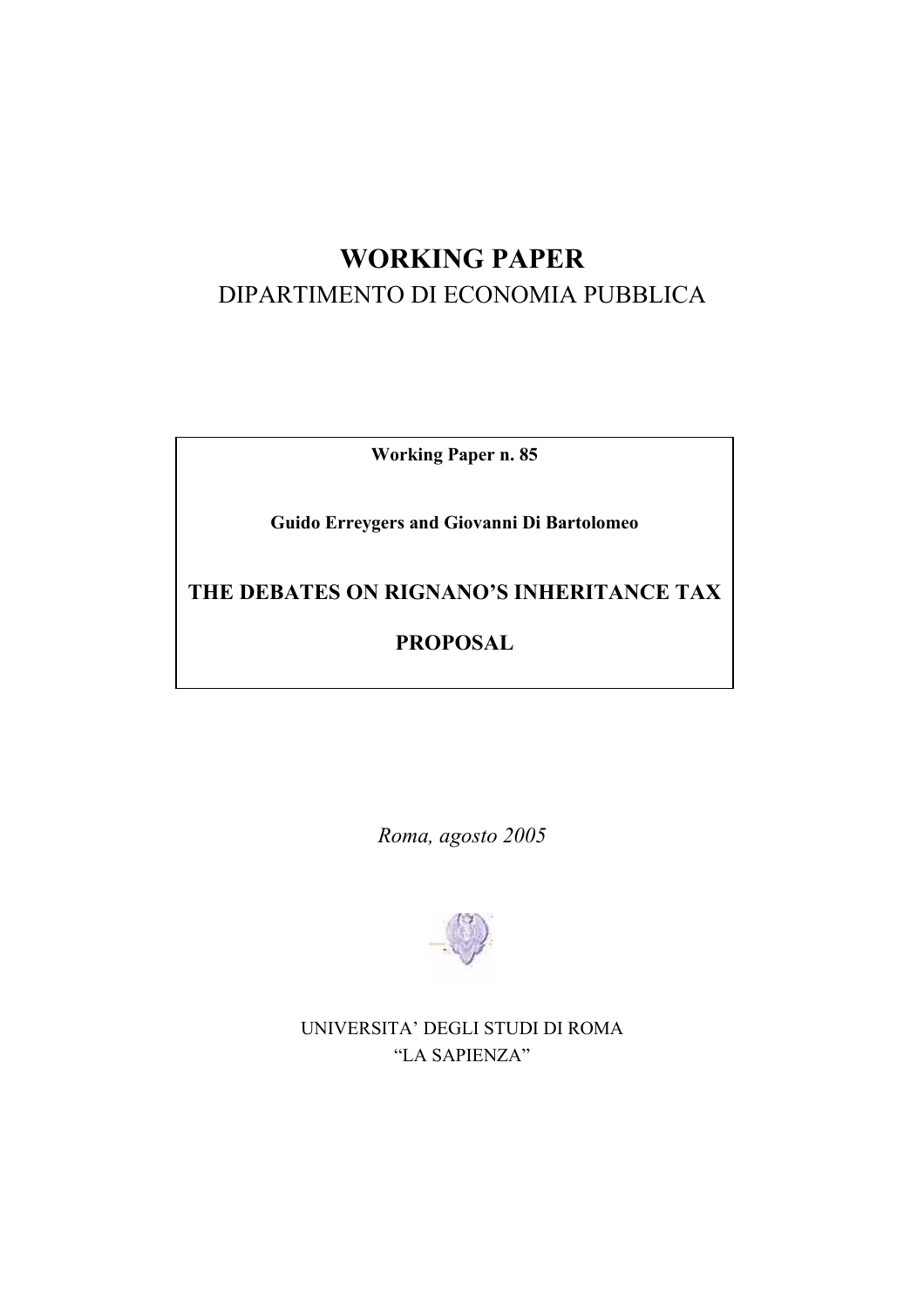#### **Abstract**

In the inheritance tax debates of the 1920s the proposals formulated by the Italian philosopher Eugenio Rignano occupied a prominent position. Since then, his contribution has been largely, although not completely, forgotten. This paper reviews the Rignano's ideas by focusing upon its origins and upon the reactions to Rignano's proposal in the 1920s, both in Italy and elsewhere.

### **J.E.L. Classification**: B31, B51, H21, H24, H63

**Keywords**: inheritance tax debates, economic thought, Rignano's proposal.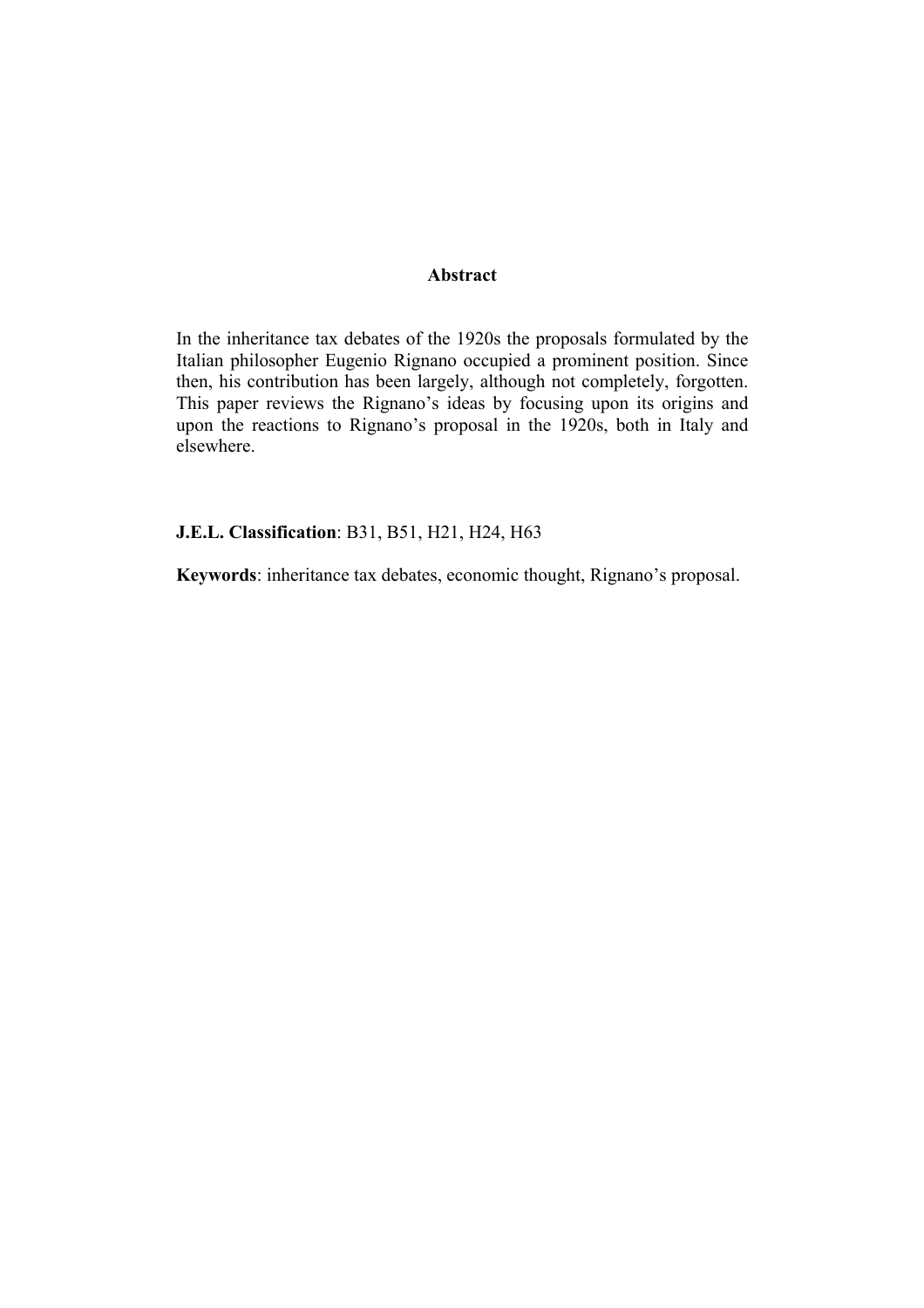# **THE DEBATES ON RIGNANO'S INHERITANCE TAX PROPOSAL**

# **Guido Erreygers (University of Antwerp) & Giovanni Di Bartolomeo (University of Rome)**<sup>∗</sup>

<sup>∗</sup> The paper has had a long gestation period. In its present version it has been presented at the ECHE 2004 Conference "The political element in economics", University Reims Champagne Ardennes, 25-27 March 2004. A substantially different earlier version of a paper had been written by Guido Erreygers under the title 'Eugenio Rignano and the Inheritance Tax Debate of the 1920s' and presented at the *21st Annual Conference of the History of Economics Society*, Babson College, Boston, USA, June 10-13, 1994. Some of the material of this older paper has been used in Erreygers (1997). Over the years, discussions with both Walter Van Trier and John Cunliffe have been helpful to ameliorate the paper. We are grateful to Sandro Bulgarelli for his help in consulting the *Biblioteca del Senato della Repubblica Italiana* and to Claudia Rotondi for her search in the *Istituto Lombardo* in Milan. We have greatly benefited from the detailed comments of the two referees of this journal as well as from the remarks of participants of the HES 1994 and ECHE 2004 conferences. Guido Erreygers thanks the *Università degli Studi di Roma "La Sapienza"* for the opportunity to finalise the paper during visits in November 2004 and May-June 2005. As usual, we are responsible for all remaining errors. Guido Erreygers (corresponding author) is at the Department of Economics, Faculty of Applied Economics, University of Antwerp, Prinsstraat 13, 2000 Antwerpen, Belgium: guido.erreygers@ua.ac.be. Giovanni Di Bartolomeo is based at Department of Public Economics, Università di Roma La Sapienza, via del Castro Laurenziano 9, 00161 Roma, Italy; giovanni.dibartolomeo@uniroma1.it.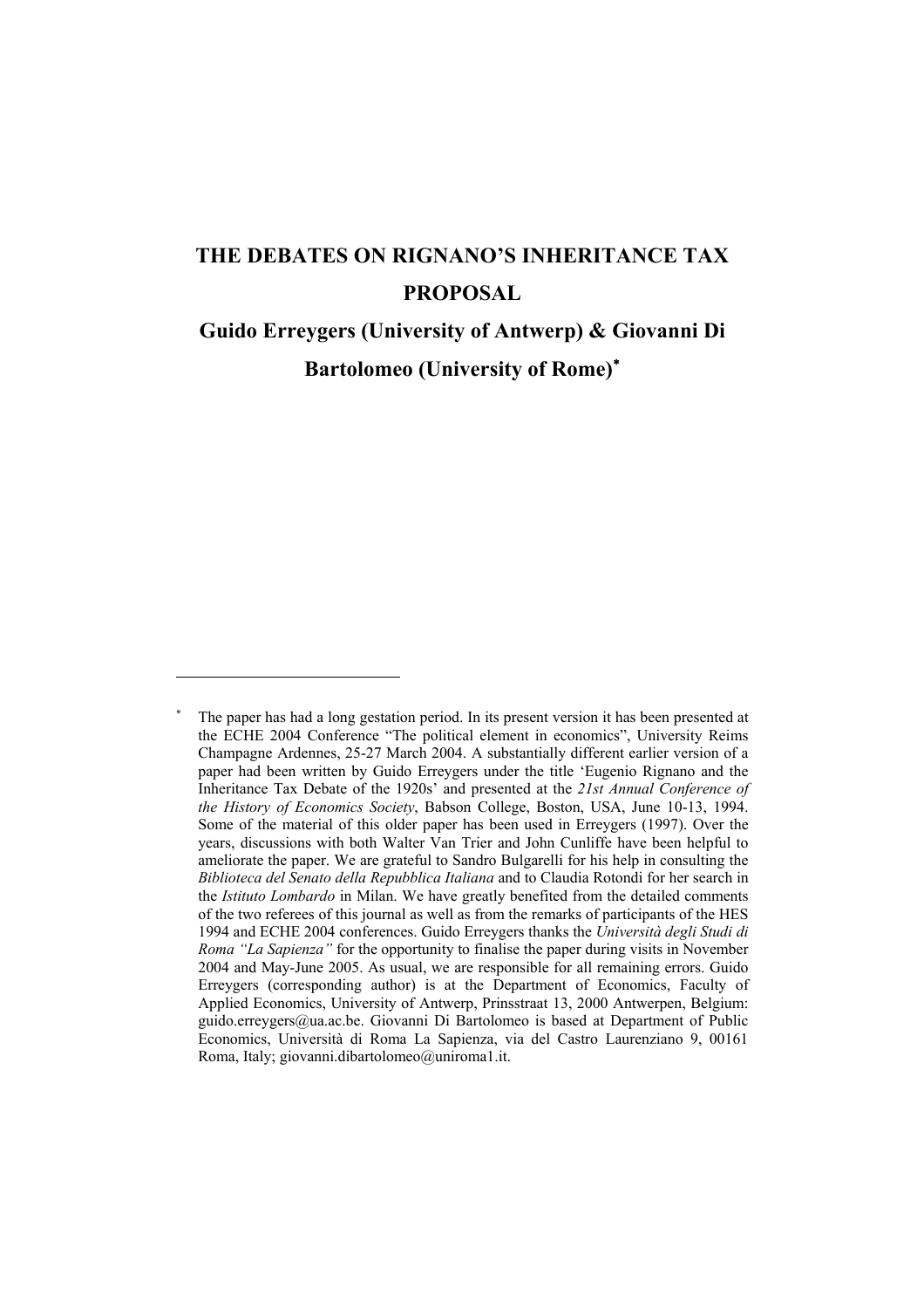### **1. Introduction**

 $\overline{a}$ 

In the aftermath of the First World War many industrial nations were facing huge economic problems. During the war public debts had risen enormously, and the service of these debts after the war obliged authorities to search for new sources of taxation. In most countries the inequality in the distributions of both income and wealth was quite high, and especially the extremely unequal distribution of wealth was seen by many as an important cause of social injustice and disorder. In these circumstances the taxation of inheritances and gifts came into focus both as a means to raise new revenues for the state, and as a measure to alleviate the inequality in the distribution of (inherited) wealth. For those who thought along these lines, one of the main challenges was to find a tax which would bring about more social justice but which at the same time would not have adverse effects on production. Put differently, the question at stake was whether it would be possible to reconcile equity with efficiency – or socialism with liberalism.

 In the inheritance tax debates of the 1920s the proposals formulated by the Italian philosopher Eugenio Rignano occupied a prominent position. Since then, his contribution has been largely, although not completely, forgotten.<sup>1</sup> In recent years there seems to be renewed interest in his ideas. In two unpublished papers Mario Ferrero (1989, 1990) explicitly stated that he wanted to rescue Eugenio Rignano "from the dustbin of history". An

<sup>1</sup> In the modern literature on inheritance taxation reference to Rignano has been made by Buchanan (1967, pp. 298-299), Shoup (1969, p. 373), Atkinson (1971, p. 226), Battiato (1974, pp. 290-304, 321-335), Harbury & Hitchens (1979, p. 2), Durbin (1985, p. 221), Van Parijs (1992, p. 32, n. 21), Kiesling (1992), Paladini (1993, pp. 95-96), Stephan (2000, p. 245), and McAffery & Wagner (2000, p. 16), amongst others.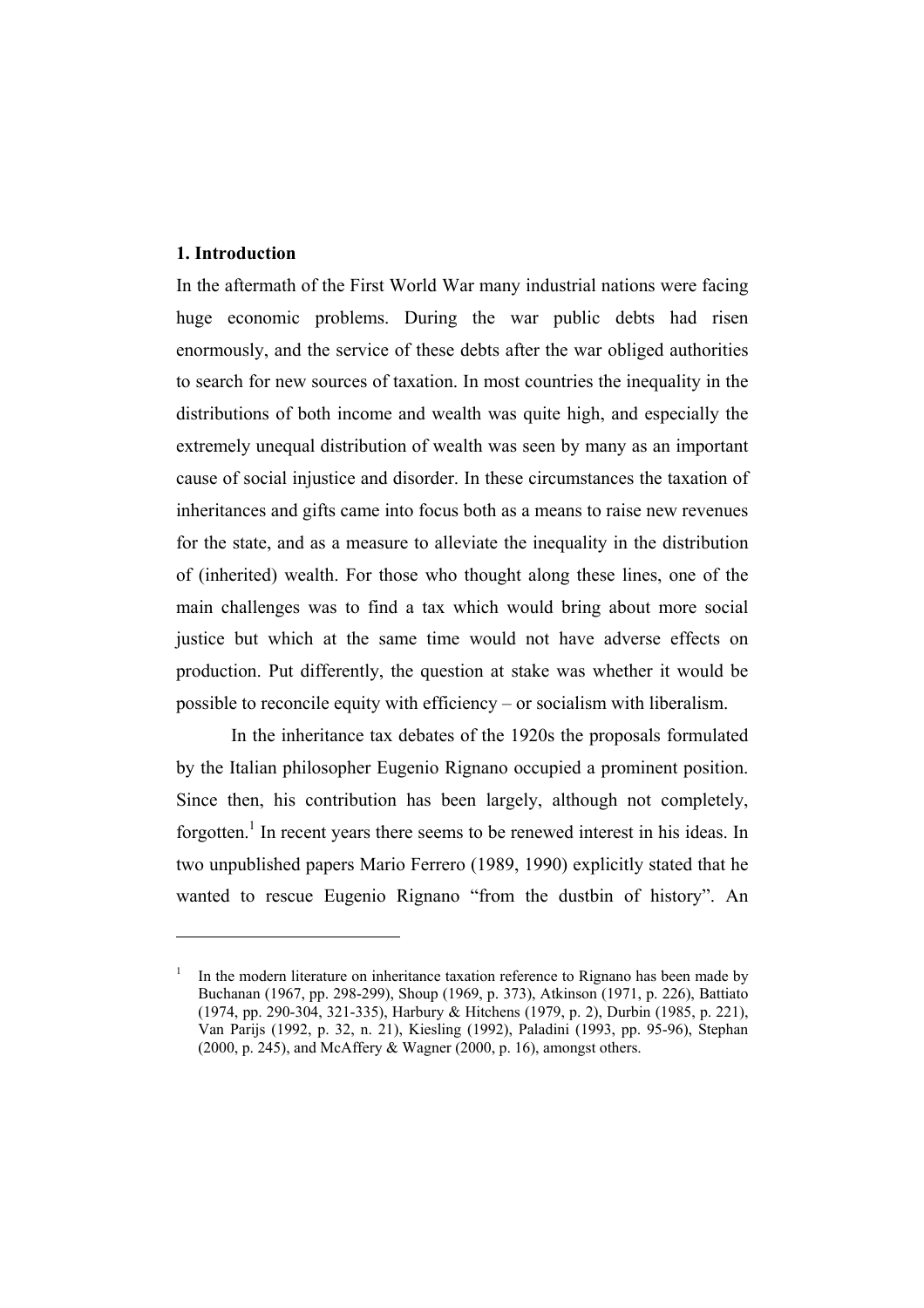excerpt of one of Rignano's books was included in an anthology of historical writings on left-libertarianism edited by Peter Vallentyne & Hillel Steiner (2000). Very recently Alan Peacock & Ilde Rizzo (2002) have examined the diffusion of Rignano's ideas, with particular reference to their impact on official consideration of financial policies in Italy and Great Britain. And the philosopher Robert Nozick (1989, p. 31n) has defended a position remarkably similar to Rignano's, but without being aware of the similarity.

 In our paper we focus upon the origins of Rignano's ideas, and upon the reactions to Rignano's proposal in the 1920s, both in Italy and elsewhere. The paper is structured as follows. In section 2 we give a brief sketch of Rignano's life and work. In section 3 we present the proposals formulated by Rignano with respect to inheritance taxation. In section 4 we trace some of the origins of these proposals, and identify another similar project. In sections 5 to 8 we review the reactions to Rignano's proposals in the context of the debates on inheritance taxation of the 1920s. We conclude with some general remarks about what we can learn from the history of Rignano's ideas.

# **2. Eugenio Rignano (1870-1930)**

 $\overline{a}$ 

Eugenio Rignano was born in Livorno, on 31 May  $1870<sup>2</sup>$  He initially studied physics and mathematics at the University of Pisa, but afterwards

<sup>2</sup> The biographical data in this section come from the obituary signed 'La Rivista' and published in the March 1930 issue of *Scientia*, from the article by Enriques (1930),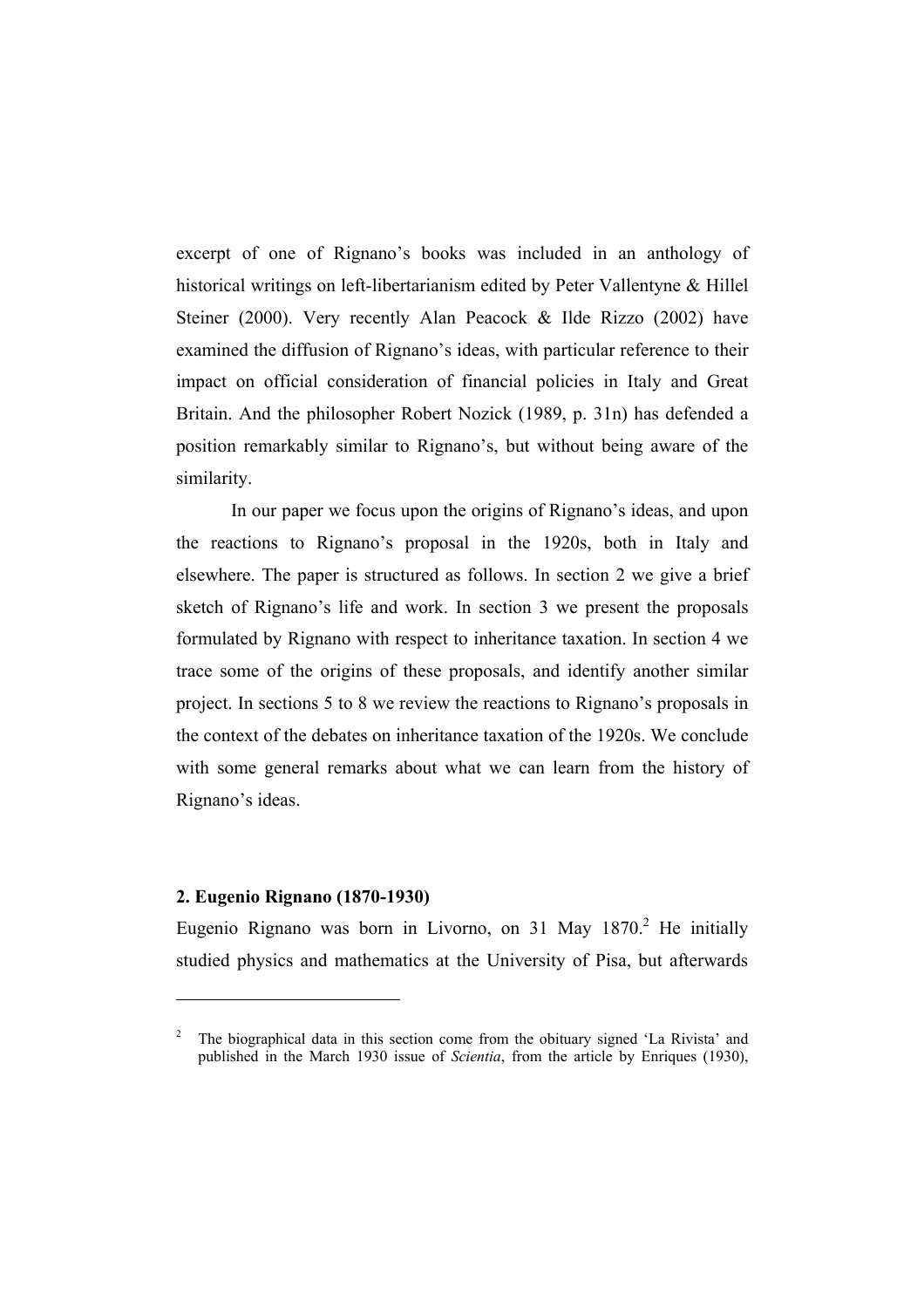moved to Turin where he graduated as engineer in 1893. Apparently he soon realised that he was not a man of practical affairs, and decided to dedicate his life to science. His interests were universal, and so he did not confine himself to one branch of science.<sup>3</sup> In the beginning his research fields were mainly economics and sociology, but later on they included biology, psychology, and ethics. He was a prolific writer, who published more than 10 books, many of which were translated into French, English and German (an incomplete list is given by Enriques (1930, p. 384)), and dozens of articles in a wide range of Italian and international journals. In 1907 Eugenio Rignano and the mathematician Federigo Enriques<sup>4</sup> founded the Milan-based journal *Scientia: Rivista Internazionale di Sintesi Scientifica (International Review of Scientific Synthesis)*. From 1907 to 1915 Rignano was co-editor of that review and from 1915 to 1930 its single editor. *Scientia* was a truly universal scientific review. It published articles in all fields of science, in five different languages, and written by scholars from all over the world. Especially in Italy it had a significant impact upon

which appeared a few months later in the same journal, and from the obituary written by Achille Loria (1930) in the *Economic Journal*. Another obituary was written by Levi (1930).

<sup>3</sup> Rignano is however mainly classified and known as a positivist philosopher. He was an important exponent of Italian evolutionary positivism, which was inspired by the British neo-Lamarckian movement. In Italy, evolutionary positivism was eventually overwhelmed by Benedetto Croce's idealism.

<sup>4</sup> Federigo Enriques (Livorno 1871 – Roma 1946) was professor of projective geometry at the University of Bologna (1896-1922), and then professor of advanced mathematics at the University of Rome "La Sapienza". From 1938 to 1944 Enriques was banned from the academic world because of the Fascist racial laws. Both Enriques and Rignano were, in fact, Jewish (Momigliano, 1985).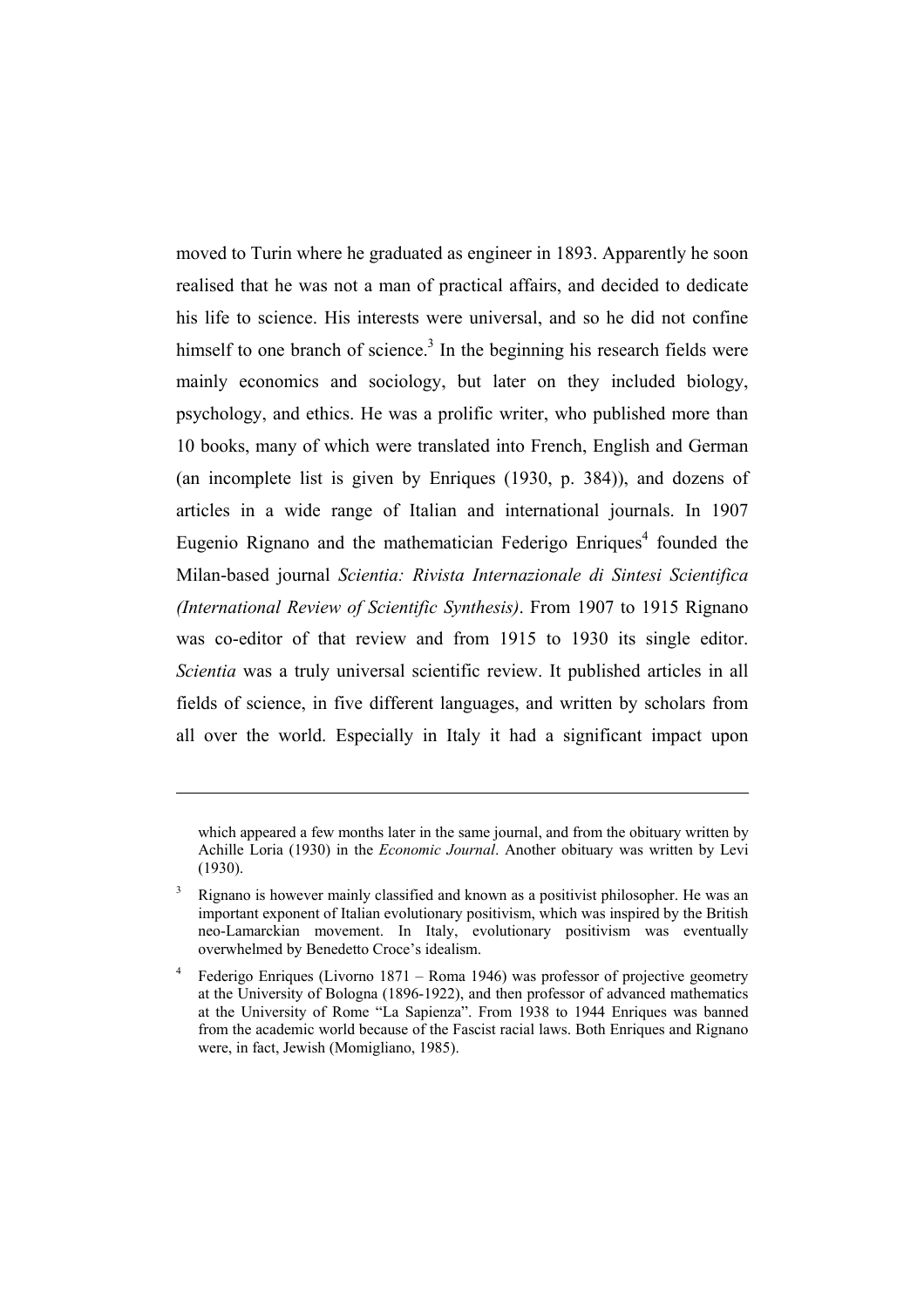intellectual life.<sup>5</sup> Rignano died in Milan, on 9 February 1930, at the age of 59.

 In his first book, *Di un Socialismo in Accordo colla Dottrina Economica Liberale* (1901), Rignano advocated a specific type of inheritance taxes as a way to socialise the means of production without destroying the incentives to work and save. As we will explain in the next section, Rignano's proposal was to make inheritance taxes progressive in time. The book was translated into French in 1904 (*Un Socialisme en Harmonie avec la Doctrine Economique Libérale*). One year later Adolphe Landry "composed" a shorter version of it by extracting and rearranging some parts of the original book, and by adding a bit of new material (*La Question de l'Héritage*). This shorter version was translated in German and, together with a preface of Eduard Bernstein, published in 1907 under the title *Los von der Erbschaft!*. It is clear, therefore, that Rignano's proposals were receiving international attention soon after their publication. Although at that time no English translation seems to have been available, Rignano's work was also known in English-speaking countries, as is testified by the (sympathetic) reference to Rignano's 1901-book in Pigou's *Wealth and Welfare* (Pigou, 1912, pp. 376-377).<sup>6</sup>

 The discussion on Rignano's proposals gained new impetus after the First World War. Rignano and others presented modified versions of his original scheme in Italian and international journals, as well as in books

 $5$  See De Murtas (1988) for a sketch of the broader intellectual context in Milan.

<sup>6</sup> See also the long review of the French translation by Sidney Ball (1904) and the review of the German translation by Bickerdike (1906), both in the *Economic Journal*.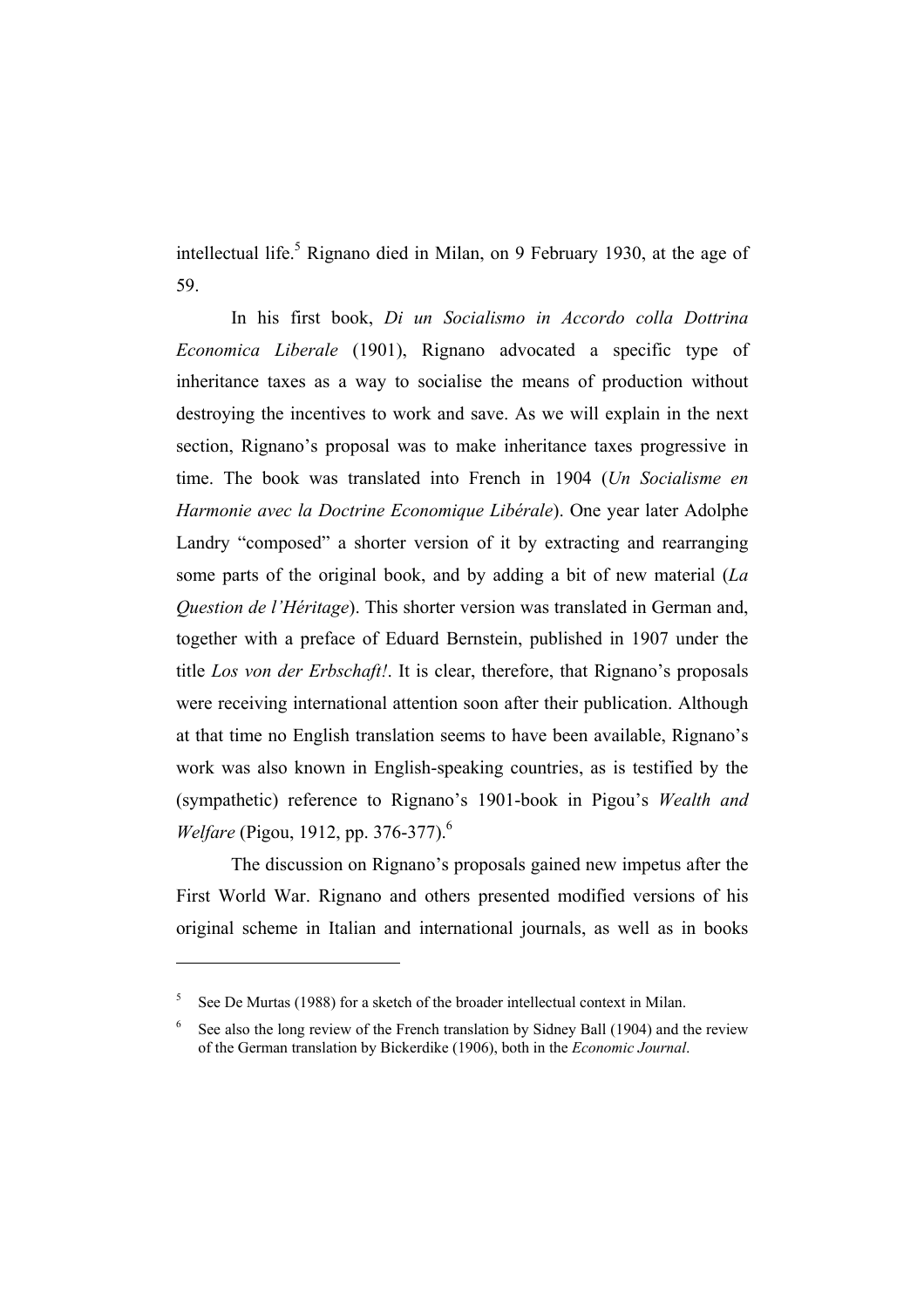available in Italian, French, and English. The element which seems to have triggered the renewed interest, was that Rignano's reform proposals were seen as a means to come to grips with the enormous public debts that were created during the war. In sections 5-8 of the paper we will deal in detail with these debates.

 Although towards the end of his life Rignano was apparently no longer doing research on economics, he still considered the problem of inheritance taxation to be important. Rignano's will included the donation of a sum of 100.000 Italian Lire for one or more prizes, to be awarded jointly by the *Regio Istituto Lombardo di Scienze e Lettere* of Milan and by the *Istituto Internazionale di Diritto Privato* of Rome, for essays dealing with the reform of inheritance laws along the lines suggested by his work.<sup>7</sup> In his Rignano obituary, Enriques (1930) reported that Rignano had finally come to the conclusion that his proposals did not resolve the "social problem"; the experience of the war and the heavy fluctuations in the values of currencies made him realise that the introduction of his inheritance taxation proposal might have other effects than the ones he originally thought they would have.

<sup>7</sup> The will of Eugenio Rignano can be consulted in the Archives of the *Istituto Lombardo*; we thank Claudia Rotondi for finding this document. In 1933 *Scientia* awarded the 'Eugenio Rignano Prize' to the Polish philosopher Zygmunt Zawirski for his book *L'Evolution de la Notion du Temps*, but it seems clear that this is not the prize mentioned in Rignano's will.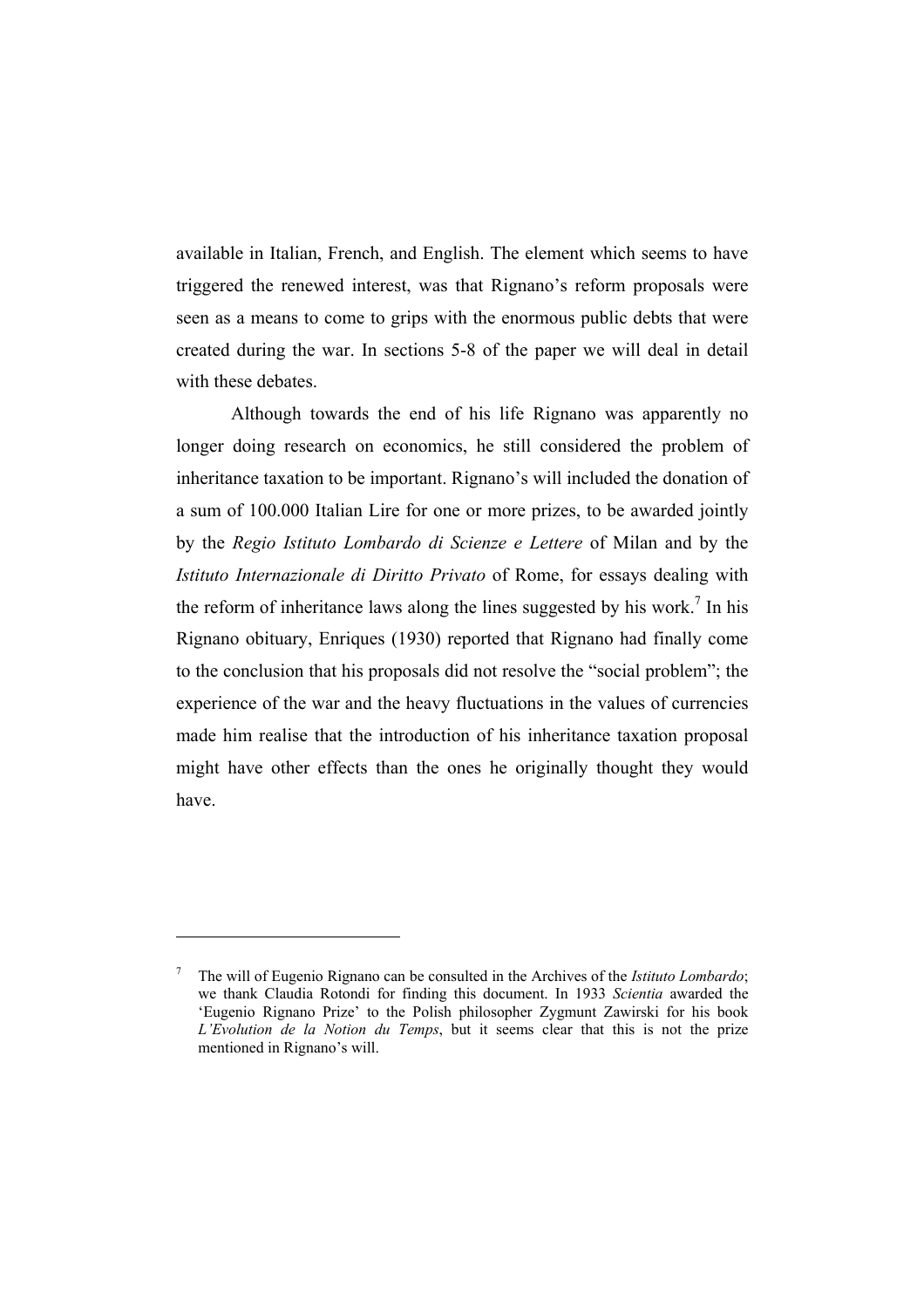#### **3. The Rignano Proposal**

Rignano originally formulated his proposal in his first book (Rignano, 1901). He framed his proposal in a critique of the capitalist system based upon the works of Karl Marx and Achille Loria. Rignano broadly endorsed Marx's theory of surplus value, according to which labourers are exploited and capitalists are constantly trying to find ways to keep wages as low as possible. The working class was separated from the means of production and left to the mercy of the capitalist class; in short, workers were alienated. Rignano argued that the existing inheritance systems tend to *perpetuate* the alienation of the working class and to confer an *immortal* character to the fortunes accumulated by the capitalist class. This situation, he continued, could be challenged on three grounds: 1) it goes against the economic interests of the proletariat; 2) it does not coincide with a situation of maximum social utility; and 3) it is unfair. Rignano's goal was to find a modification of the existing situation which would at the same time ameliorate the condition of the labouring class, bring society closer to a situation of maximum utility, and be fair.

 Rignano acknowledged that the existing property regimes provided powerful incentives for people to work and save. He believed that private saving was superior to collective saving because private saving led to a more rapid accumulation of capital. Hence, if the accumulation of capital is considered to be necessary and desirable, there is a strong *prima facie* argument in favour of maintaining the existing regimes. But Rignano went further than that. Private saving might very well be the best way to ensure the *formation* of capital, but that does not imply that the *conservation* of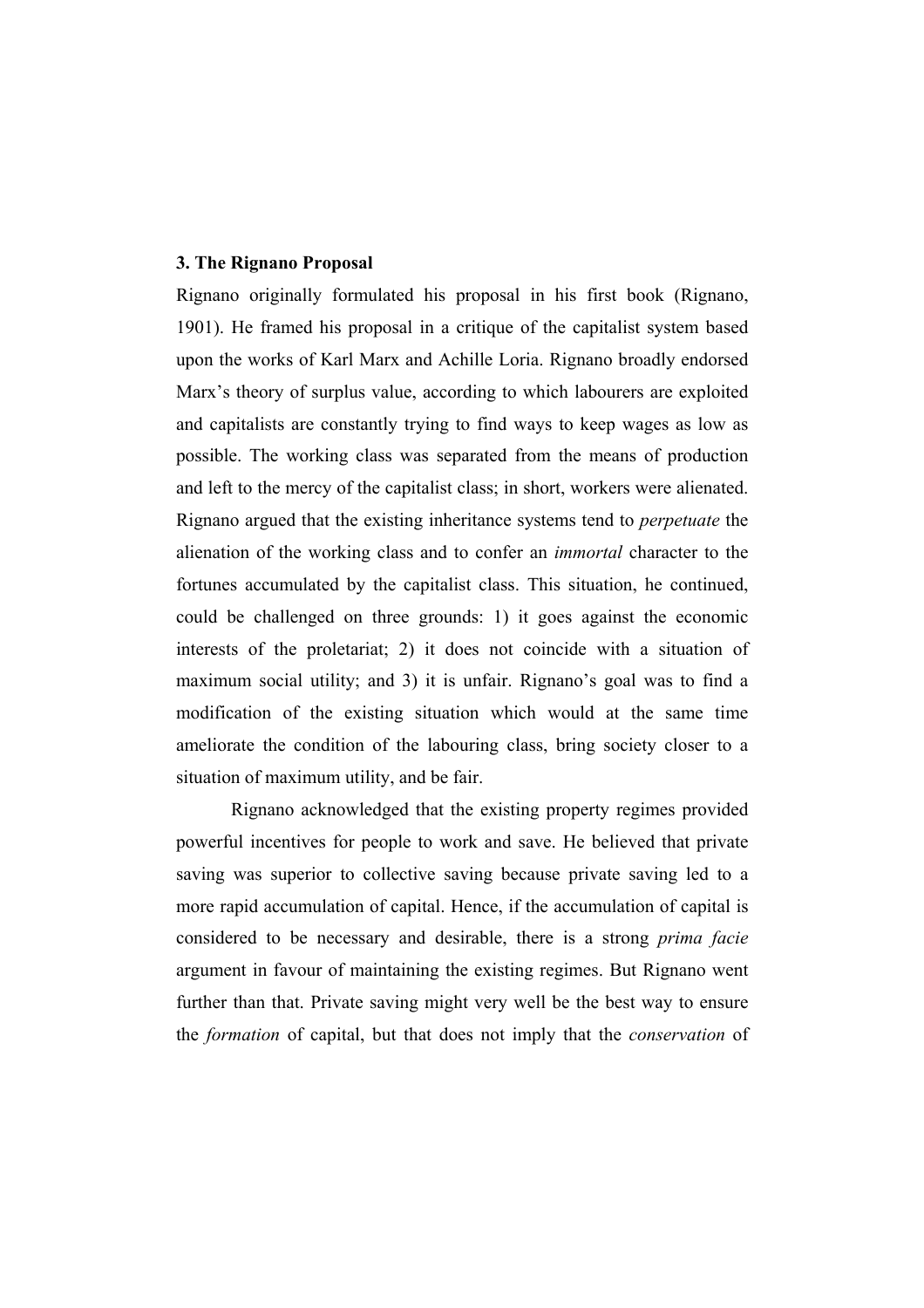capital, once it is formed, should be taken care of by letting it remain forever in private hands. Society should intervene in order to prevent the creation and perpetuation of a privileged class of inherited property owners.

 According to Rignano, an alternative property regime could be devised which incorporated the following principles:

- 1) Ultimately the new system should lead to the nationalization of the means of production and capital in general.
- 2) The new system should de-cumulate private fortunes fairly rapidly, so as to prevent the creation of large differences in private wealth.
- 3) The new system should give powerful stimuli to work, saving and new capital formation.

The first of these conditions required that all private capital would eventually be confiscated by the state. The third, however, implied that the right to bequeath private property should not be abolished completely: if individuals were not allowed to bequeath at least part of the goods they had accumulated by their own work and saving, then they would not have much of an incentive to work and save. The second principle, finally, suggested that the moment at which the final confiscation would take place should not be pushed too far away in the future.

 Taking into account these three considerations Rignano came up with the proposal to differentiate the right of bequest according to the "origin" or "age" of the property involved. The Rignano scheme would work as follows. When a man dies, his possessions have to be split up into different parts according to the number of times a property had been transferred (by means of inheritance or gift) to reach its present state. This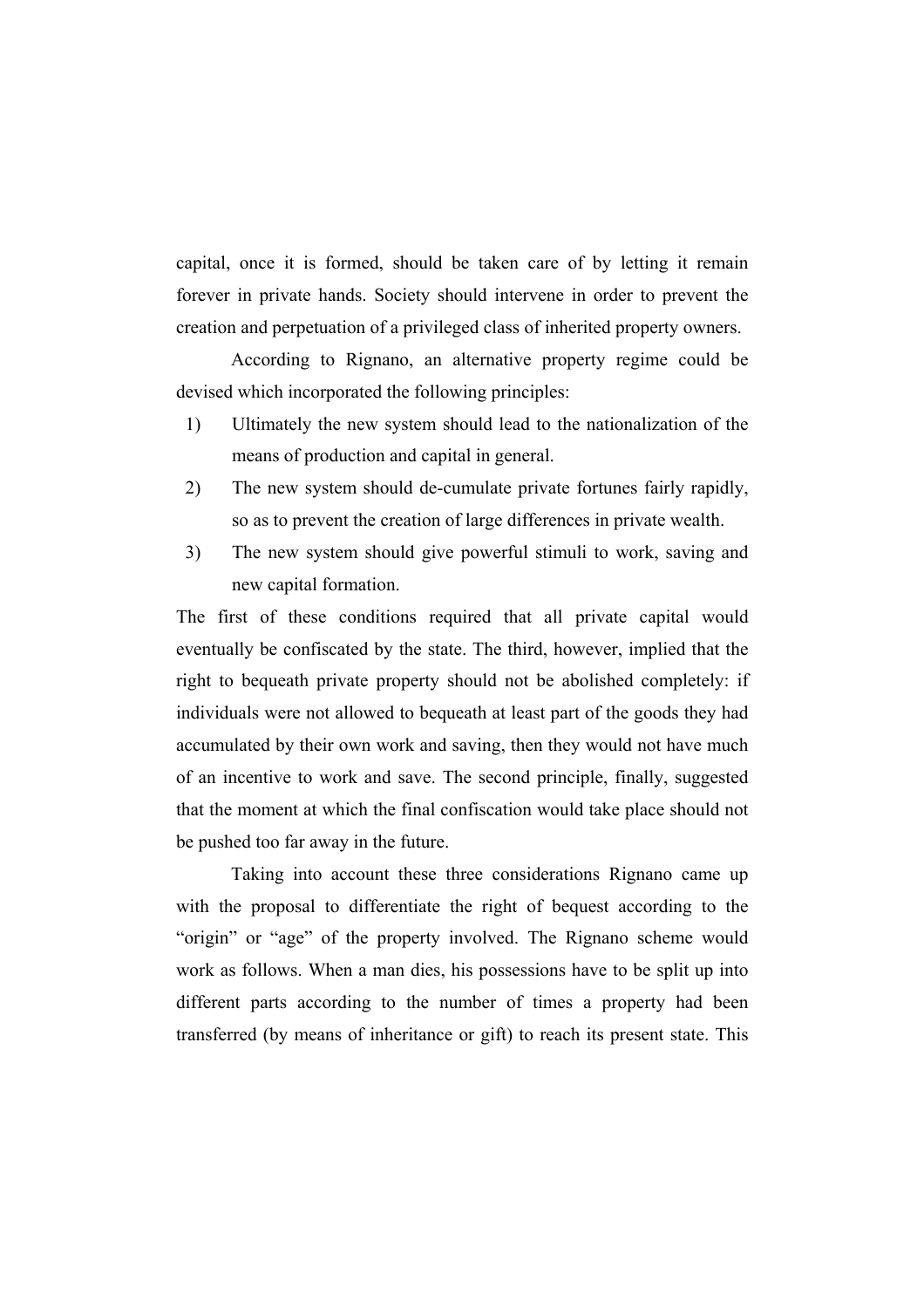means that a distinction is made between the goods and money which constitute the own savings of the deceased (0 transfers), the goods and money which he had inherited from other persons and which came from their own savings (1 transfer), the goods and money which he had inherited from other persons who in their turn had inherited them from others (2 transfers), etc. What is now known as the *Rignano principle* stipulates that the higher the number of transfers a piece of property has been subject to, the lesser the power of the owner to dispose of it by will. In other words, the rate of inheritance taxation levied at each transfer of property increases with the number of transfers, and after a limited number of transfers reaches the level of 100%.

 To illustrate things, let the inheritance tax rate at the *i*-th transfer of property be equal to  $t_i$ , i.e.  $t_i$  is the tax rate applicable to property which has been transferred  $i-1$  times before  $(i = 1,2,...)$ . Any proposal of the Rignano type can then be described by a vector  $T = [t_1, t_2, ..., t_k]$ , such that  $0 \le t_1 \le t_2 \le ... \le t_k = 1$ , where *k* is the number of transfers it takes for a given piece of private property to pass completely into the hands of the State. The following numerical example comes from Rignano himself: let  $k = 3$  and *T* = [1/3, 2/3, 1]. When person *X* dies,  $(1-t_1) = 2/3$  of what he has saved himself during his life will go to his inheritors, and  $t_1 = 1/3$  to the State. When *X*'s inheritors die, they hand over  $(1-t_1)$ . $(1-t_2) = 2/9$  of *X*'s own savings to their inheritors, while paying  $(1-t_1) \cdot t_2 = 4/9$  of *X*'s own savings in taxes to the State. Finally, when the inheritors of  $X$ 's inheritors die,  $(1$  $t_1$ ).(1– $t_2$ ). $t_3$  = 2/9 of *X*'s own savings will be paid to the State as inheritance taxes, and nothing will be left of *X*'s own savings to pass on to the new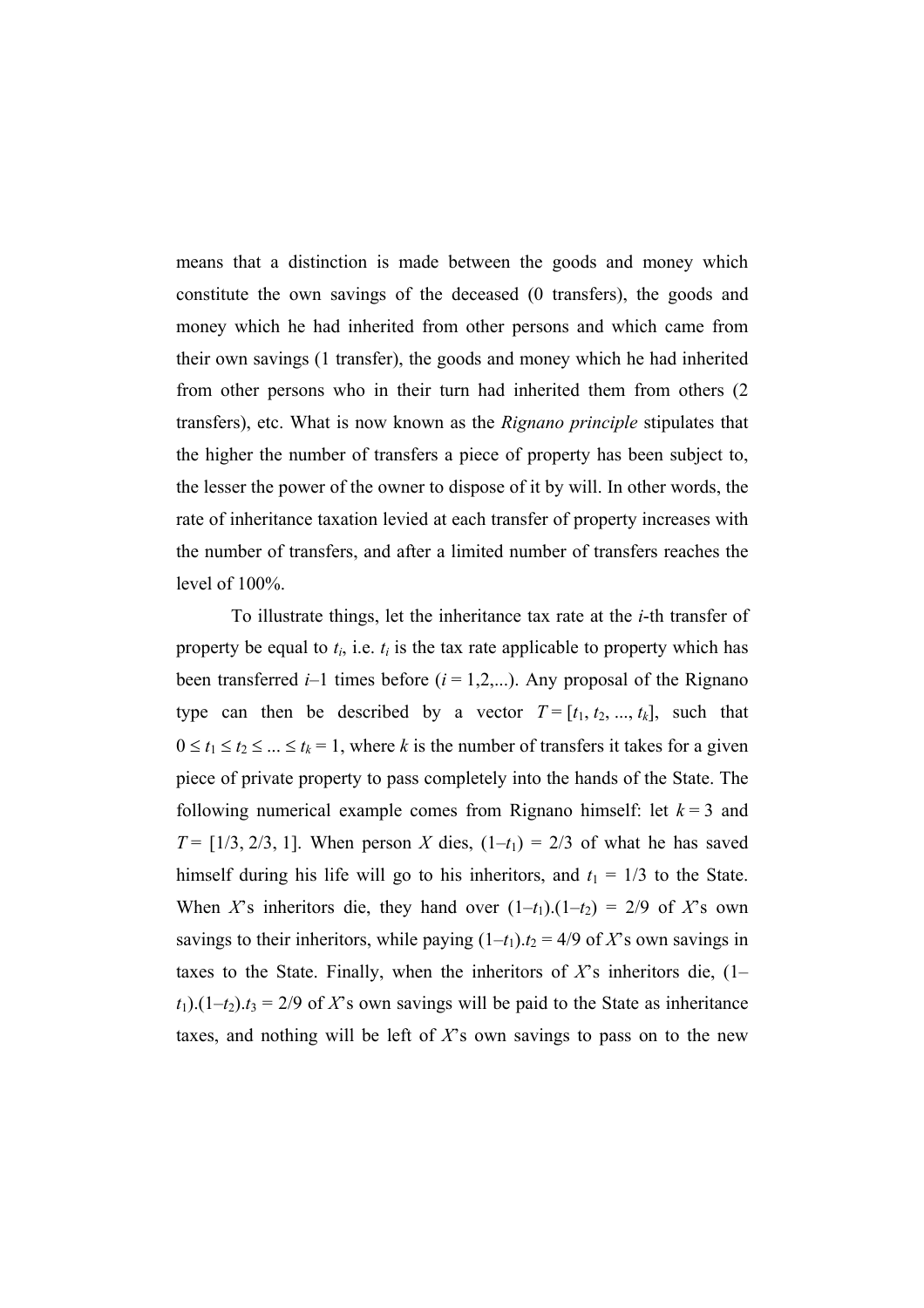generation, since  $(1-t_1)$ . $(1-t_2)$ . $(1-t_3) = 0$ . So over three generations' time, the whole of *X*'s own savings is gradually transferred to the State.

 Rignano used two interesting images to characterise his proposal. The first is that the suggested reform comes down to the introduction of a new principle of progressiveness in inheritance taxation, viz. the principle of an inheritance tax *progressive through time*. 8 The new principle could coexist with other principles of progressiveness, such as graduation of the tax according to the amount of bequest or inheritance, or graduation according to the relationship between the testator and the inheritor. The second image is that the limitations to property transfers brought about by the scheme have the effect of giving to private property owners a *temporary*  patent right in accumulations of capital.<sup>9</sup> The purpose of ordinary patents is to encourage inventions, by awarding the inventors the privilege of the exclusive use of their inventions during a limited period of time. The Rignano proposal is meant to encourage individuals to work and save, and it does so by giving individuals the right to own and bequeath private property. The important thing, however, is that these rights should not be absolute, but limited to the extent necessary and sufficient to make people work and save.

<sup>8</sup> Of course the period of time between two successive transfers can vary widely, but Rignano seemed to believe that on average the number of transfers is a good approximation of the period of time elapsed since the creation of the estate (Rignano, 1901, p. 63).

<sup>9</sup> This is how Dalton (1920, p. 132) translated "brevetto di capitalizzazione o d'accumulazione a durata limitata" (Rignano, 1901, p. 93).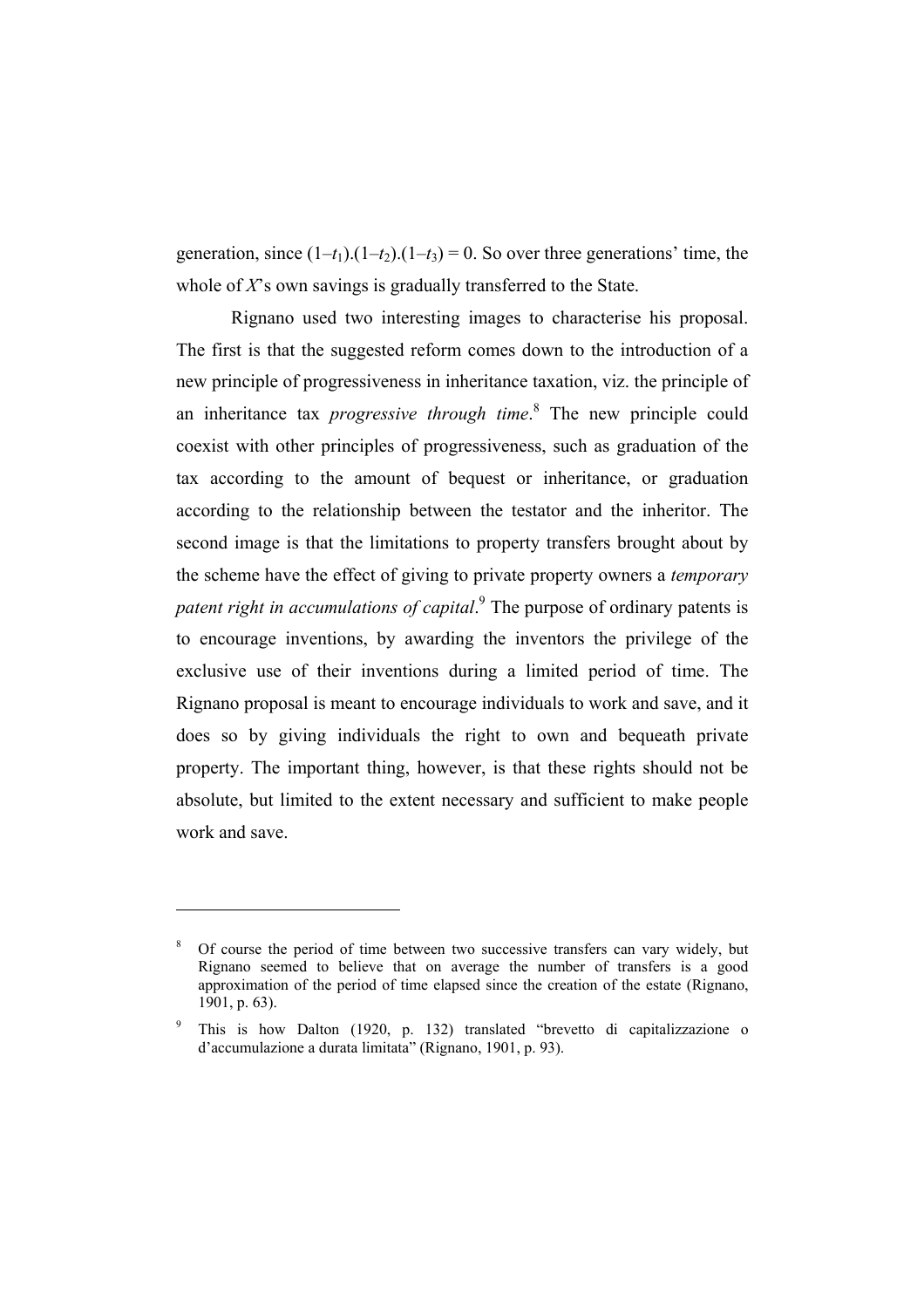Rignano called his approach 'socialist', but not without adding that it differed both from the orthodox Marxist, or 'collectivist', and from the utopian socialist approaches.<sup>10</sup> Rignano rejected Marx's mechanistic theory of evolution that is supposed to culminate in a violent revolution, with the proletarians expropriating the capitalists and installing a collectivist regime. Such a revolution would ruin the whole delicate mechanism of economic production, wrote Rignano (1921a, p. 3) a few years after the Bolshevik revolution, thereby repeating the critique of collectivism, which he formulated in his first book. Instead of a brutal expropriation Rignano preferred a gradual nationalisation of private property. But neither did he want to be reckoned among the utopian socialists, who thought that it would suffice to announce socially just proposals to win the support of all social classes. Rignano emphasised that more than that is needed to change society. The laws must change, in particular the laws which regulate property rights. Therefore Rignano (*ibid.*) characterised his approach as one of *legal socialism* ("socialisme juridique").

#### **4. On the Origins of the Rignano Proposal**

 $\overline{a}$ 

Rignano's sources of inspiration were many and diverse. As already mentioned, he drew upon the works of Karl Marx and Achille Loria, but also upon those of John Stuart Mill, François Huet, Saint-Simon, Emile De Laveleye, Henry George, Herbert Spencer, and many others. It is clear that

<sup>&</sup>lt;sup>10</sup> Cf. the long chapter on collectivism and other forms of socialism in Rignano (1901, pp: 299-403).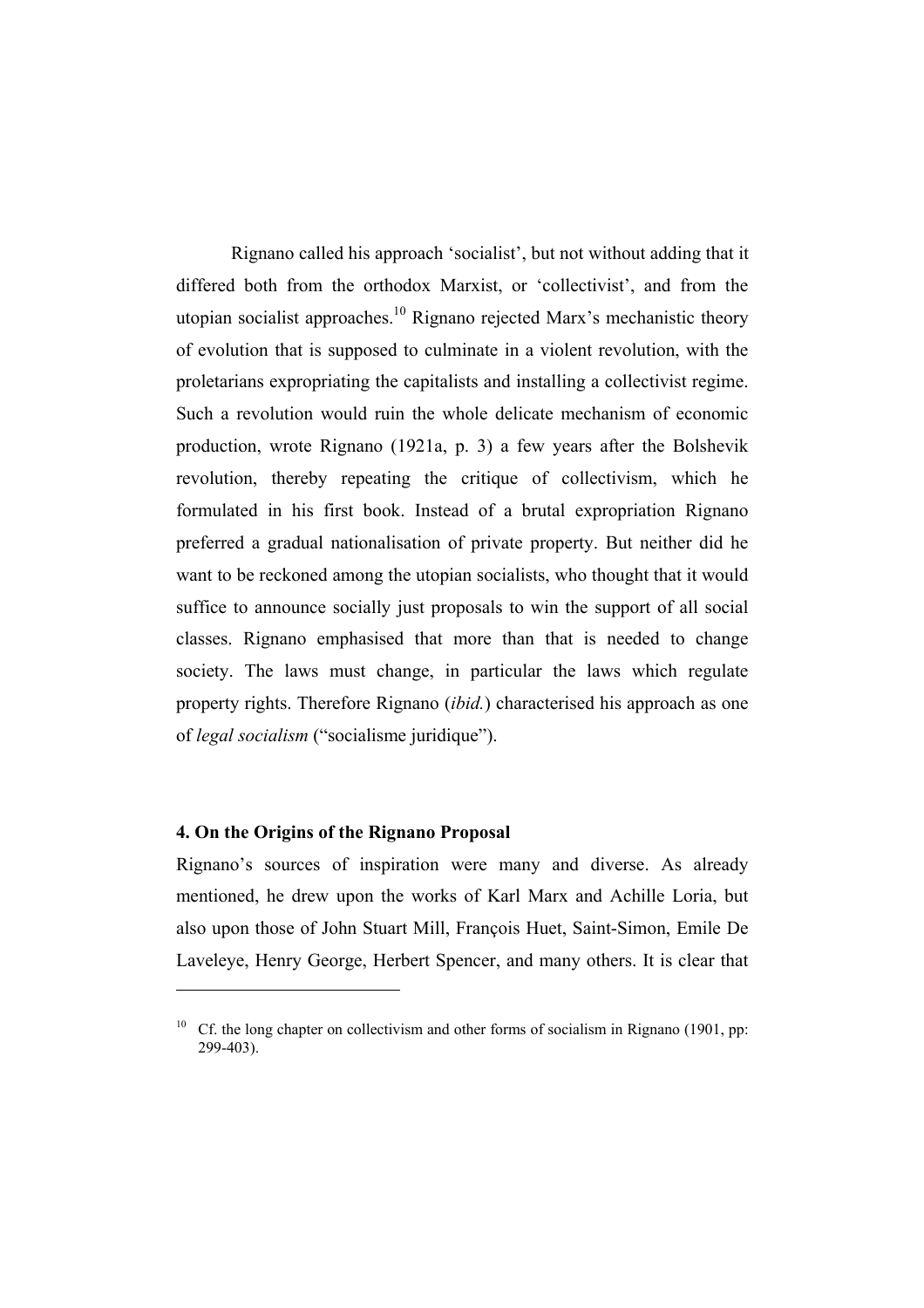he had a solid knowledge of the scientific literature on inheritance, not only in the field of economics, but also in the fields of sociology and law.

 Among the many inheritance reform proposal launched in the course of the 19<sup>th</sup> century, the one formulated by John Stuart Mill was probably one of the most well-known. Instead of putting limits on what a person might bequeath, Mill proposed to put limits on what on a person might inherit (cf. Mill, 1965[1871], p. 225). Rignano (1901, pp. 54-56) criticised Mill's proposal for a variety of reasons. First, it would reduce the stimulus to work and save, since e.g. parents would be prohibited from giving more to each of their children than legally stipulated. Secondly, it could lead to an increase of fraud, in the form of secret arrangements aimed at transferring more property than legally allowed to certain persons, e.g. children. Thirdly, it could lead to a dissipation of property and a subsequent rise in the number of idle people in society. And lastly, it could stimulate the growth of certain unwanted 'public utility' institutions, such as charities. $<sup>11</sup>$ </sup>

 A less well-known proposal, but at the same time more similar to Rignano's, is the one put forward by the French philosopher François Huet.12 In his book *Le Règne Social du Christianisme* (1853), an attempt to give form to the idea of 'Christian socialism', Huet proposed to treat

<sup>&</sup>lt;sup>11</sup> Later in life Rignano was confronted with similar criticisms of his own proposal. In contrast to Mill, however, Rignano sought to answer his opponents.

<sup>12</sup> From 1835 to 1850 François Huet (1814-1869) was professor of philosophy at the University of Ghent (Belgium), where he headed a group of disciples of which Emile de Laveleye is perhaps the most famous. They gathered regularly to discuss philosophical and social problems. In the aftermath of the 1848 revolt in Paris Huet was forced to abandon his professorship in Ghent. At the end of his life he was the teacher and governor of the young Milan Obrenovitch, Prince of Serbia (cf. Merten, 1887). On Huet see Schumpeter (1954, p. 461n), Cunliffe (1997), and Cunliffe & Erreygers (1999).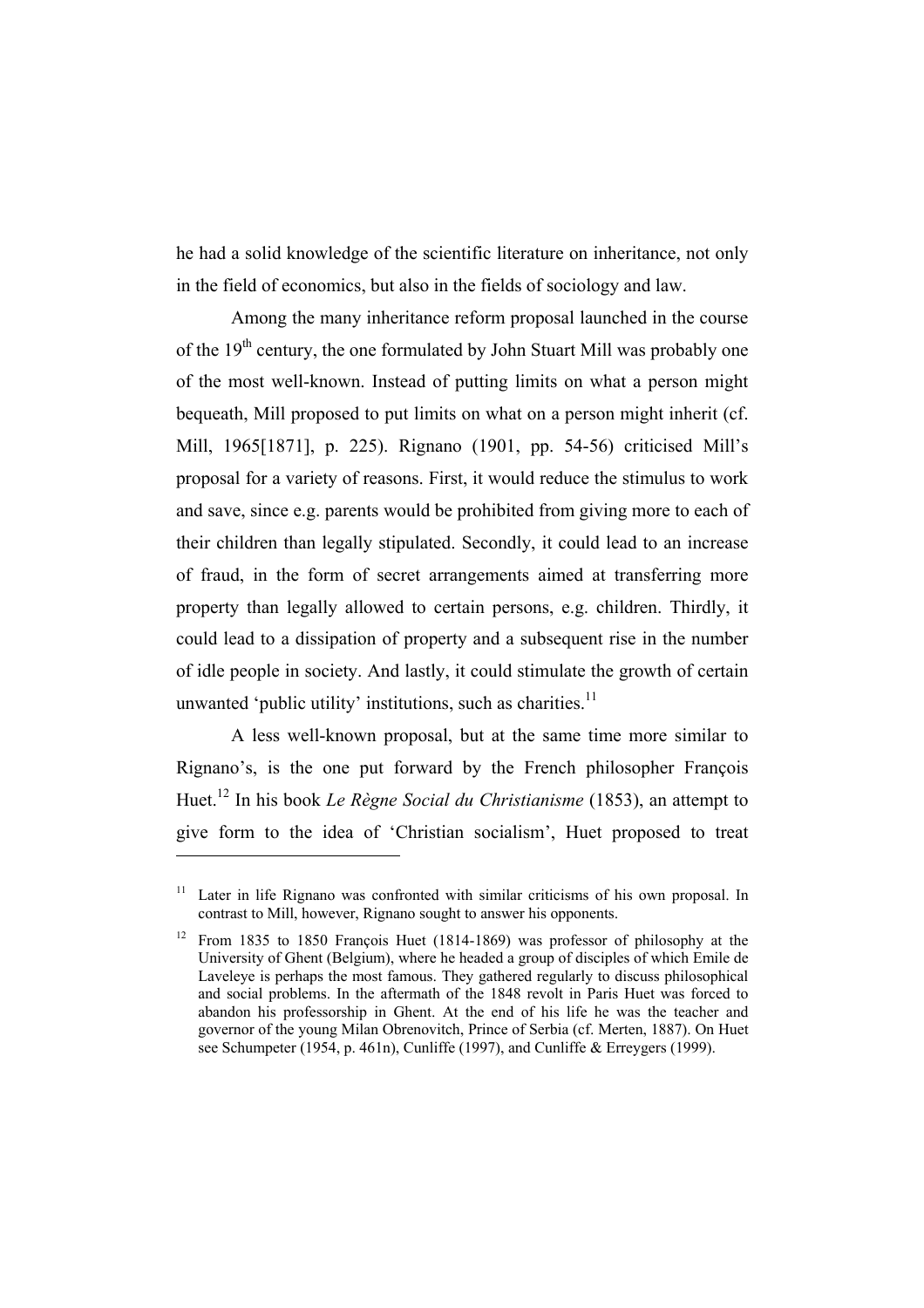inheritances in the following way: property which has been accumulated by its owner may be bequeathed freely, but property which has been inherited by its owner will be confiscated by the State when the owner of it dies. Everything which is confiscated by the State in a given year is then equally distributed among all the young people of a given age, so that all dispose of a certain amount of 'basic capital', so to speak.<sup>13</sup> The taxation part of Huet's proposal is of course a special case of Rignano's proposal, as Rignano (1901, pp. 61-63) himself acknowledged: in Huet's case we have  $T = [0, 1]$ . What happens with the proceeds of the tax is, however, completely different in both cases.

 A remarkable thing is that there exists another proposal, even more similar to Rignano's than Huet's, which appeared in print before Rignano published anything on the subject, and to which Rignano, as far as we can see, has never referred. The proposal came from the Belgian 'captain of industry' Ernest Solvay.14 Solvay was a liberal, but one with strong sympathies for the working class. He was twice elected senator (in 1893 and 1897), and it was during one of his speeches in the Belgian Senate that he proposed to replace the existing system of revenue taxation by a system of

<sup>&</sup>lt;sup>13</sup> For more details, see Huet (1853, pp. 263-303), Ferrero (1990, pp. 3-5), and Cunliffe (1997); see also Cunliffe & Erreygers (2003).

<sup>14</sup> Solvay (1838-1922), founder of the chemical concern *Solvay & Cie*, was heavily interested in social questions. Although he had had no formal education in economics or sociology, he himself came up with several social reform proposals, and stimulated others, with generous financial support, to do scientific research on social questions. In 1894 he founded in Brussels the *Institut des Sciences Sociales*, and in 1901 the *Institut de Sociologie*, which still exists under this name as part of the University of Brussels (ULB). For more details, cf. De Seyn (1936), Warnotte (1946), Erreygers (1998) and Boianovsky & Erreygers (2005).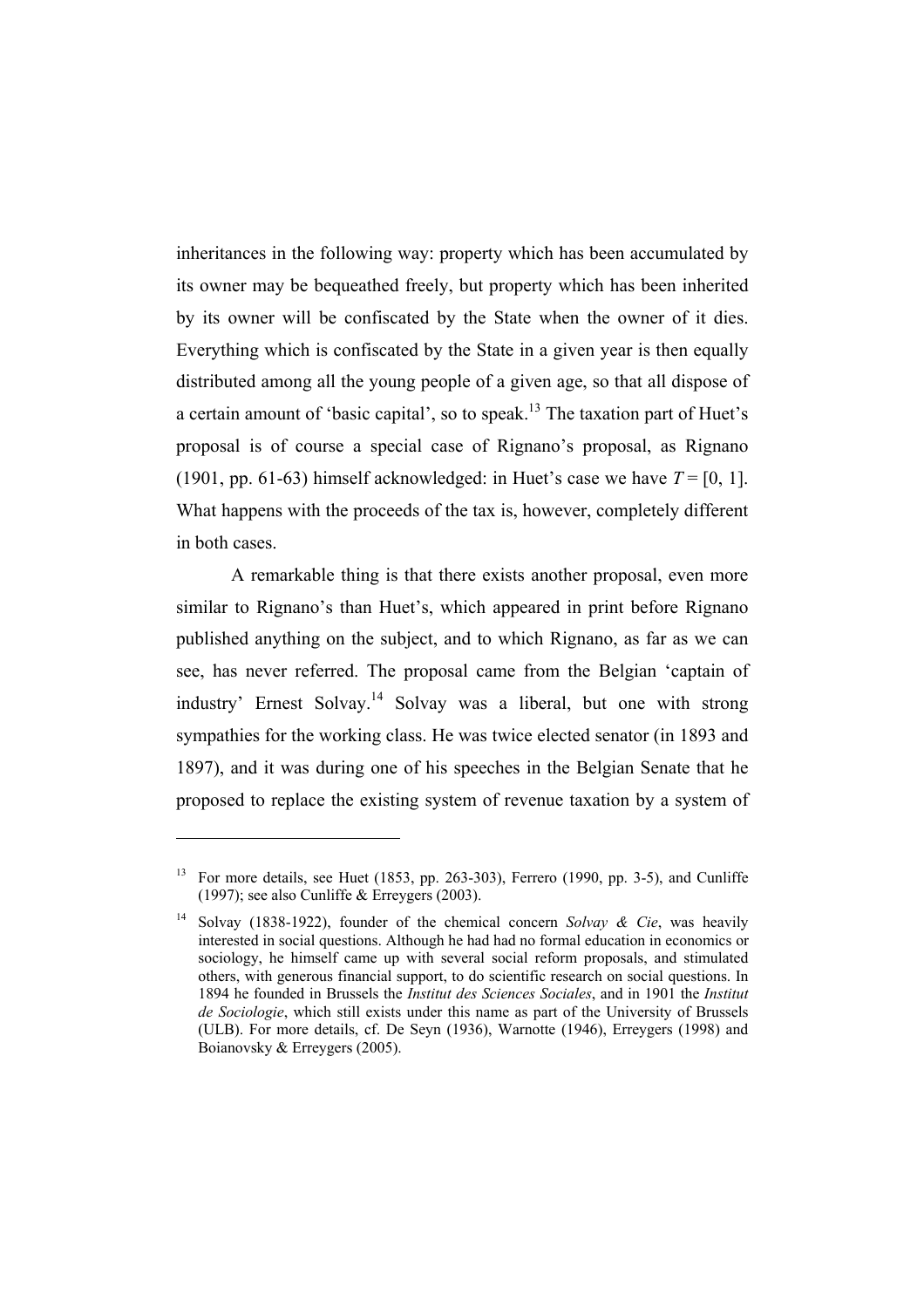wealth taxation (*Annales Parlementaires de Belgique – Sénat*, séance du 24 mai 1894, p. 384). A few years later Solvay gave a more detailed explanation of his ideas on inheritance. He specified that the inheritance tax should be made progressive with the number of generations between the original creator of property and its present owner (Solvay, 1897, p. 407):

 Solvay repeated his proposal in many subsequent publications. In 1898 he raised it prominently in the notes which he prepared for *L'Alliance*, a group of politicians who tried to reform the liberal party. He called his new proposal the 'reiterated inheritance tax' ("l'impôt successoral réitéré") (Solvay, 1898b, p. 424). For Solvay the introduction of this new tax had to be combined with the replacement of the monetary system based upon precious metals by a system based upon accounts, the so-called 'social comptabilism'. A good summary of Solvay's views on inheritance is given in his article 'Principes de politique sociale', again of 1898; in this 'draft of a political programme of principles', he proposed with respect to the inheritance tax:

- 1. Reform of taxation in view of ensuring that taxes would be as justly proportioned as possible to real fortunes, and having as aim the single tax, such that the payment of any kind of tax should take place only at the moment of death of the taxpayer.
- 2. Distinction to be made between the fortune directly acquired by the efforts of the one who possesses it and the fortune received by means of transmission; between the fortune which has been subject to only one transmission – for instance, the fortune generated by the father and mother – and that which has been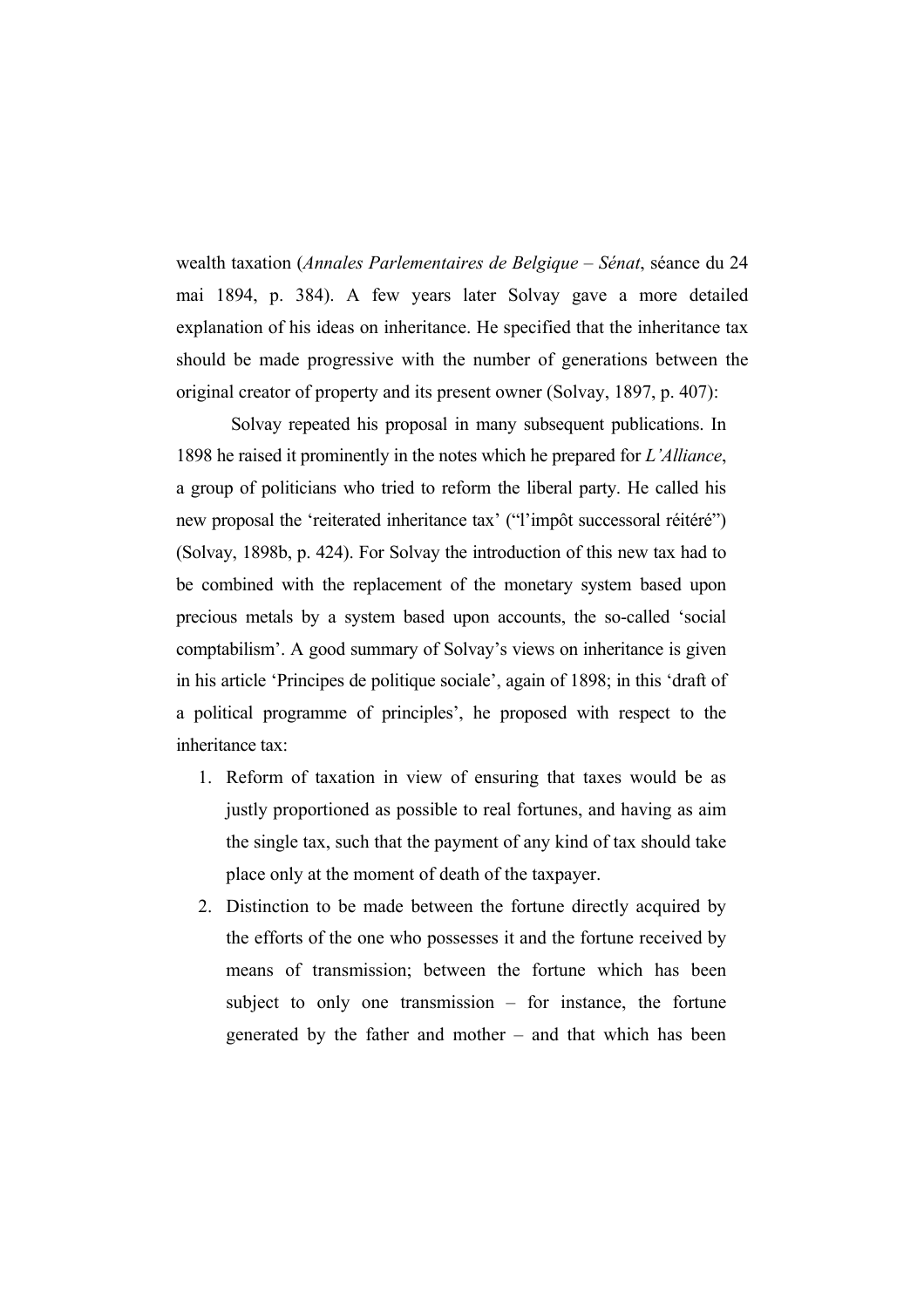subject to two transmissions – for instance, the fortune generated by the grandparents – and so on, and such that the tax rate should vary in proportion to or in progression with the number of accomplished transmissions. The means to arrive in the following at establishing the distinction between acquired and transmitted fortunes: social comptabilism. (Solvay, 1898a, pp. 1-2: our translation)

Solvay's proposal is essentially the same as Rignano's. Although their analyses of the situation differed (it is doubtful whether Solvay would have completely agreed with Rignano's alienation thesis), they both concluded that if on the one hand social justice is to be realised, and on the other the stimuli to work and save have to be preserved, then inheritances have to be taxed following a new principle of progressiveness.<sup>15</sup>

 It is clear that Solvay anticipated Rignano's proposal. The dates of publication show that Solvay cannot have taken the idea from Rignano, but what about the reverse: could it not be that Rignano has taken the idea from Solvay? Theoretically this is possible, although we think it more likely that Rignano was not aware of Solvay's proposal when he wrote his 1901 book. Solvay's writings on social problems do not seem to have had much influence outside Belgium. So the fact that there is no mention of Solvay in Rignano's first book is not strange at all; but what comes as a surprise is that Rignano never mentioned Solvay in any of his later works on inheritance taxation. It seems very unlikely that Rignano *never* got to know Solvay's

<sup>&</sup>lt;sup>15</sup> Georges Hostelet's (1922, p. 56) description of Solvay's proposal comes remarkably close to some of Rignano's declarations.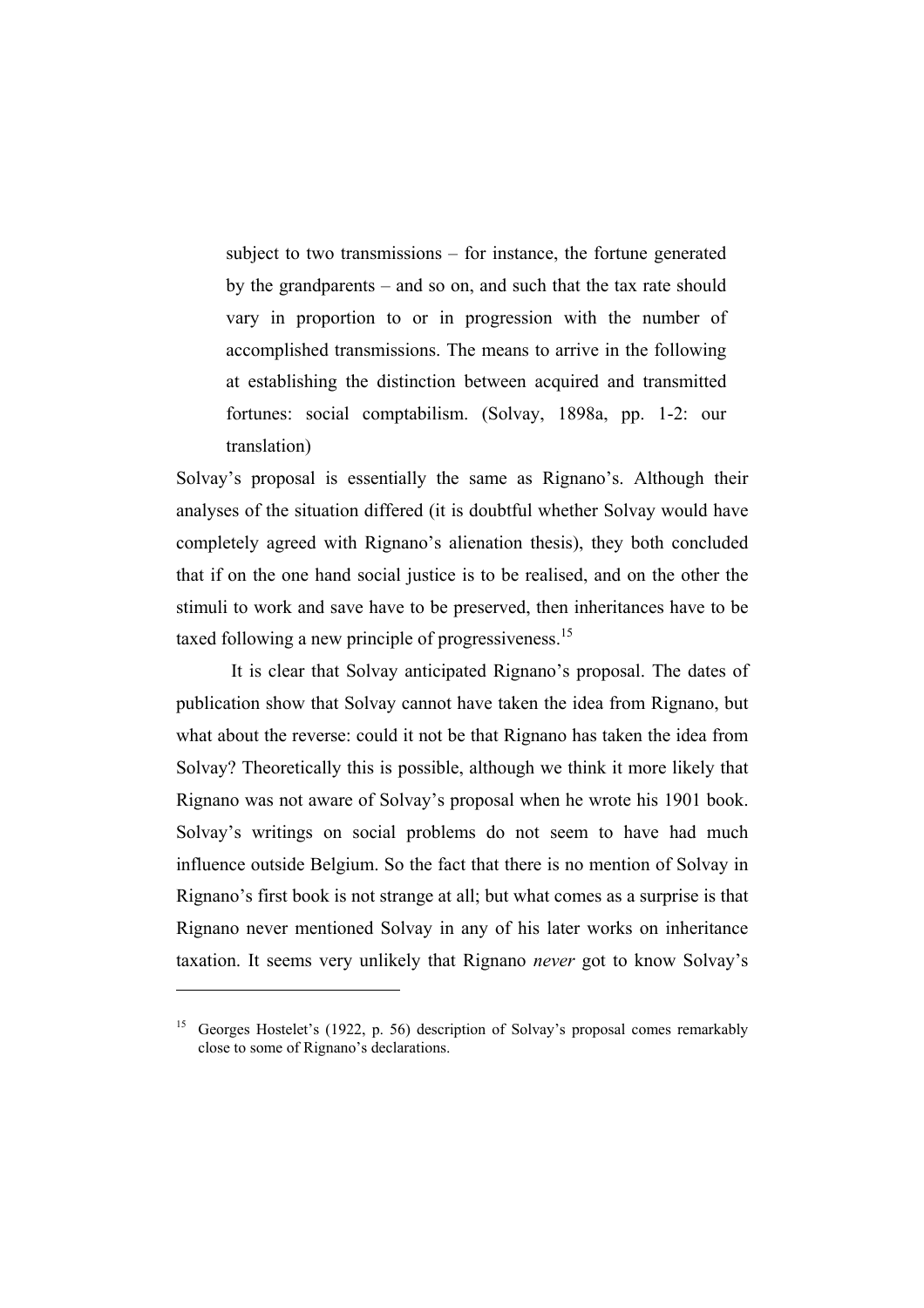work, especially so since he was an 'associate member' of Solvay's *Institut de Sociologie* in the beginning of the 1920s, and he even published an article on inheritance in the September 1921 issue of the *Revue de l'Institut de Sociologie* (Rignano, 1921b). This is hard to explain. The fact is that almost nobody has mentioned the two quite similar projects together, with the exception of Aftalion (1923, pp. 165-166n) and especially Warnotte (1946, pp. 239-240, 247-259). As far as the origins are concerned, we think it would be more appropriate to speak of the Solvay-Rignano principle than of the Rignano principle.

### **5. The Italian Debate of the 1920s**

 $\overline{a}$ 

The publication of Rignano's book in 1901 and of its translations shortly thereafter provoked some discussion in Italy and elsewhere,  $16$  but did not lead to any practical results. The Rignano scheme, interesting as it may have been, seemed destined to slowly fade away. The Great War, however, profoundly changed the economic situation, and the Rignano proposal got a second chance. Immediately after the end of the war Rignano as well as others reformulated and modified the original proposal. Especially in Italy and in Great-Britain, debates were taking place during which both the weak

Peacock & Rizzo (2002, p. 555) point out that apart from an anonymous negative review in the *Rivista Internazionale di Scienze Sociali* (1901, pp. 542-544), Rignano's proposal received little attention from the economics profession in Italy before the First World War. It should be added that in 1904 Ugo Broggi reviewed *Un Socialisme en Harmonie avec la Doctrine Economique Libérale* in the *Giornale degli Economisti*, and in 1905 Giovanni Vailati *La Question de l'Héritage* in the *Rivista Italiana di Sociologia*.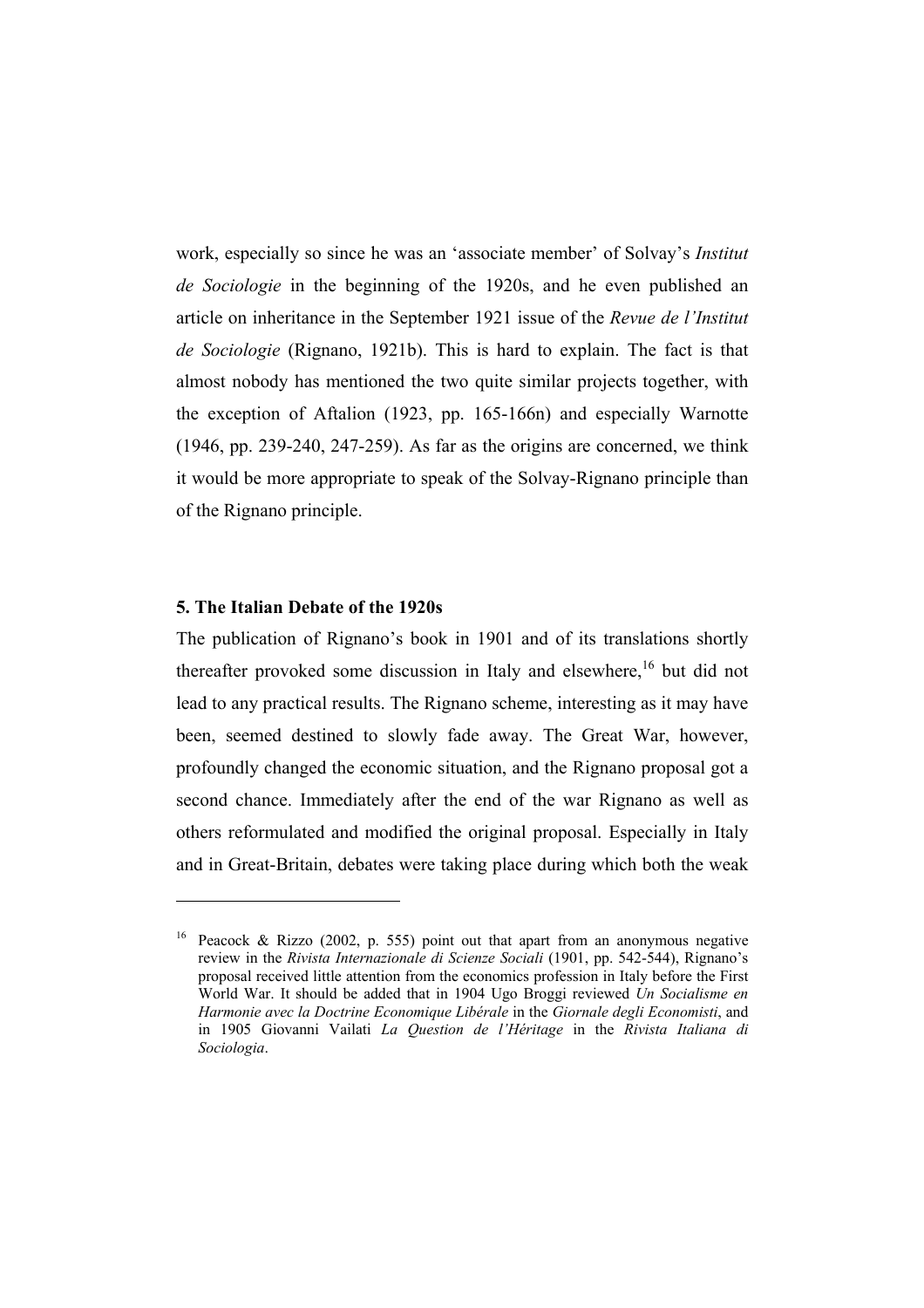and the strong points of the proposal were examined, and which lasted at least until the 1930s. In this section we focus upon the Italian debate, and in the next sections we turn our attention to the international scene.

 In Italy, the economic situation immediately after the end of the war was dramatic. Widespread unemployment and huge public deficits created an environment in which radically new proposals could be given a chance. Rignano himself played an important role in reigniting the debate on his ideas. In 1919 he argued both with Achille Loria (in the newspaper *Il Secolo* of Milan) and with Augusto Graziani (in the *Supplemento Economico del Giornale Il Tempo* of Rome). In the same year Angelo Mariotti discussed Rignano's proposal in the *Rivista Italiana di Sociologia*, stressing the potential beneficial impact of the scheme because its long term gains would overwhelm the short term costs, whereas Luigi Einaudi criticised it in a series of lectures on post-war financial problems.<sup>17</sup> In January 1920, Rignano sent a long letter to Filippo Turati, the leader of the Italian Socialist Party. The letter was published under the title "Bisogna Decidersi!" in the party's journal, *Critica Sociale*, which had been founded by Turati himself.<sup>18</sup> The editors of the journal stressed that although Rignano had been promoting his ideas for many years, he now advocated them in a new form and with new arguments, presenting them not so much as a theoretical idea but as a practical programme. Rignano urged the Socialist Party to

<sup>17</sup> See his book *Il Problema della Finanza Post-Bellica* (Einaudi, 1920, pp. 161-166). Already in an earlier book Einaudi (1916: p. 273) had briefly referred to the Rignano scheme, but apart from hinting to the practical difficulties which its introduction might cause, he did not discuss the scheme

<sup>18</sup> Rignano (1920a).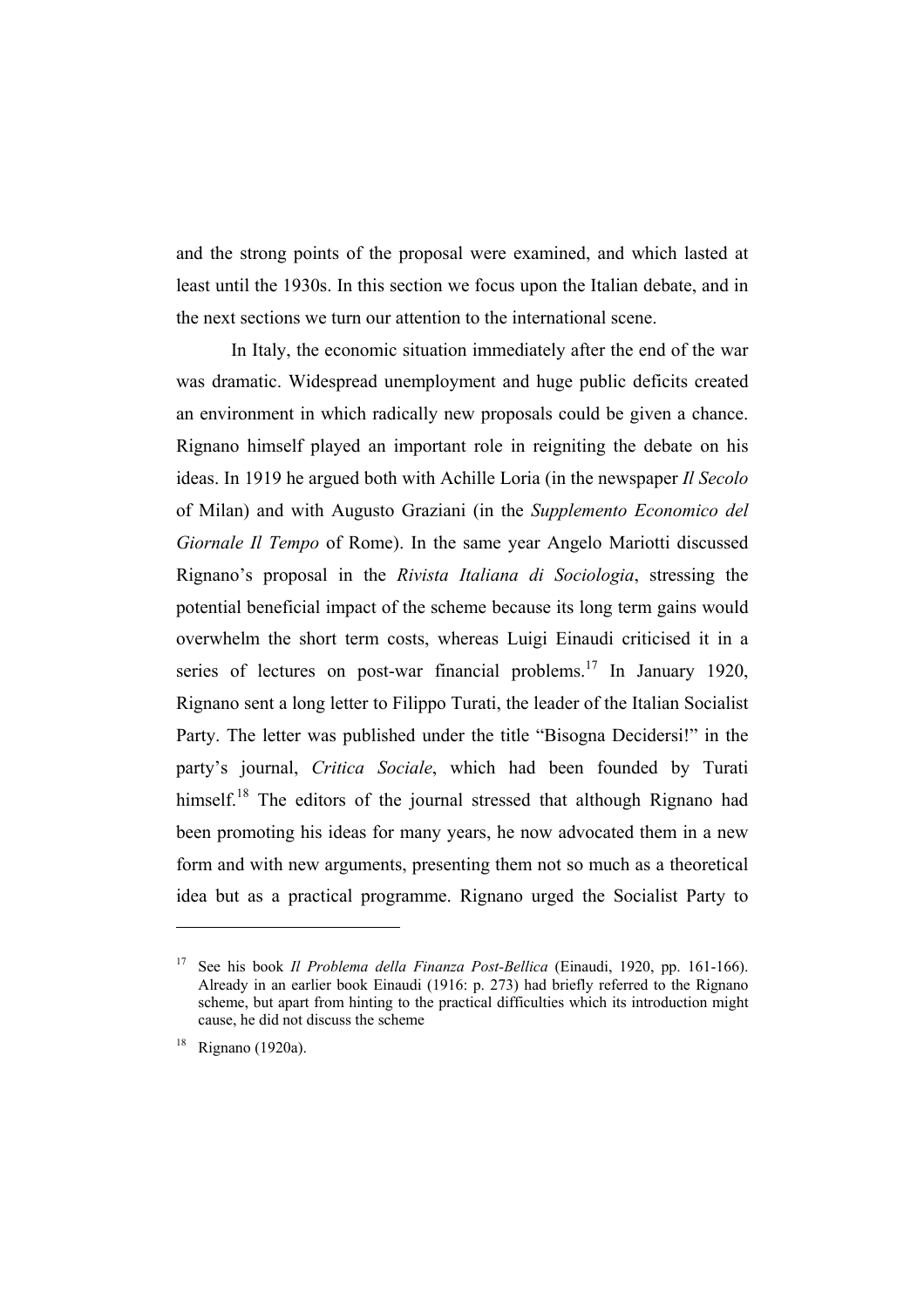incorporate a simplified form of his taxation scheme into a project of law to be submitted in Parliament when it discussed the Government's Finance Law. He outlined the main points of such a draft proposal based on the principle that the first transfer of property (e.g. when a person bequests his own savings to his children) would be subject to the existing inheritance taxes, the second transfer subject to a tax of 50%, and the third to a tax of 100%.

The editors of the *Critica Sociale* explicitly invited criticism of Rignano's ideas. Although they were somewhat disappointed by the reaction of its readers, throughout the year 1920 they published several comments on Rignano's proposals, as well as replies by Rignano. The first intervention was made by Antoine Penier, who expressed a number of doubts and raised a few questions on the Rignano plan.<sup>19</sup> But the debate began in earnest only with the contribution of Benvenuto Griziotti, professor of Finance.20 He criticized Rignano's proposal on the grounds that the Rignano tax, like any other tax, would stimulate neither production nor savings. Griziotti was convinced that taxes were appropriate to raise revenue for the State, but lacked the power to fundamentally alter the economic behaviour of economic agents. Rignano immediately replied by sending a

<sup>&</sup>lt;sup>19</sup> Penier (1920); we have not been able to find out who Penier was.

<sup>&</sup>lt;sup>20</sup> Griziotti (1920); see also Griziotti (1953, p. 58). Benvenuto Griziotti (1884-1956) was a very influential economist and researcher of finance and financial law. He was professor in Pavia and Catania, member of the Lincei Academy and the Istituto Lombardo. He founded the National Institute of Finance (1940) and the *Rivista di Diritto Finanziario e Scienza delle Finanze*.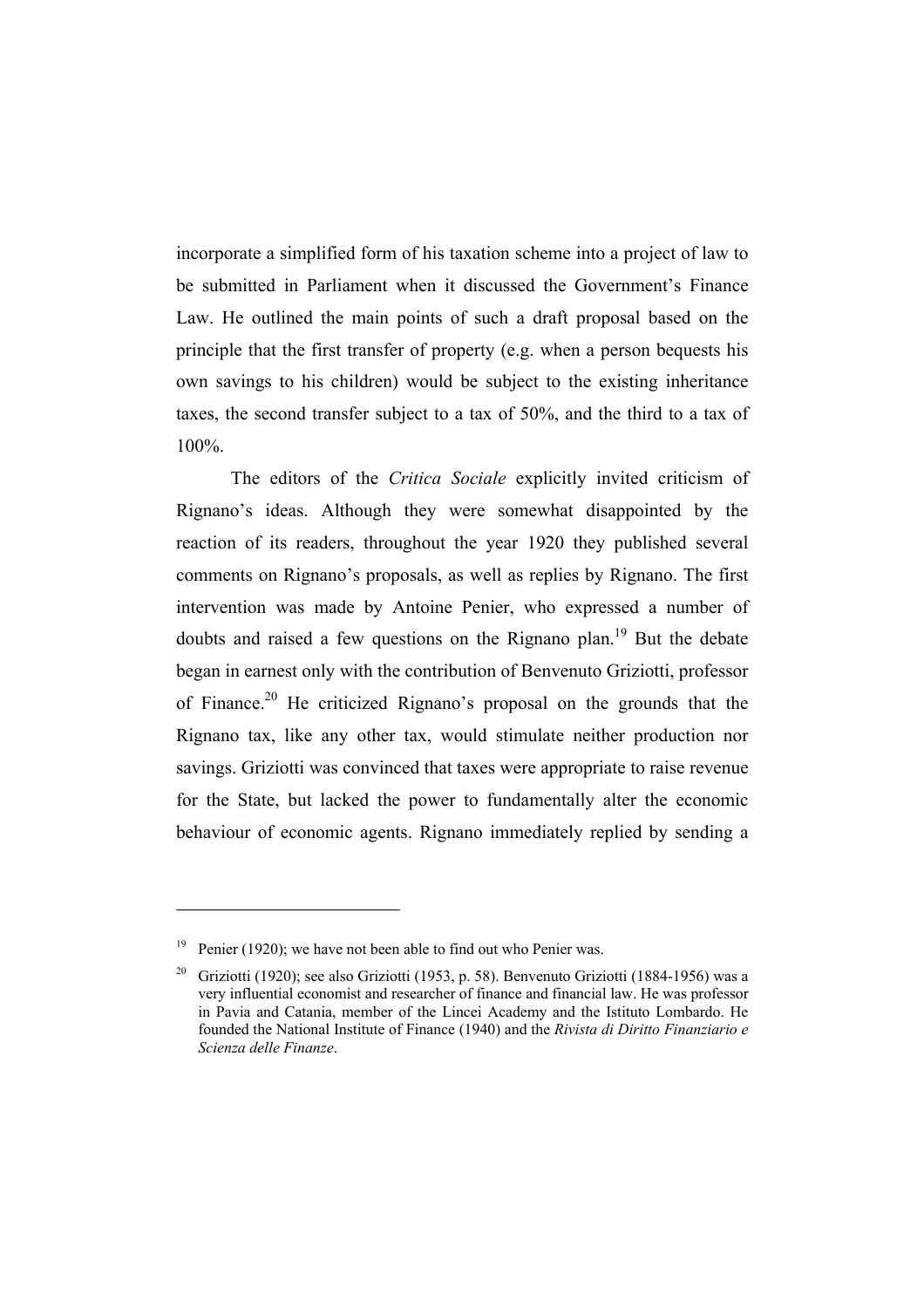'passionate defence' to *Critica Sociale*, to use the words of the editors.<sup>21</sup> Rignano tried to counter the specific points raised by Griziotti, and more generally deplored the purely negative attitude Griziotti had adopted towards his proposal, which revealed a somewhat 'bourgeois' ("borghese") inclination. Rodolfo Mondolfo, a Marxian professor of philosophy, was the next to intervene.<sup>22</sup> In a cautious comment on both Rignano's and Griziotti's positions, he questioned that one instrument – the Rignano scheme – could both provide a solution to Italy's urgent economic problems of the aftermath of the war and lead to a socialist society. Mondolfo feared that the introduction of Rignano's taxes would paralyze the capitalist system at a time when it had the heavy duty to lead humanity towards economic prosperity. In his reply Rignano of course dismissed Mondolfo's fear and maintained that his system would spur economic activity, and hence facilitate the solution of Italy's economic woes. $^{23}$ 

The editors of *Critica Sociale* decided to close the debate after Turati's long and important discourse 'Un programma di azione socialista' to the Italian Parliament, held on 26 June 1920, in which he had urged the socialist deputies to carefully study and to appropriate Rignano's ideas.<sup>24</sup> The editors had the last word by offering their own reflections to the

<sup>&</sup>lt;sup>21</sup> Rignano (1920b).

<sup>22</sup> Mondolfo (1920). Rodolfo Mondolfo (1877-1976) was professor of history of philosophy at the University of Bologna (1914-1938); before that he had been professor in Turin (1910-13). He wrote an influential book on Marxism, *Sulle Orme di Marx*, which went through different editions. During the war he migrated to Argentina, where he was professor first in Cordoba and then in Tucuman. He died in Buenos Aires.

<sup>&</sup>lt;sup>23</sup> Rignano (1920c).

<sup>&</sup>lt;sup>24</sup> Turati (1920, pp. 199-200).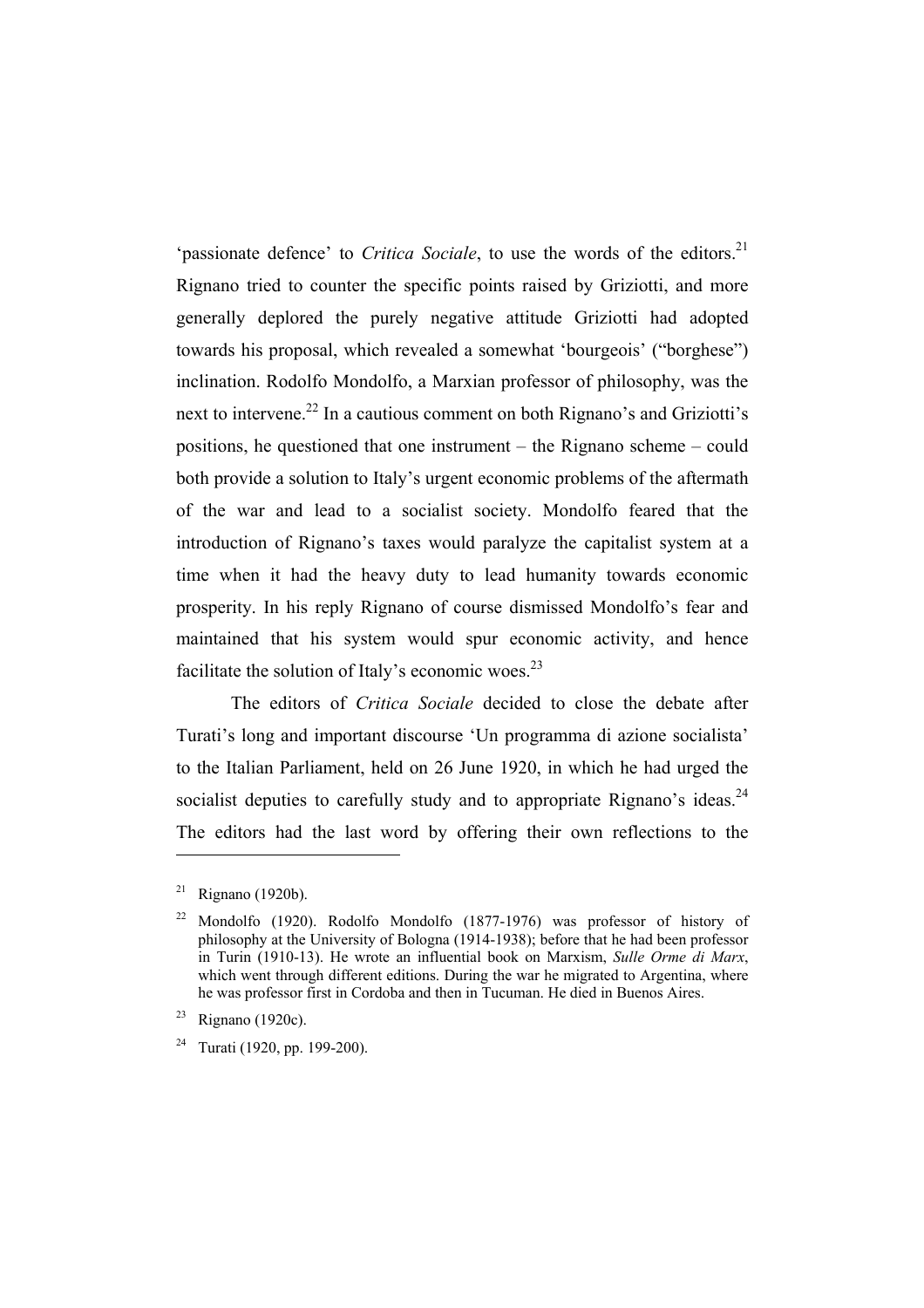readers.25 Although they clearly had much sympathy for Rignano's attempt to bring about Socialism by legal reforms, they did not believe that Socialism could be attained by the way proposed by Rignano. In their view, he was much too optimistic about the willingness of capitalists to surrender to Socialism by allowing a process of gradual nationalisation to take place without resistance. As an alternative, the editors proposed to nationalise certain 'mature' branches of production and to bring them under some kind of collective management.

One of the reasons why the review had put an end to the discussion was that Rignano planned to publish a book with his reactions to the main critiques of his plan. The book was published later that year under the title *Per una Riforma del Diritto Successorio*. It not only contained his replies to the contributions in *Critica Sociale*, but also to other comments which had been made on his proposals, such as those of the economists Augusto Graziani (1919) and Luigi Einaudi (1919), and the trade unionist Rinaldo Rigola (1920). At the same time, Anselmo Bernardino (1921), the statistician Corrado Gini (1921), and the law professor Mario Rotondi (1920) offered further criticisms of Rignano's proposals.

From this brief overview it emerges that in the years following the Great War, Rignano's ideas did get substantial attention in Italy. When Rignano first launched his proposal, his outspoken socialist stance might have played a role in the lukewarm response he received in Italy; but apparently this had changed after the war. Some critiques were obviously

<sup>25</sup> *Critica Sociale*, 1920, Vol. 30(13), pp. 234-235.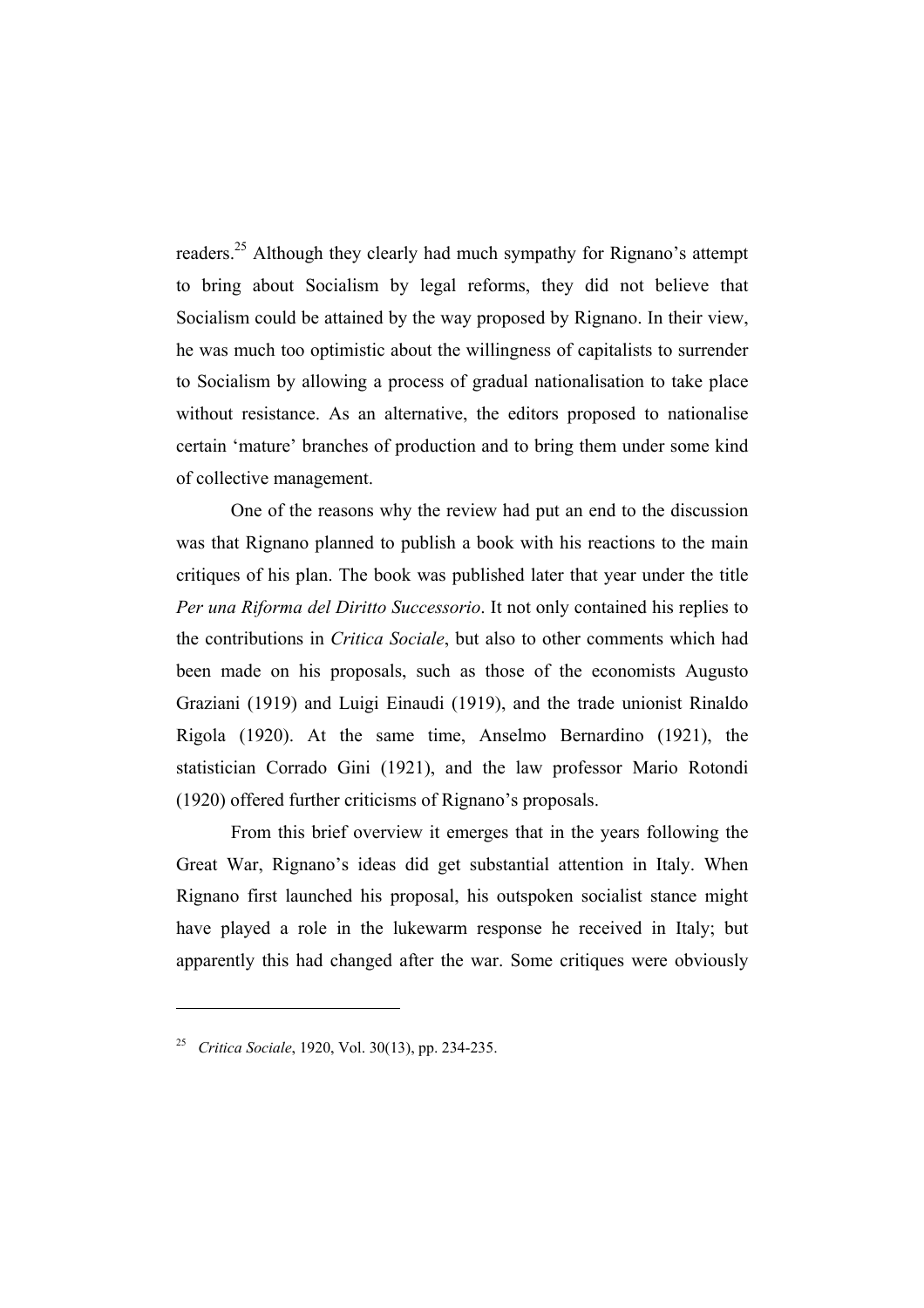more destructive than constructive, but on the whole Rignano's proposal was the subject of a serious economic and political debate. It is fair to say that Rignano did not succeed to convince his Italian critics of the merits of his proposal, in particular of its feasibility.<sup>26</sup> He remained somewhat of an outsider in the Italian economic profession.27

#### **6. Economists Supporting Rignano's Ideas**

Rignano by no means confined himself to promoting his proposal in his native country; he actively contributed to the international diffusion of his ideas. Immediately after the war he publicised his taxation plans in articles in leading international economic journals. In his article "A plea for a greater economic democratisation", which appeared in the 1919 volume of the *Economic Journal*, Rignano explained why he found it appropriate to return to his almost two decades old proposal: "If here we take the liberty of recalling conclusions then come to, it is because the very gravity of the crisis which threatens us, and the urgent need of putting ourselves on our defence, invite us to inquire whether those conclusions might not be capable of passing over from the field of mere theory into that of practical application." (Rignano, 1919, p. 306)

 For Rignano the "crisis which threatens us" was a crisis of the *capitalist régime* as such. As a result, "everywhere is to be seen a

<sup>&</sup>lt;sup>26</sup> An echo of this can be found in Steve (1947, pp. 130-131).

<sup>&</sup>lt;sup>27</sup> Maffeo Pantaleoni noted the 'bolshevist appetites' of 'intelligent writers like Eugenio Rignano' (Pantaleoni, 1921, pp. 33-34).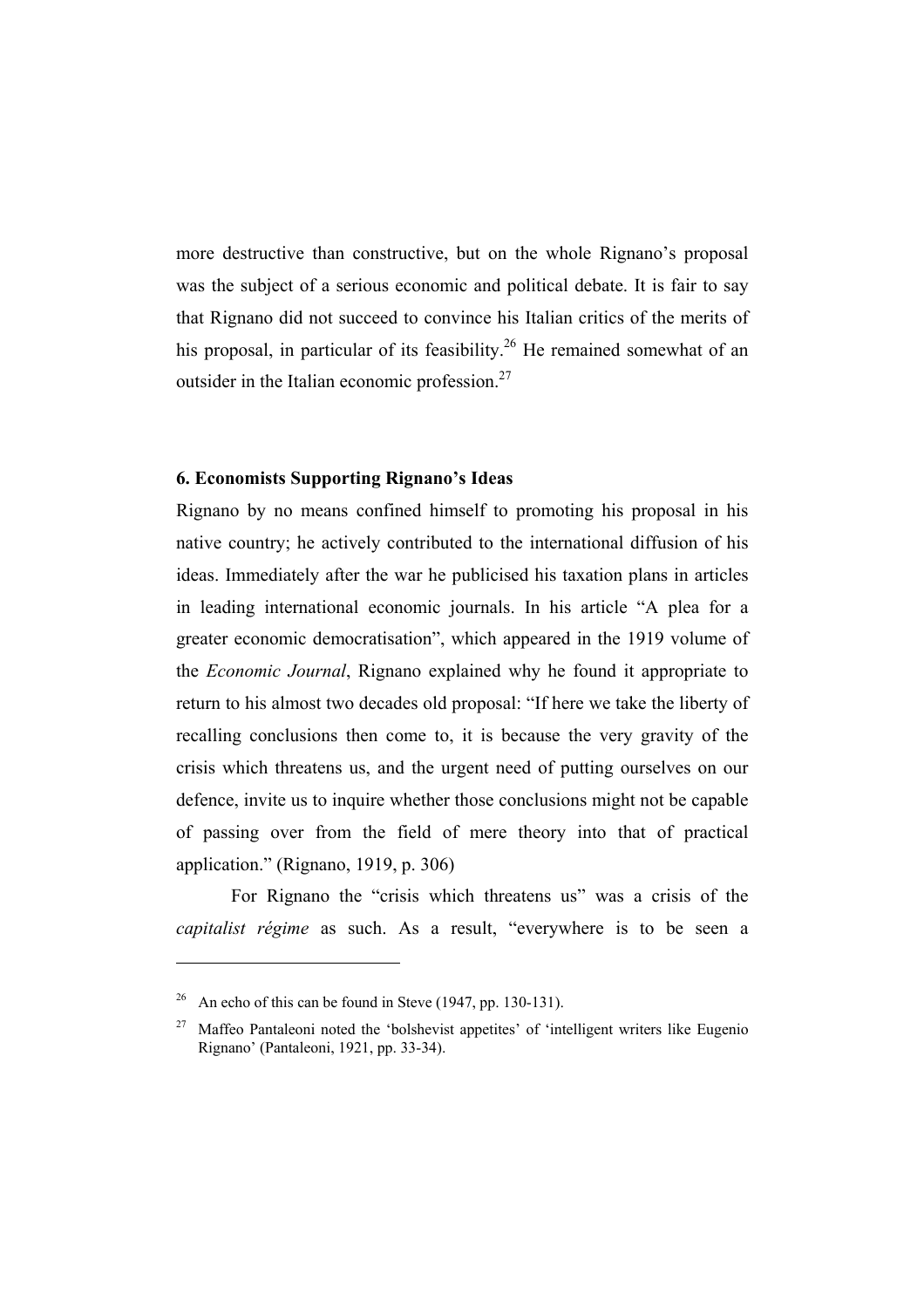revolutionary ferment", which could lead to violent revolutions as the one in Russia. But according to Rignano an alternative existed: "(...) the problem arises whether it be in the interests of the bourgeoisie to defend all its class rights, and thus incur the danger of a violent Bolshevik revolution, which would represent for all the countries of the world and all the social classes a catastrophe a hundred times worse that the war; or to come forward itself, so to speak, to meet the chief desiderata of the working masses, so as to open the way for a peaceful and legal transformation, radical though gradual, of the economic order, which would succeed in modifying in the direction of greater justice the distributive process, without violent and disastrous crises in the productive process, or, rather, with an increase in the output of the latter." (*ibid*., p. 302-303)

Rignano then summarized his proposal, and stressed "(...) how much more effectively such a reform would impel people to save, as compared with the present kind of bequest full and entire" (*ibid.*, p. 307). Moreover, it would lead to a gradual extinction of public debts, and therefore, it "(...) would allow the State to pass gradually from a finance on the basis of taxes to a finance on an exclusive base of income" (*ibid.*, p. 308). In another article, "Un programme socialiste libéral", which appeared in the January 1921 issue of the *Revue d'Economie Politique*, Rignano emphasized the socialist character of his proposal, but also carefully noted that it differed both from the orthodox Marxist and from the utopian socialist solution (Rignano, 1921a). It is also interesting to note that in the same year Rignano wrote a review article of Hugh Dalton's *Some Aspects of the Inequality of Incomes*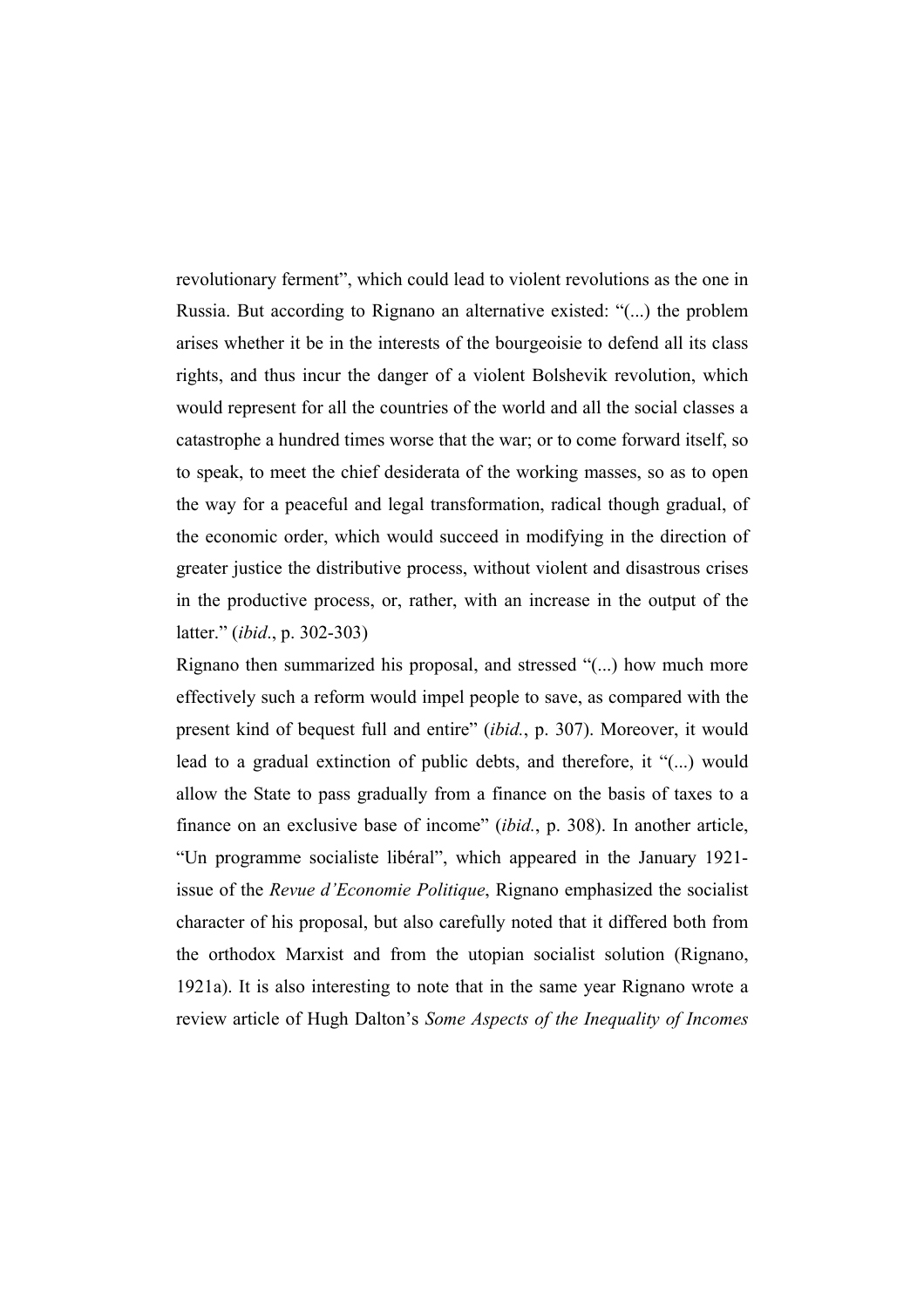*in Modern Communities* in which he related his work on inherited wealth to that of Ely and Cannan (Rignano, 1921b).

In addition to these articles, Rignano published modified versions of his 1920 Italian book *Per una Riforma Socialista del Diritto Successorio* in other languages. A selection of the book was translated into French by Georges Bourgin and published as *Pour une Réforme Socialiste du Droit Successoral* (1923). An English translation and adaptation was made by William J. Shultz; it was published in the United States with an introduction by Edwin Seligman under the title *The Social Significance of the Inheritance Tax* (1924), and in a modified form in Britain with an introduction by Josiah Stamp28 under the title *The Social Significance of Death Duties* (1925).<sup>29</sup> The French translation seems to have been the first in which Rignano introduced the distinction between a maximum and a minimum project. The maximum project consisted of the original proposal, characterized by the confiscation of property after two or three transfers; the minimum project, on the other hand, concentrated on the fiscal aspects of

Lord Stamp was at that time Chairman of the Special Committee on Inheritance (see Fijalkowski-Bereday, 1950, p. 193n). He was also Chairman of the L.M. & S. Railway and President of the Executive, Director of the Bank of England, and Member of the Court of Enquiry into the Mining Industry. It is interesting to note that Lord Stamp was one of the richest men of the United Kingdom.

<sup>29</sup> Reviewing the book in the *Economic Journal*, Edwin Cannan (1926, p. 235) complained about the lack of bibliographical data (no date of publication, and no precise indication of the original title of "Professor Rignano's work" which was translated by William Shultz). In a contribution to the *Encyclopaedia of the Social Sciences* Shultz (1932, p. 49) indicated that he translated *Per una Riforma Socialista del Diritto Successorio*. Some authors have cited *The Social Significance of Death Duties* as a joint work of Rignano and Stamp (see Fijalkowski-Bereday, 1950, p. 195n; and Atkinson, 1971, p. 226).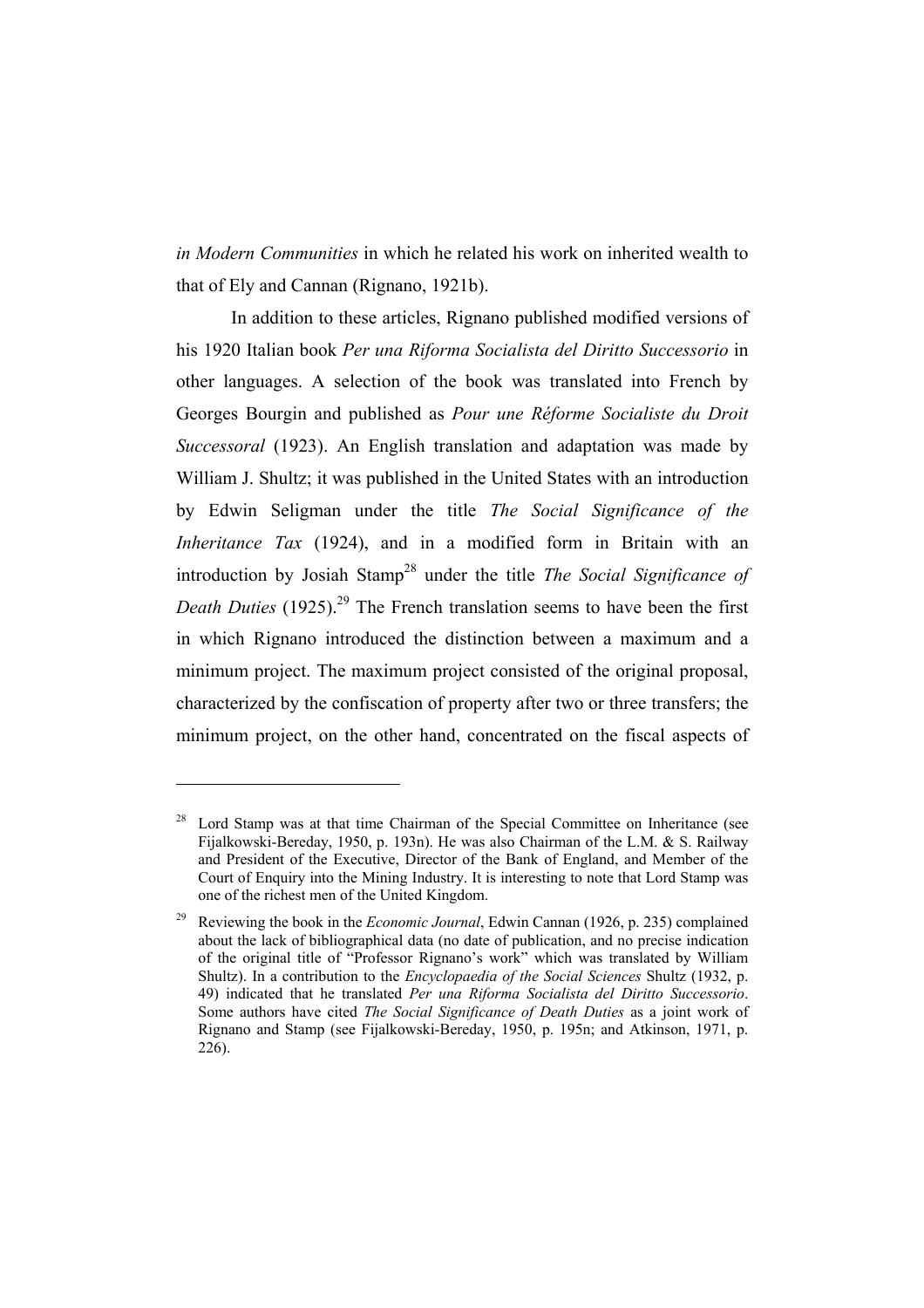the scheme and did not aim at (rapid) confiscation. The minimum project would apply the existing inheritance taxation rates to the own savings of the deceased, but two or three times those rates to everything which the deceased had inherited or received by gifts *inter vivos* (Rignano, 1923, pp. 105-112; 1924, pp. 112-120; 1925, pp. 126-134). The distinction was clearly made in order to increase the chances of the proposal ever being realized. Apparently the prospect of a large-scale nationalization of private wealth frightened too many of those who were interested in the practical realization of the scheme. Despite this concession, Rignano remained committed to the maximum version of his project, and worried about how it could be practically realized. To this end, the French and English translations incorporated modified versions of the law project on inheritance taxation which was already present in the Italian book.<sup>30</sup> Moreover, in appendix they included an endorsement of the Rignano principle by the Belgian socialist leader Emile Vandervelde.<sup>31</sup>

 Partially as a result of this stream of publications, a number of economists picked up Rignano's idea and gave it favourable comments. The list includes Hugh Dalton, Josiah Stamp, Corrado Gini and Giovanni De

<sup>30</sup> For the French project, see Rignano (1923, pp 93-103). This was drafted by the Milanese lawyer R. Limentani, and destined for the members of the French *Parti Socialiste Unifié*, also known under the name *Section Française de l'Internationale Ouvrière* (SFIO). In the American edition Shultz revised and adapted the draft in order to bring it into harmony with the American legal tradition (Rignano, 1924, pp. 95-111). Stamp's version combined the French and the American proposals (Rignano, 1925, pp. 113-125).

This is not surprising in view of the fact that Vandervelde had been a close collaborator of Ernest Solvay in the period 1894-1900 (cf. Erreygers, 1998, p. 229). The remarkable thing, however, is that Vandervelde did not refer to Solvay in his letter.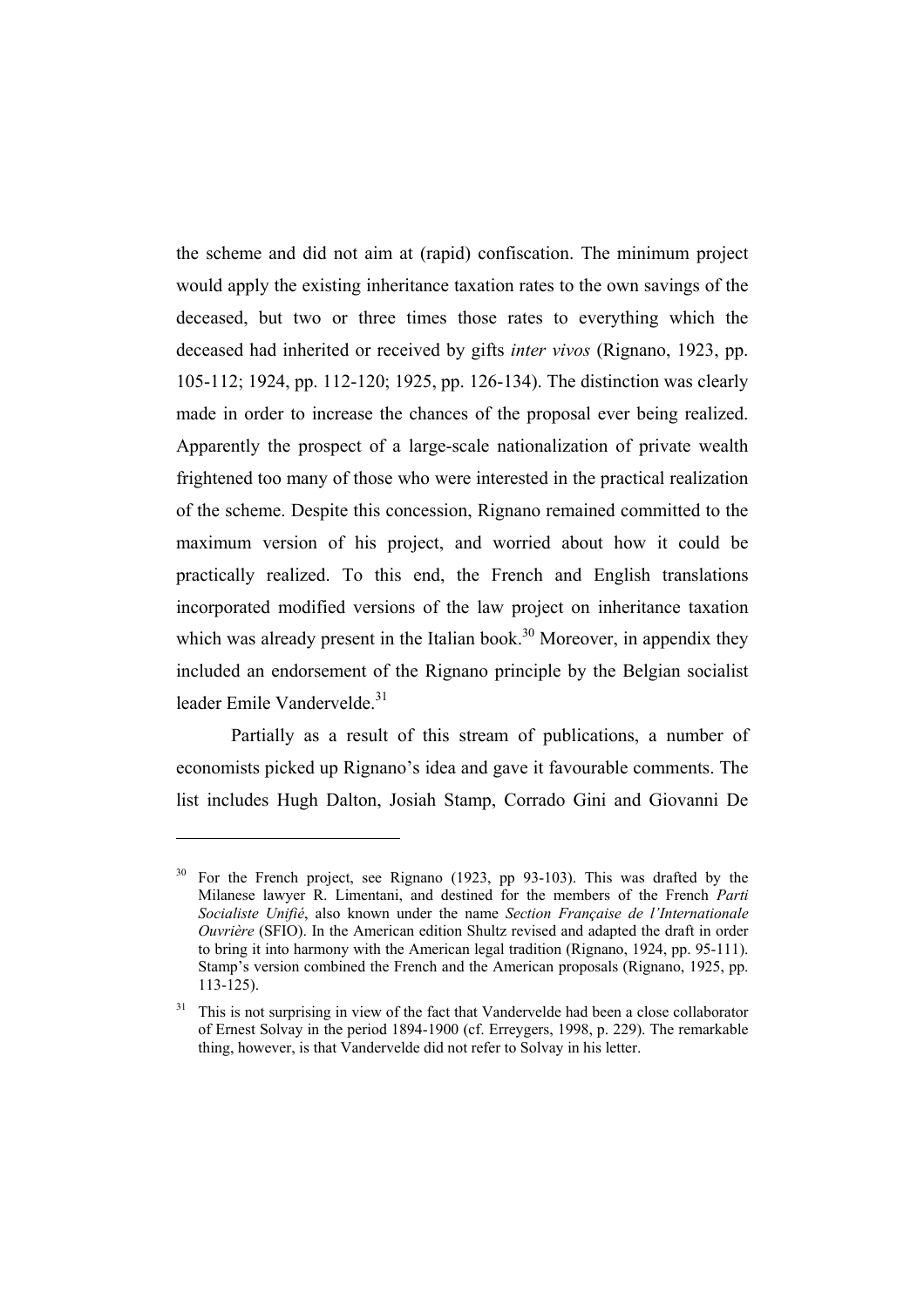Francisci Gerbino. Dalton did perhaps the most to promote Rignano's ideas. In Dalton's book *Some Aspects of the Inequality of Incomes in Modern Communities* Rignano's work was cited several times, and described as "remarkable" but also as "curiously little known" (Dalton, 1920, p. 316). As far as the principle is concerned, Dalton judgement was very favourable (*ibid.*, p. 133):

A more detailed analysis of the scheme, especially of its practical applicability, was made towards the end of the book (*ibid.*, pp. 316-327).

 Dalton identified the division of the inheritance into different parts according to the number of transfers as the main practical problem. This division could be made only on the basis of monetary values. But then, Dalton remarked, it seems desirable to take into account changes in value for which the proprietor is not responsible (*ibid.*, p. 318)

The problem would be less severe, however, if the division only related to the distinction between a person's own savings, on the one hand, and his or her inheritances and gifts on the other. Two tax rates would then suffice, a low one for own savings and a higher one for inheritances and gifts, i.e. *T* =  $[t_1, t_2]$ , with  $0 \le t_1 \le t_2 \le 1$ . This is what Dalton called the "simplified" Rignano principle" in contrast to the original "full Rignano principle" (*ibid.*, p. 320); the distinction coincided more or less with the distinction between the minimum and the maximum project. Another aspect of Dalton's examination was that he compared the effects on inequality and on production of the Rignano principle and of other principles of inheritance taxation. With respect to inequality the results were "speculative and uncertain", but with respect to production the Rignano principle definitely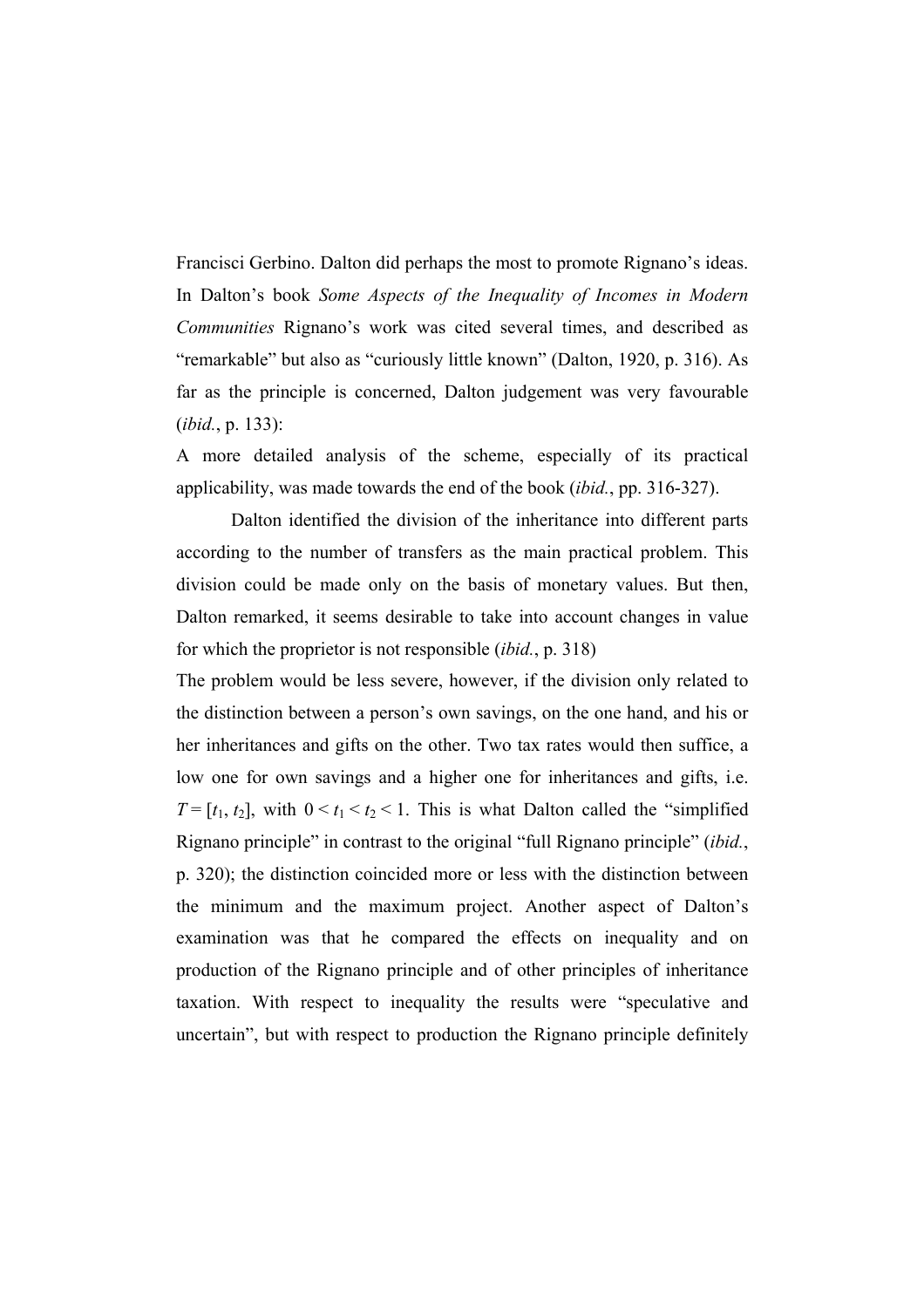appeared to be superior. The argument was that with a Rignano tax the will to save may be diminished less than with other inheritance taxes, as Pigou maintained, or that the will to save, and also the will to work, may even increase, as Rignano believed (*ibid*., pp. 322-325). All in all, Dalton was quite enthusiastic about the Rignano proposal. This is also clear from the fact that in the penultimate chapter of the book, containing his own suggestions for a reform of the law of inheritance, Dalton made room for the Rignano principle: one of his propositions was to combine a tax on the simplified Rignano principle with a graduated tax on individual inheritances (*ibid.*, pp. 339-341). In other publications, such as *Principles of Public Finance* (first edition 1923), Dalton regularly returned to the Rignano proposal and formulated modified versions of it (see below).

 Compared to Dalton, the support of Josiah Stamp for the Rignano proposal has always been more conditional as he pointed out in the Newmarch Lectures which he delivered in February 1921 (Stamp, 1922, p. 190). Stamp further commented Rignano's proposal in the introduction written for the English translation/adaptation of Rignano's *Per una Riforma Socialista del Diritto Successorio*, which was also published in Rignano's journal *Scientia* under the title "The influence of death duties on the socialisation of wealth<sup>", 32</sup> In it. Stamp identified three goals for which Rignano's ideas could be of interest: 1) to raise a given sum by taxes "on principles which will have less harmful economic influences either upon savings or in the direction of fiscal avoidance" (Stamp, 1925, p. 31) than

 $32$  See Stamp (1925); a modified version of this essay appeared as Addendum I to Chapter II of Stamp (1929).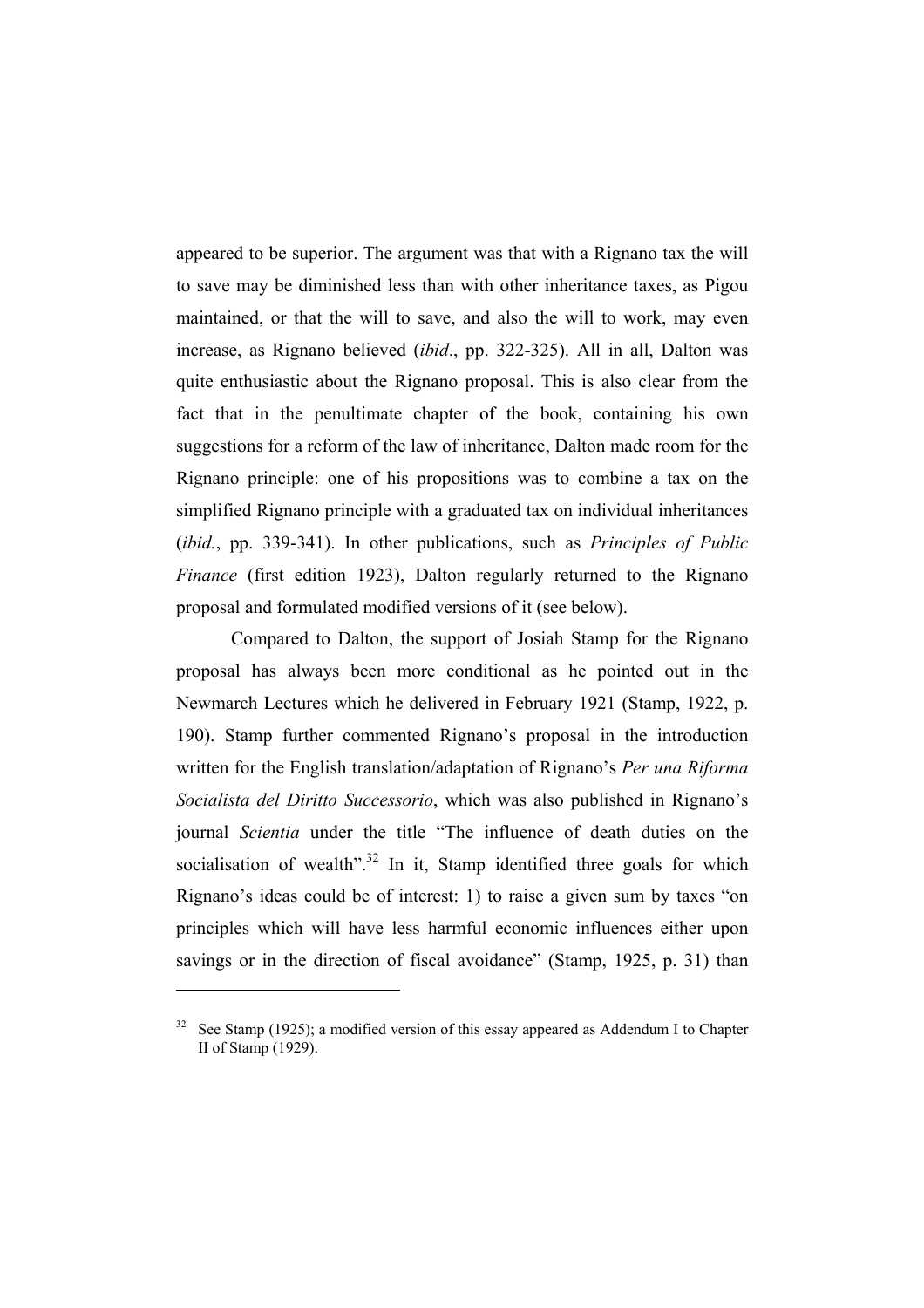other taxes; 2) to raise revenue for the redemption of the national debt; and 3) to realize socialistic aims (nationalization of wealth). Then he pointed out: "It is not necessary for one to share Professor Rignano's ambitions under the third head – indeed one may be quite hostile to them – in order to assess the value of his principal idea for the purposes of the first two objects above mentioned." (*ibid.*, p. 31)

 According to Stamp, three questions had to answered to assess the value of the Rignano proposal: 1) is it "unnatural"?; 2) is it against fiscal or economic principles?; and 3) is it administratively practical? Stamp's answers to the first and second questions seemed to be a qualified 'no', the qualification being "unless in so doing the State goes to such a length as to commit economic suicide by thwarting individual initiative, and drying up the springs of social action" (*ibid.*, p. 36). The third question, "perhaps the most vital aspect for consideration", he hardly discussed at all; he only gave a list of the most important problems related to it:

- a) Changes in the value of money, or rate of interest, where the same real fortune may show a fictitious increase or decrease for taxation purposes.
- b) The succession of life interests.
- c) Changes in valuations of variables, etc., such as mines depending upon an estimate of length of life.
- d) The impossibility of stereotyping the forms of wealth received as inheritance, and of holding to original valuations where the forms into which exchange has been made exhibit changes.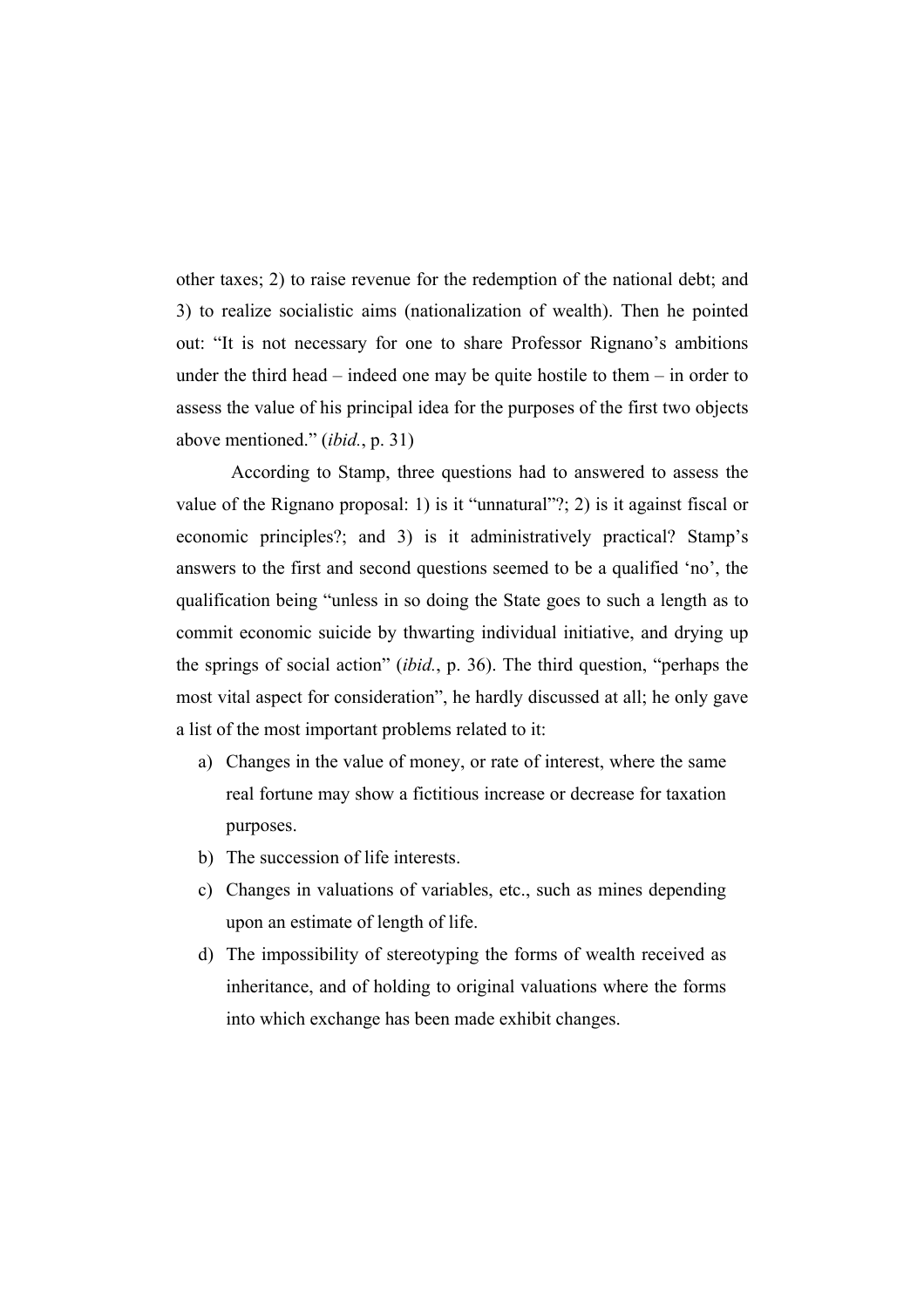e) Rapid successions horizontally along the same generation, i.e., from brother to brother. (*ibid.*, p. 40)

A year later, in his Presidential Address to Section F of the *British Association*, he still maintained the same position (Stamp, 1926, p. 368).

 Finally, mention must also be made of two Italian writers who in this period have favourably written about Rignano's proposal. In the last of a series of three articles dealing with post-war financial problems published in *Scientia* in 1921, Corrado Gini examined in detail Rignano's ideas on inheritance taxation. Even more than Stamp Gini was sceptical of Rignano's political aims (Gini, 1921, pp. 128-129). The main problems identified by Gini were the changes in the value of an inheritance due to variations in prices (the use of index-numbers could be of some help here, Gini suggested), and the great diversity of intervals between two successive transfers of wealth (which e.g. in the case of young children losing their parents could be socially unacceptable). As Dalton before him, Gini preferred the minimal interpretation of Rignano's scheme, in view of the principle that "what is acquired by less effort can be disposed of with less pain" (*ibid.*, p. 134). Gini also drew attention to the practical problems associated with the introduction of the Rignano principle at a given instant of time. It might be very difficult to trace the origin of a person's savings at death; Rignano somewhat arbitrarily proposed to treat a fixed proportion (e.g. 1/3) of each person's savings as inherited, but this could be very unjust.

 Giovanni de Francisci Gerbino, professor at the University of Palermo, wrote a number of articles in *Scientia* (1923a), *Giornale degli Economisti* (1923b), *Revue d'Economie Politique* (1924) and *Economic*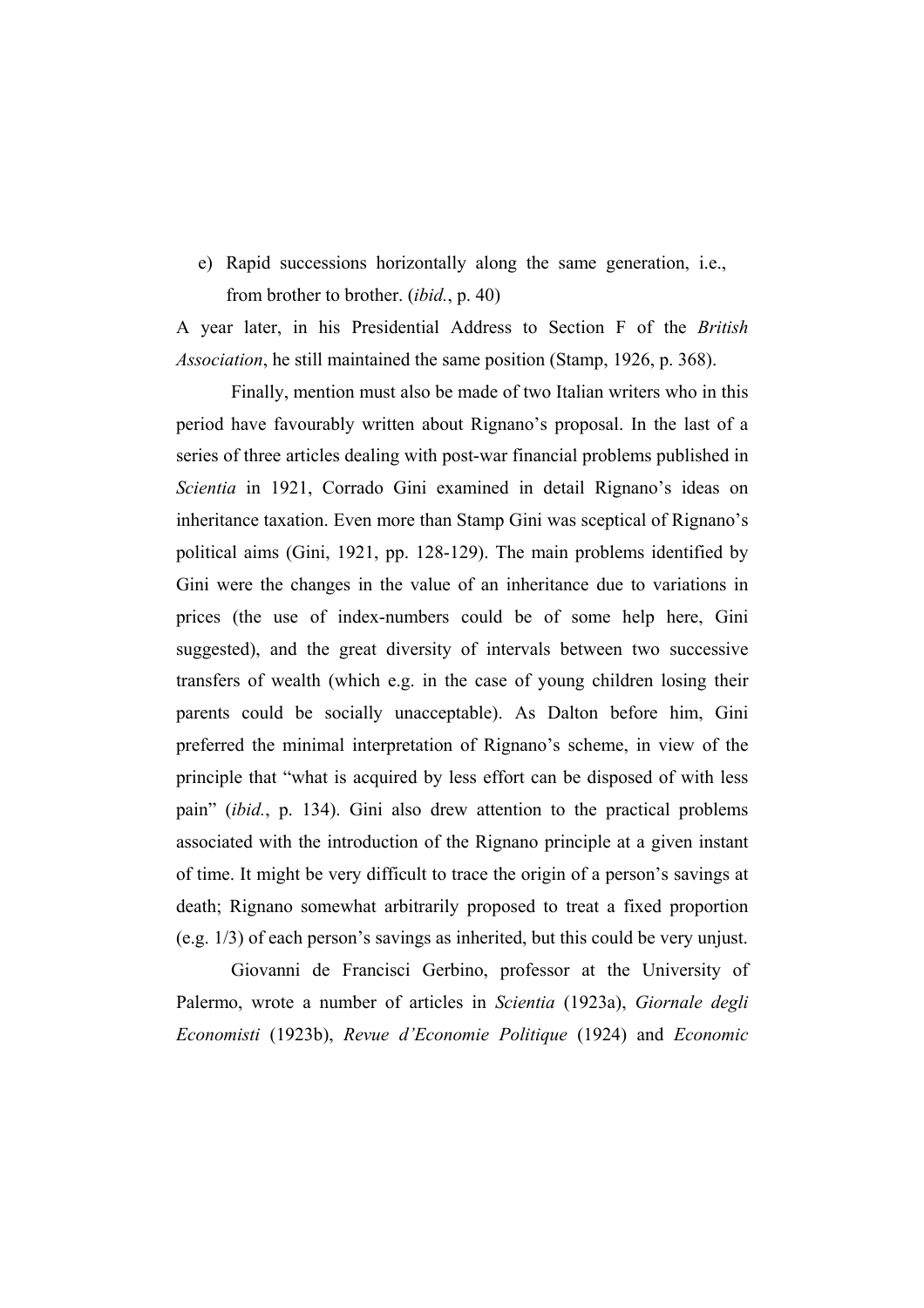*Journal* (1925), to promote the idea to use the Rignano proposal as a new means to extinguish national debts, which had reached peak levels after the First World War. Critical of Rignano's maximum project as a social reform proposal, Gerbino was nevertheless in favour of the minimum project "as being a proposal of an exclusively financial character" (Gerbino, 1925, p. 237). Gerbino's plan was to use the revenue generated by a Rignanoinspired inheritance tax for the amortisation of the national debt. Gerbino stressed that the proposal "seems perfectly applicable in England", is "opportune at the present moment", and "would also be a very *practical* measure" (*ibid.*, p. 240). He concluded that his proposal would be a better means to extinguish the national debt than alternative methods (*ibid.*, p. 244).

#### **7. The British Policy Debate**

Summarising we can say that in the mid-twenties there was a lot of support from economists for some aspects of the Rignano proposal, in particular for the 'new' fiscal treatment of inheritances implied by the minimum project. Even among those who had little or no sympathy for Rignano's ultimate aim of nationalization, his ideas were well received. The huge financial problems with which many national states were struggling certainly created a demand for this type of proposals, which promised to raise additional revenues with a minimum of negative economic side-effects. Especially in Great Britain the situation seemed fertile for the introduction of a kind of Rignano tax. The moment of truth for the resuscitated Rignano project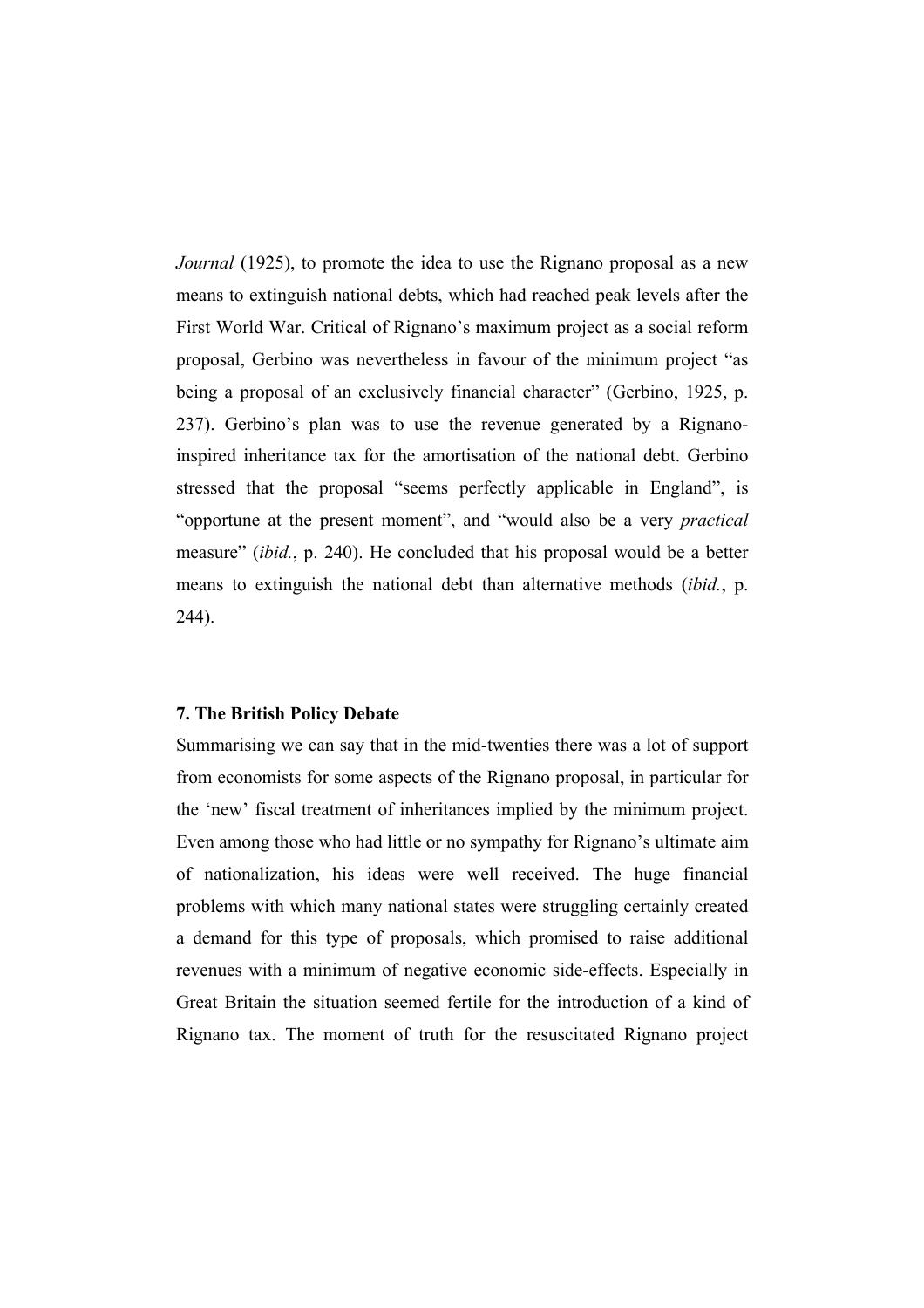arrived in 1924, when a committee was appointed "to consider and report on the National Debt and on the incidence of existing taxation, with special reference to their effect on trade, industry, employment and national credit" (Report of the Committee on National Debt and Taxation, 1927, p. viii). But instead of bringing the Rignano project closer to application, the committee – or at least a majority of its members – did just the opposite: it judged the Rignano plan to be impractical. In the years thereafter, additional contributions tilted the balance squarely in the direction of a rejection of the proposal. Let us briefly consider these documents.

 The *Committee on National Debt and Taxation*, also known as the *Colwyn Committee* (Lord Colwyn was its chairman), worked from March 1924 to November 1926, and published its report in 1927. In fact two reports were delivered, a majority report and a (much smaller) minority report. Both of these reports discussed the Rignano proposal, and their appreciations of it differed considerably. In the majority report the Rignano proposal was examined in a section entitled "Schemes of Taxation and Debt Repayment" (*ibid.*, pp. 313-316). The fiscal aspect of the proposal was first of all separated from its "social and political" background, and then submitted to three tests, viz. (a) practicability, (b) equity, and (c) the effect on savings. The assessment of the practicability of the proposal rested chiefly upon a memorandum of the Board of Inland Revenue. The conclusions of this memorandum were framed very cautiously; it was said that "on a first examination, and subject to some important considerations, [the proposal] would not seem impracticable" (*ibid.*, p. 314). As far as equity is concerned, the principle underlying the Rignano proposal was not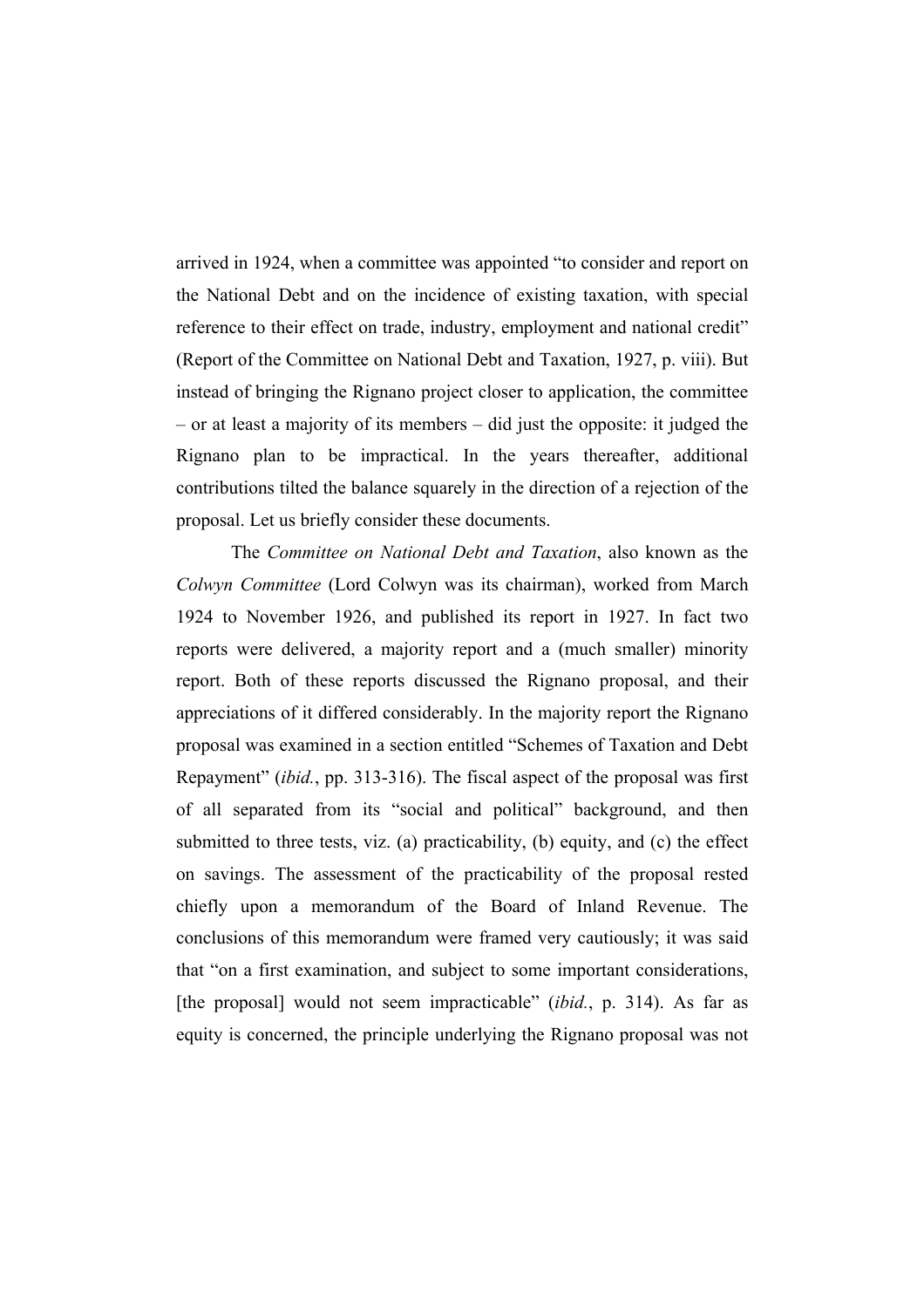immediately rejected: "From the point of view of theoretical equity the distinction between wealth saved by the testator and wealth inherited by him, or received by way of gift, is one which might well enter in some degree into the graduation of the death duties." (*ibid.*, p. 314)

 There was considerable doubt, however, about the fairness *in practice*; the main problem here came from the alterations in value of the different kinds of property. Rignano's suggestion to introduce some exceptions in order to correct the most crying inequities (e.g. when a property has lost its value by *force majeure*) was not seen as an adequate solution (*ibid.*, p. 315).

With respect to the effect on savings, the authors did not blindly believe that the introduction of the proposal would be beneficial. Some property owners might "be impelled to work and save", or "be drawn to speculative investment", or "be induced to squander the capital", or "be strongly tempted to evade the duty" (*ibid.*, p. 316). It was necessary, therefore, that the scheme be "introduced in a form commending it to the taxpayer". The overall conclusion was that there was something good in the idea, but that its practical translation left much to be desired: "The principle of the Rignano scheme – differentiation between saved and inherited wealth – has not yet been embodied in a form promising reasonably fair treatment to the individual taxpayer, while the administrative problems are very formidable and the risk of evasion is serious. Some of us, however, find the principle in itself attractive, and think it possible, from such consideration as we have been able to give of the idea, that it may in course of time have useful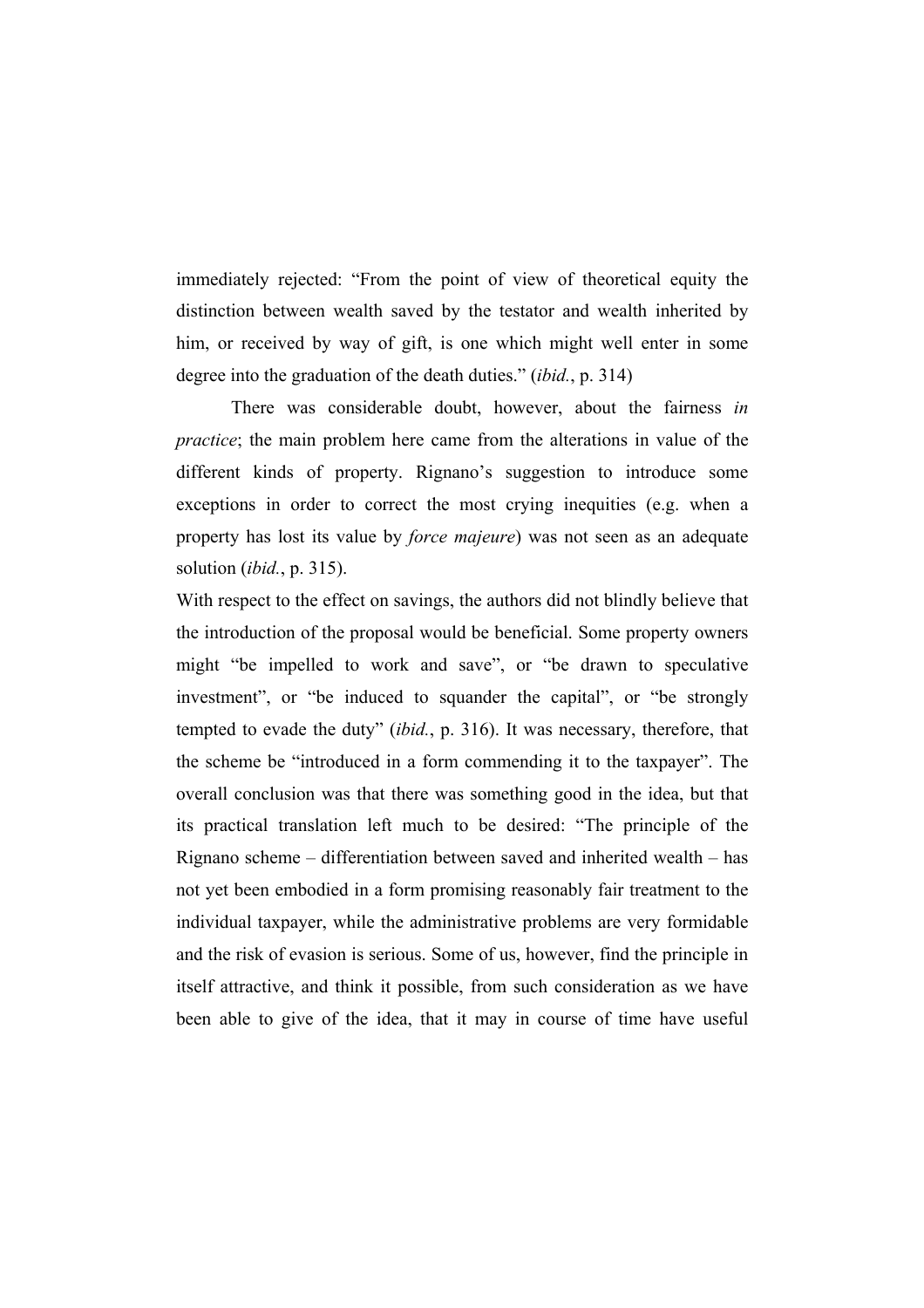developments and enable some improvement to be effected in the existing death duties system." (*ibid.*, p. 316)

 Surprisingly we find Josiah Stamp among the members of the Committee who signed the Majority Report. The Minority Report (*ibid.*, pp. 418-423), signed by J.W Bowen, Fred Hall, H.B. Lees-Smith and Barbara Wootton, was much more favourable to the Rignano proposal. The administrative problems were considered not to "present any insuperable difficulties" (*ibid.*, p. 423), and the authors "agree with Professor Rignano that the effect of a duty graduated on this basis would be positively to stimulate enterprises and saving" (*ibid.*, p. 421). The authors also considered the objection made in the Majority Report concerning the risk of unfairness due to the depreciation or appreciation of property for which the owner is not responsible: "While we see some force in this objection, we do not think that it is sufficient to outweigh the merits of the whole proposal. *The inequality, in our view, lies not so much in differentiation of the rates of duty as in the fact that some people's property appreciates while other's does not*; and for this no system of taxation is to blame." (*ibid.*, p. 422). And they concluded: "The result of such consideration as we have been able to give to this proposal is certainly to suggest that the principle of graduation according to the 'relative age' of estates might, with great advantage, be introduced into the British system of death duties." (*ibid.*, p. 422)

 On February 16, 1926, while the Colwyn Committee was doing its work, H.C. Scott<sup>33</sup> read before the Royal Statistical Society a

<sup>&</sup>lt;sup>33</sup> A senior official of the Inland Revenue.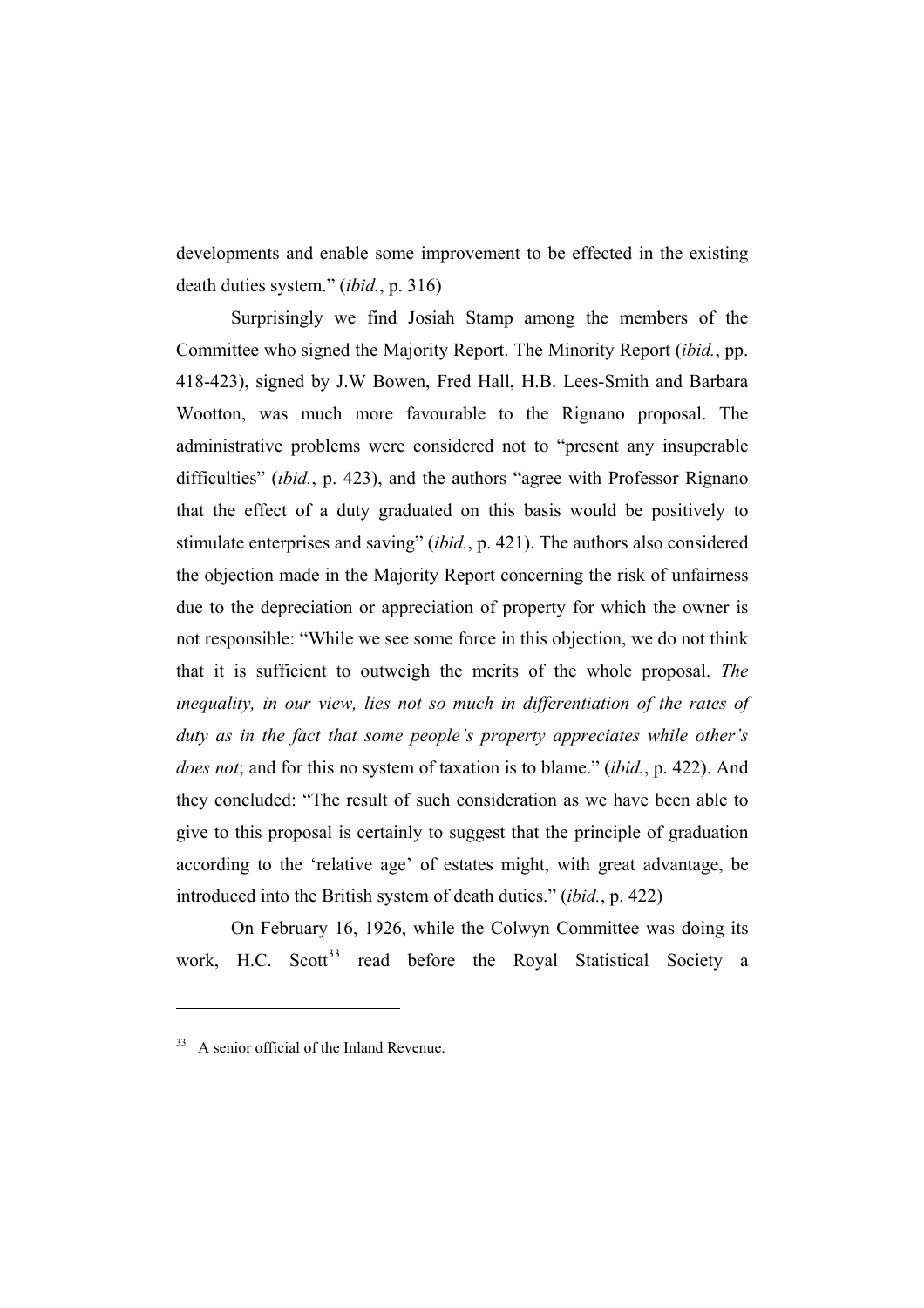communication entitled "Some administrative aspects of the Rignano scheme of inheritance taxation", which together with a summary of the discussion following the presentation was published in the *Journal of the Royal Statistical Society* of the same year. In his paper Scott examined the maximum project of Rignano, especially the administrative aspects of it. Among the issues touched upon by Scott we find the problem of valuation (already mentioned by Dalton, Gini, and the Colwyn Committee), the problem of payment (in particular the difficulties when payment in kind is allowed), the problem of 'legal' evasion, "i.e. the prevention, by transfers *inter vivos*, of property from becoming liable to the tax" (Scott, 1926, p. 266), and the yield of the tax. A very original aspect of Scott's paper is that he constructed a model which enabled him to make a forecast of the yield of the Rignano scheme in Britain over a fifty-year period. His calculations showed:"(...) that while the annual yield would be considerable after some thirty or forty years, no great increase would result for many years after the commencement of the scheme. This is not, of course, an argument against the scheme as part of a complete fiscal system operating over a long period, but it does rather militate against its immediate utility and political possibility." (*ibid.*, p. 270).

 Although he admitted "the solid economic sense behind the Rignano idea" (*ibid.*, p. 281), his overall judgment of the scheme appeared to be rather negative: "The general line of criticism in this paper may seem to be mainly destructive. It is not, however, put forward for that reason, but rather, if anything in it is of value, to drive inquiry more into the line of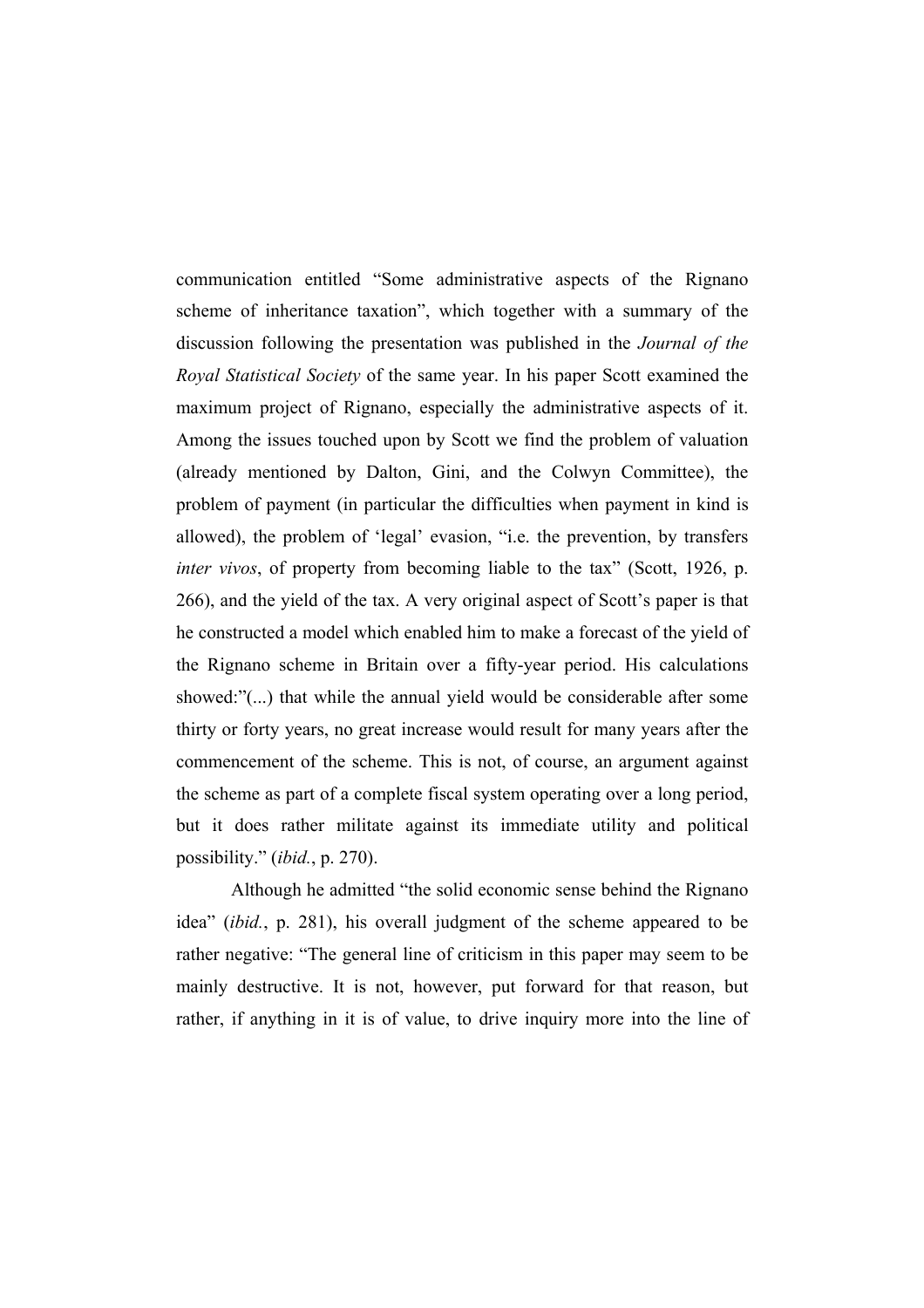administrative practicability, which is, after all, the final consideration in connection with any proposal of taxation." (*ibid.*, p. 270)

The discussion ended with the following enigmatic reply of Scott: "Someone asked for my own 'carefully concealed' opinion on the scheme. I feared I had not concealed it enough. But, very briefly, it is that if Rignano's historical thesis is correct, then by the time the property-owning classes are sufficiently concerned to be willing to concede such a solution to their relations with the proletariat, much bigger things are likely to happen than the Rignano scheme." (*ibid.*, p. 282)

 Scott's study certainly did not help to make Rignano's proposal more acceptable as a realistic policy measure in Great Britain. The final blow was dealt in 1929, when Josiah Wedgwood published his *The Economics of Inheritance*. 34 The last chapter of the book, "Recent proposals for the reform and extension of the death duties", was almost entirely devoted to Rignano's proposal and modified versions of it. Wedgwood recapitulated and discussed a lot of the critiques made by previous writers (cf. the problems of valuation, of evasion, and of payment in kind). What was new, however, was Wedgwood's critique of the Rignano proposal on the basis of the distinction between 'earned' (or 'saved') and 'inherited' property: "(...) when one comes to try to apply this distinction in practice, it seems anything but clear and definite. 'Inherited' property is clearly intended to cover all property received either by inheritance, bequest or gift

In 1939 a paperback edition was published by Pelican; interestingly, in the introduction to this edition Wedgwood asked the reader to "pardon the references in the book to now almost forgotten writers like the Italian liberal Rignano, or the German Jew, Walter Rathenau" (Wedgwood, 1939, p. 10).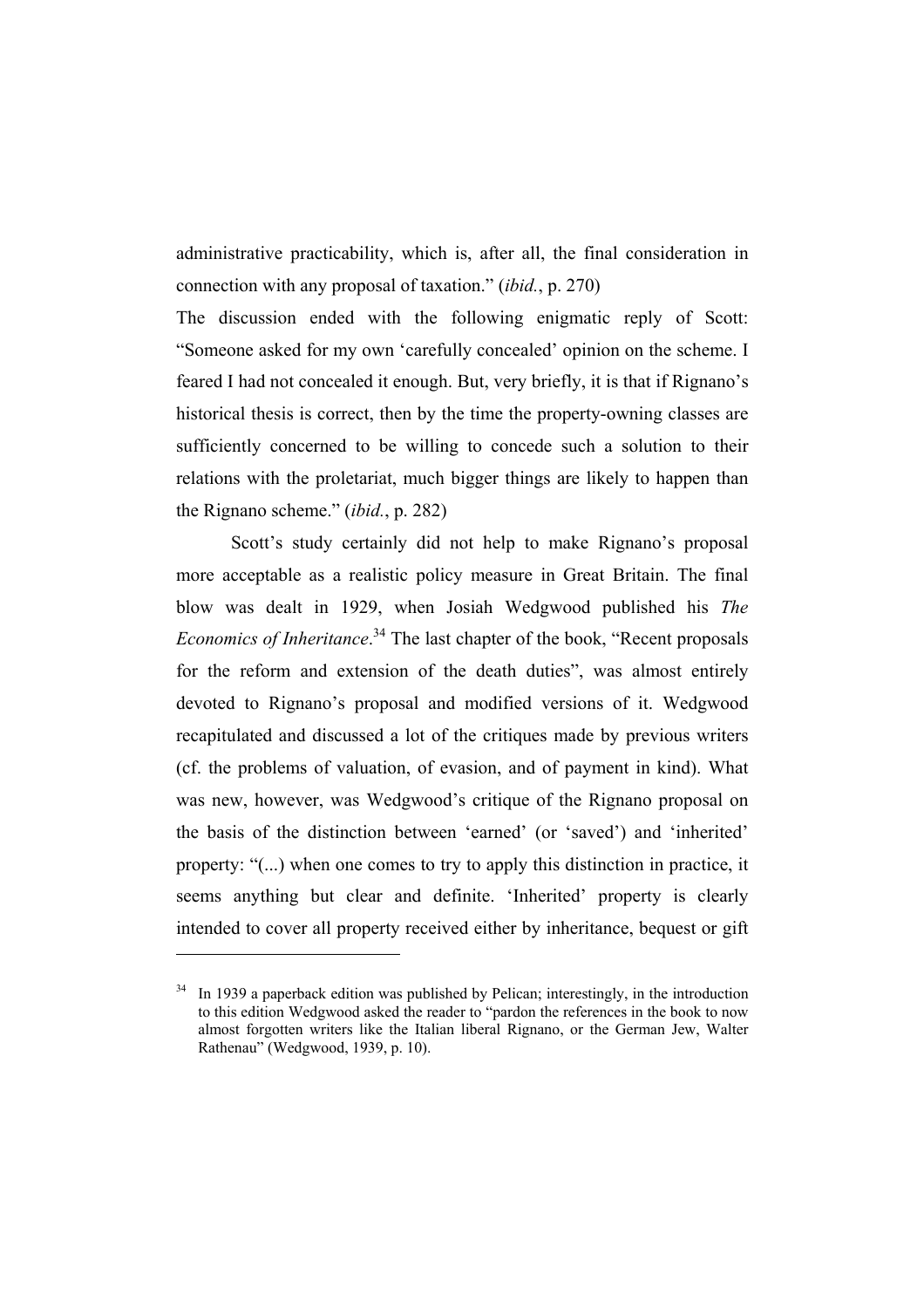during life; and all such property is to be taxed at a higher rate than property acquired in other ways, which is described by Rignano as 'earned' and by others as 'saved'. But to describe all property acquired otherwise than by gift or inheritance as 'earned' or 'saved' is rather misleading, if one accepts the usual interpretation of those terms. For a good deal of property is not the result of the owner's effort or thrift; and not all that is the result of his efforts represents an economic service to the community." (Wedgwood, 1939, p. 260)

One of the effects of the introduction of a Rignano tax might then be that speculation is encouraged. Wedgwood concluded: "There is bound, therefore, to be a large element of luck in the assessments of 'earned' and 'inherited' property. (...) In general, the tax will differentiate in favour of those who are fortunate in their investments and speculations and against those who are unfortunate." (*ibid.*, p. 262)

 Another problem mentioned by Wedgwood had to do with the "difficulties of tracing gifts *inter vivos*" (*ibid.*, p. 263). When a person dies, his total wealth is assumed equal to his estate at death augmented with the gifts he made during his lifetime. The Rignano tax might well exceed the value of his estate at death since that tax is due when this person dies, not when he made his gifts. In that case it would be necessary to trace all the donees and to make them pay the remaining tax. This, observed Wedgwood: "(...) might prove an impossible task. The only way to obviate this difficulty would be to insist on the settlement of all large gifts and inheritances so that they were not alienable during the beneficiary's life-time – in other words,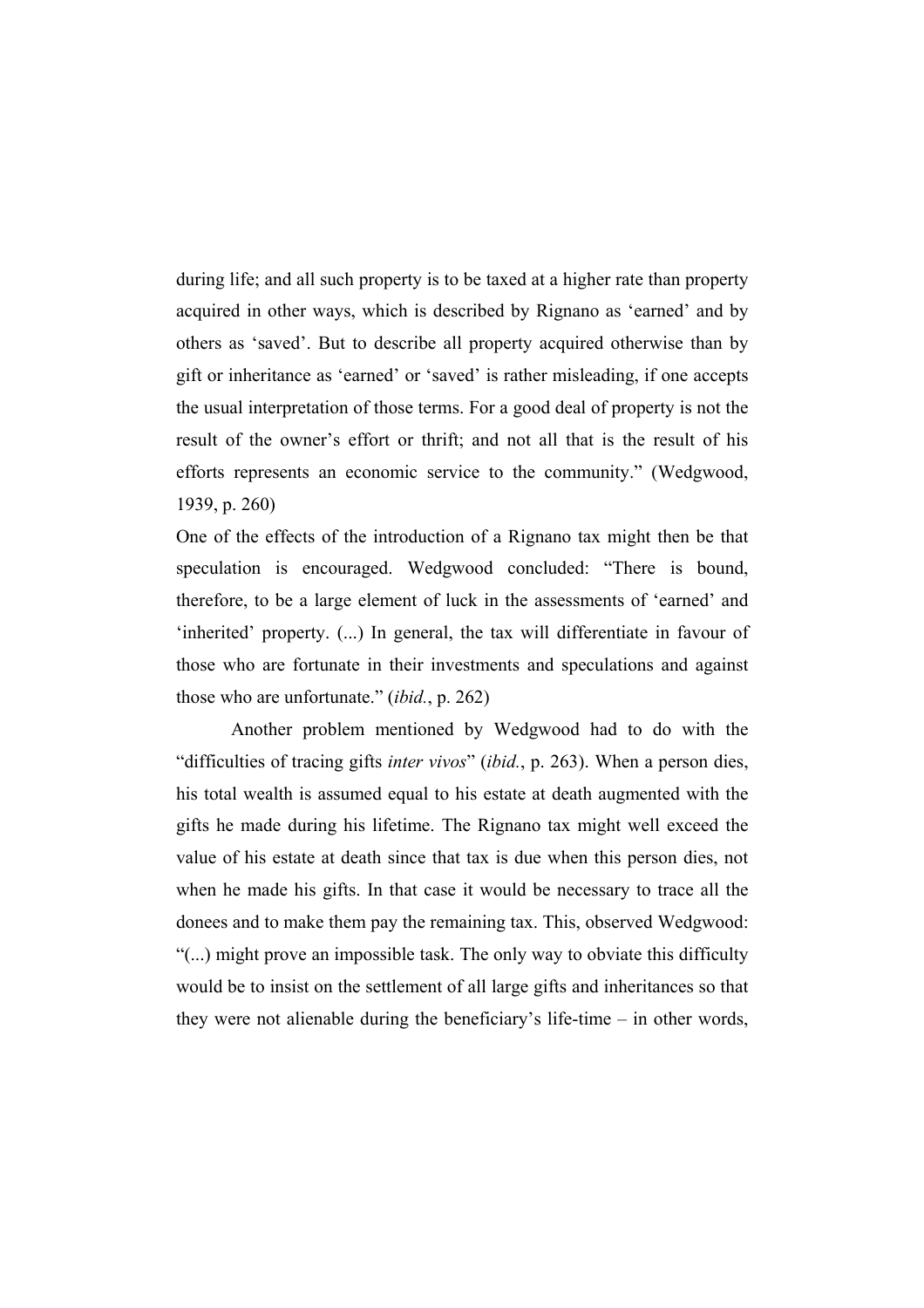to make it incumbent on a man to stick to what he has got while he is alive in order that the State may take its dues when he is dead." (*ibid.*, p. 264)

 One of the reform proposals made by Dalton (1920, p. 337) – to drastically extend the functions of the Public Trustee – seemed to go in this direction. In the end, Wedgwood appeared to be very sceptical of the Rignano proposal since it may have adverse effects (*ibid.*, pp. 264-265).

# **8. The Aftermath**

These criticisms torpedoed the Rignano project, at least as an immediate practical programme. Although by the end of the 1930s Rignano's name was, indeed, "almost forgotten", his ideas survived for some time in a few modified inheritance tax proposals, in writings of socialist reformers, and in academic circles.

 During the 1920s and 1930s Rignano's ideas inspired a number of modified proposals, none of which were realized. In various places Dalton (1925, p. 298; 1945, pp. 117-118) proposed a variant of Rignano's plan which had the advantage of avoiding the valuation problem. The basic idea was to collect the inheritance tax due on the *second* transfer (i.e. the tax on inherited wealth) at the moment of the *first* transfer. This is how the system would work: "On any person's death, a certain part of his estate, after payment of the Estate Duty, might be required to be paid over to the Treasury in exchange for the issue of terminable annuities yielding during their currency the same annual income. (...) These annuities would run for, say, twenty years and then cease altogether. (...) Those who inherited the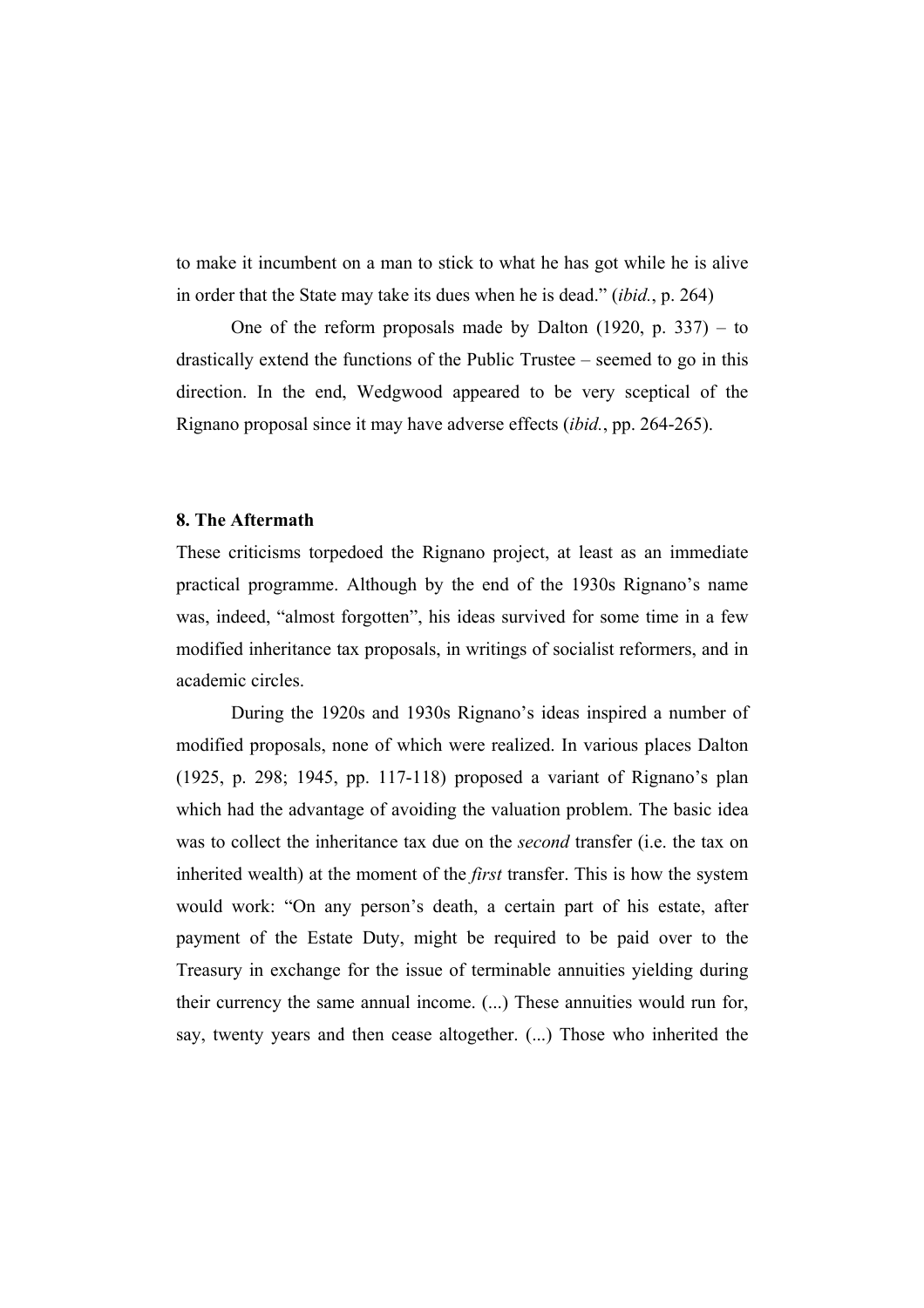annuities would enjoy the same income for the next twenty years as they would have enjoyed in any case, but, knowing that the annuities would only run for this period, they would have an incentive which would otherwise be lacking to work and save, so as to provide an income for themselves or their children at the end of this period." (Dalton, 1925, p. 298)

This proposal was referred to by the authors of the Majority Report of the Colwyn committee (Report of the Committee on National Debt and Taxation, 1927, pp. 316-318), who rejected it, and by Pigou (1928, pp. 166- 167), who described it as "an ingenious alternative plan". Wedgwood (1939, pp. 268-269) further modified the proposal. The Rignano-inspired plan to establish a 're-inheritance duty', elaborated independently by Hubert Henderson (1926), was essentially the same as Dalton's proposal.

 The Dalton variant of the Rignano proposal resurfaced in 1935, when both Colin Clark (cf. Durbin, 1985, p. 221) and James Meade (1988[1935], p. 52) mentioned it in memoranda for the British Labour Party. It was also advocated by Douglas Jay<sup>35</sup> in his book *The Socialist Case*, first published in 1937. Immediately after the Second World War a golden opportunity presented itself for the Rignano proposal, when Hugh Dalton became Chancellor of the Exchequer in Clement Attlee's Labour Government.<sup>36</sup> Dalton later admitted his failure to adopt a Rignano type of reform of death duties:"I was particularly anxious to reform the death duties and pondered long as to the political possibility of introducing what I have

 $35$  Douglas Jay (1907-1996) was a British Labour politician.

<sup>&</sup>lt;sup>36</sup> Dalton served from July 1945 to November 1947, when he was forced to resign.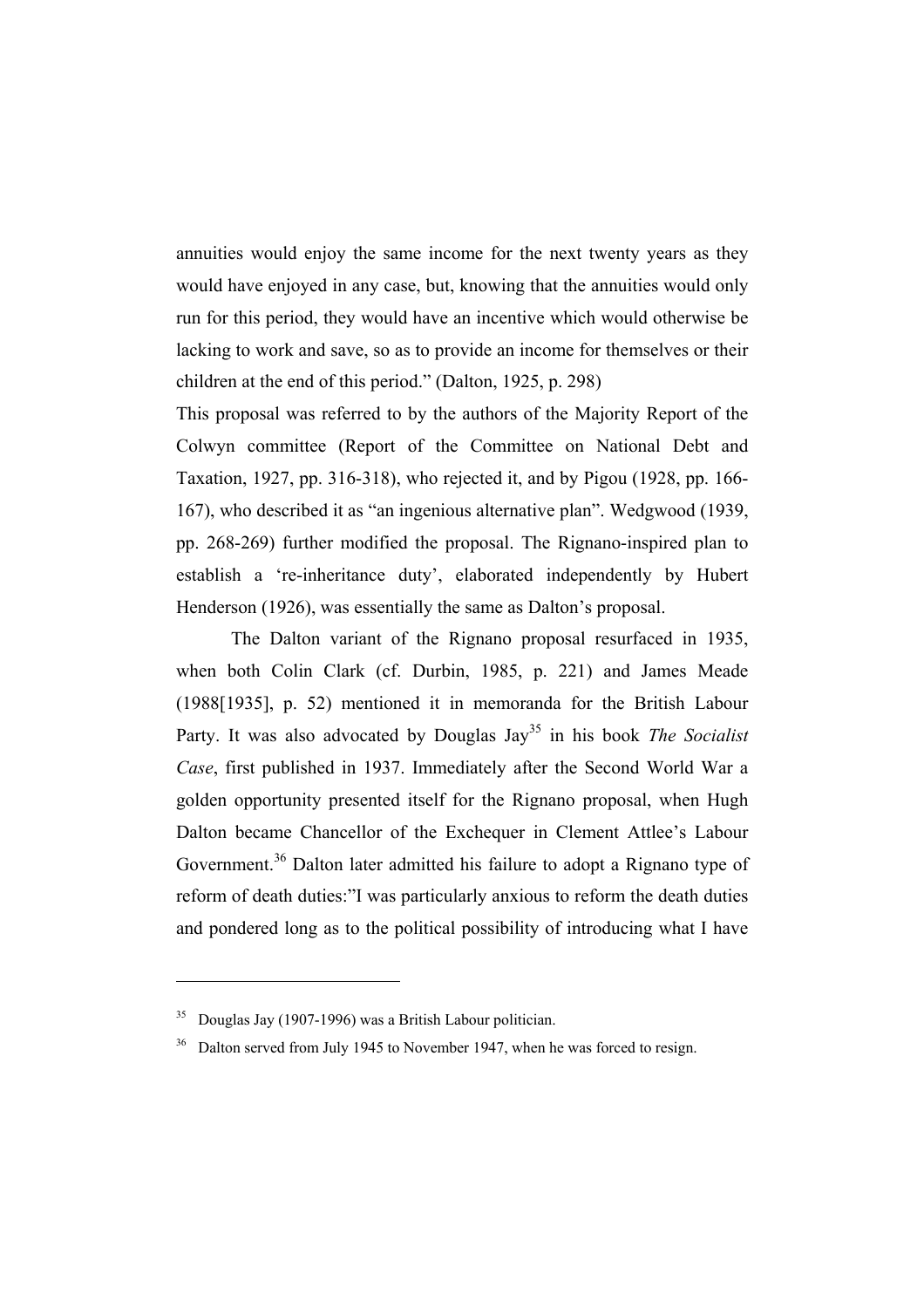called (…) the simplified Rignano principle, and (…) a gradual Capital Levy, whereby a certain part of an estate passing at death should be compulsorily exchanged for a terminable annuity of equal annual value. But I reached the conclusion that it would be politically very difficult to put this scheme across in view of its novelty, when there was so much else going on. I put it on the list of good deeds to be done, if ever I got into smooth water. But this never happened." (Dalton, 1957, p. 232)

 After the departure of Dalton as Chancellor of the Exchequer, George Fijalkowski-Bereday (1950, p. 196n) suggested in the *Oxford Economic Papers* that "It might be a good time to revive the Re-inheritance Tax projects as proposed by Dr. Dalton (…) or by Sir Hubert Henderson". In 1956 Anthony Crosland<sup>37</sup> once again argued that there was a strong case for a reform of the death duties along the lines suggested by Rignano and Dalton (Crosland, 1956, p. 309). But in spite of these calls in favour of the introduction of Dalton-Rignano inheritance taxes, nothing happened. This inspired Shoup to the following comment: "No practical support has developed for the Rignano plan or its variants, which would tax especially heavily and eventually confiscate inheritances that came from inheritances, after two or three generations. It is instructive to recall that an inventor of one of these variants, Hugh Dalton, made no move to introduce it into British law while he was Chancellor of the Exchequer in the late 1940s." (Shoup, 1968, p. 558)

<sup>&</sup>lt;sup>37</sup> Charles Anthony Raven Crosland (1918-1977) was a British Labour politician. From 1976 to his death he was Britain's Foreign Secretary.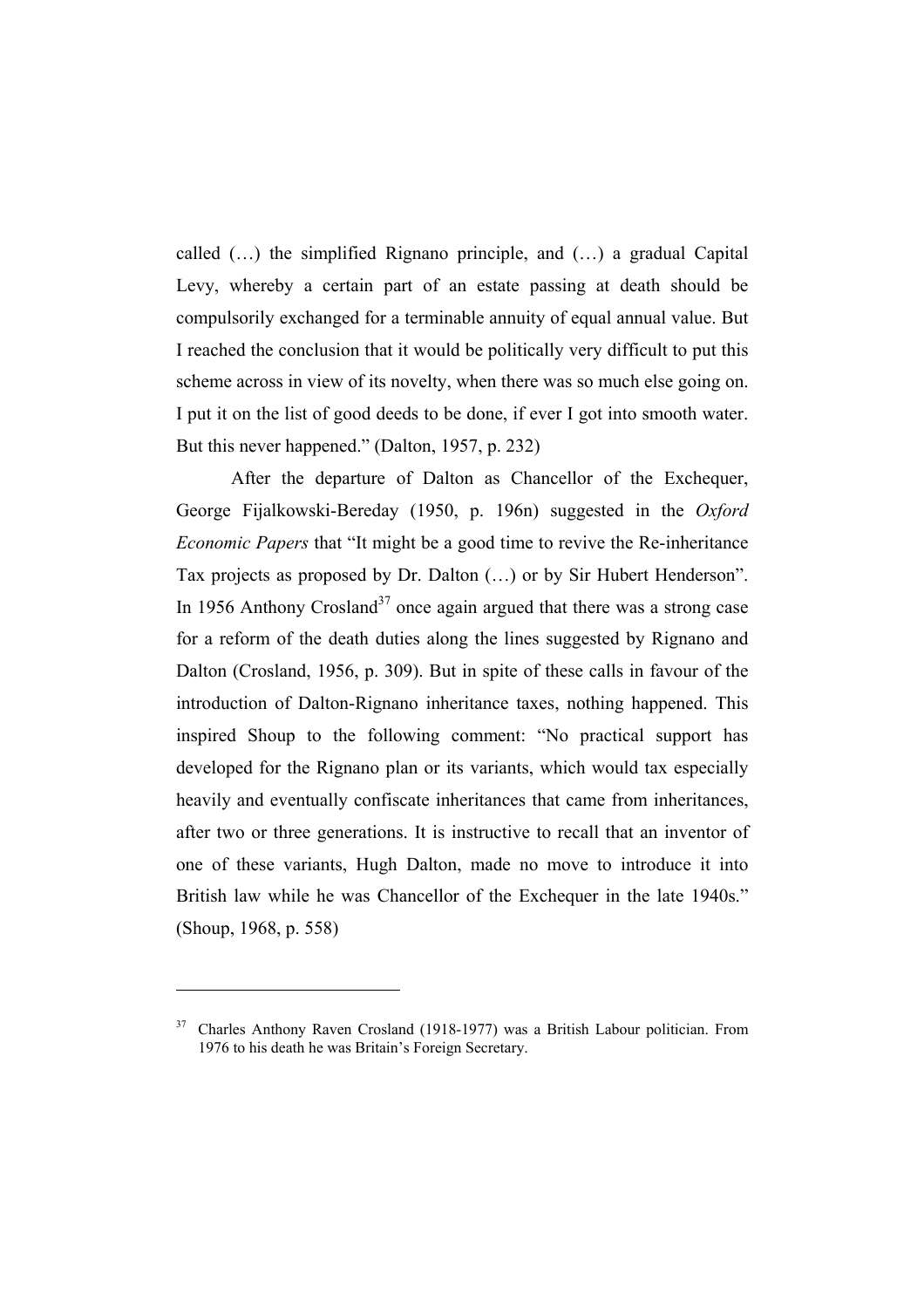On the purely academic level, apart from the already mentioned analysis of Josiah Wedgwood two important studies of Rignano deserve to be mentioned. The first was the PhD dissertation *Erbschaftsteuer und Soziale Reform. Kritische Betrachtungen anläßlich des Rignano-Plans*, which Bruno Antweiler submitted to the University of Köln in 1933. He came to the conclusion that the adoption of Rignano's maximum project would lead to an impossible cohabitation of a private enterprise economy with an expanding state-owned sector (Antweiler, 1933, pp. 171-176). With regard to the minimal project, however, his judgment was a bit more positive: the distinction between own and inherited property could eventually be introduced in the existing tax system. But he warned that the impact of a tax along these lines would be limited, and more generally that in modern societies death duties would have little effect as means of social reform (*ibid.*, pp. 176-180). The second analysis of Rignano's ideas was the one by Cesare Brasca in 1952-1953. Although he acknowledged the 'genial' and 'fertile' character of the Rignano proposal, he concluded that so much difficulties and uncertainties surrounded it that its introduction would be highly doubtful.

#### **9. Concluding Remarks**

At the end of our paper let us briefly and tentatively indicate some ways in which the reconstruction of the Rignano story might be useful today. The Rignano proposal – or more correctly the Solvay-Rignano proposal – was originally formulated as an ambitious social reform proposal, allegedly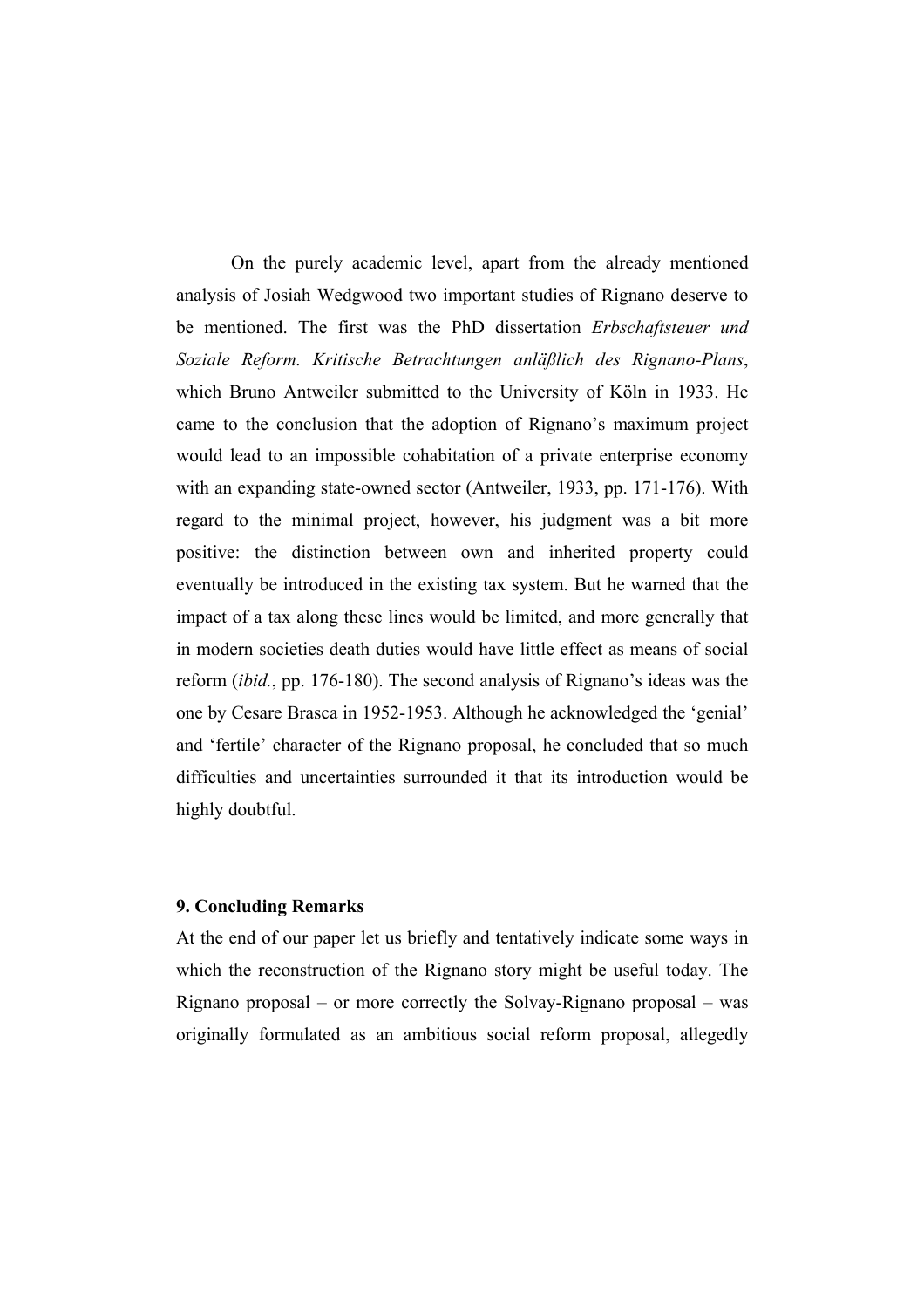providing a means to combine equity (or socialism) with efficiency (or liberalism). Edwin Cannan described it eloquently as follows: "Professor Rignano conceived that the outcome of his plan would be an economic paradise in which nobody would have to pay any taxes, and the individualist lamb would lie down with the socialist lion, both being content to see private property passing steadily into the hands of the State." (Cannan, 1926, p. 236)

Over the years, however, the means (an inheritance tax progressive in time) became separated from the aim (the gradual nationalization of the means of production) of the project, and the original, or 'maximum', project was more and more reduced to a purely fiscal, or 'minimum', project. Even this minimum project was never adopted. There is some irony in the fact that one of the critiques which were levelled against a project which was originally devised as a step towards more social justice, was that in practice it might create more inequities.

 In the beginning Rignano relied on a mixture of arguments of an economic (more incentives for production and saving), ethical (more fairness) and political (emancipation of the labouring class) nature. Realizing that there was very little support for the full application of his proposal, he decided to make a case for a diluted version of his original plan, hoping it would be a small, but decisive step towards the full realization of his ideas. But even after stripping the plan of its sharpest political and ethical edges, the practical application remained a far way dream. The reduction of the plan to the introduction of a simple principle like the differential treatment of 'earned' and 'inherited' wealth already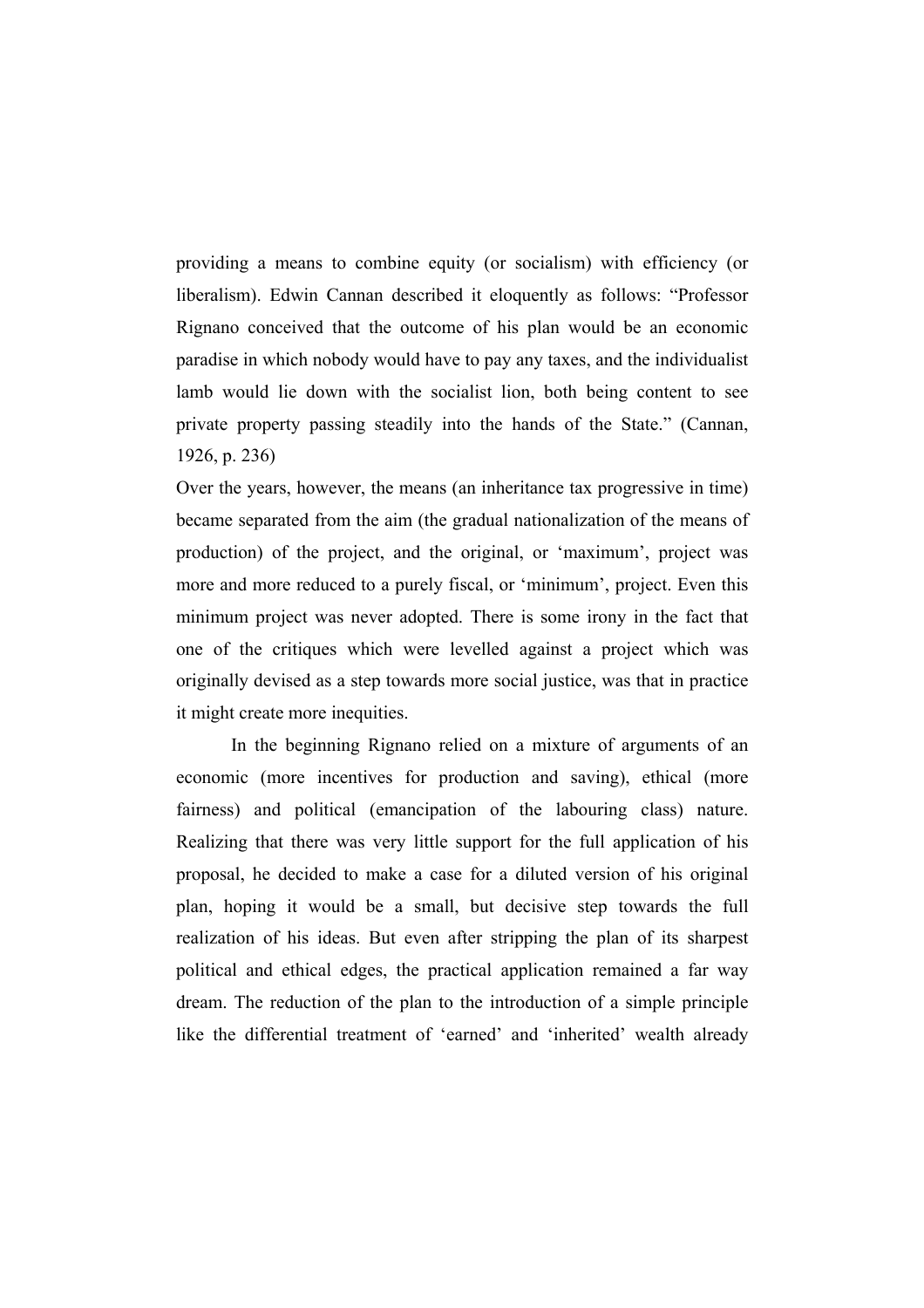seemed to involve important ethical issues. This probably shows that the question of inheritance taxation is not a question which can be tackled by purely 'economic' arguments alone.

 In general one can say that transfers of property by means of inheritances and gifts continue to play a very important role in the processes which determine the distribution of income and wealth. Moreover, the legal and fiscal frameworks in which these transfers take place have not changed drastically since the beginning of the  $20<sup>th</sup>$  century. The arguments which have been used in the inheritance tax debate of the 1920s are, therefore, not completely outdated and may continue to be relevant for those who want to study the systems of inheritance in today's societies (as also pointed out by Atkinson, 1971, p. 226). At the same time the fate of the Rignano proposal teaches us that existing inheritance mechanisms appear to have very strong roots, which suggests that those would like to change them drastically should equip themselves with powerful arguments.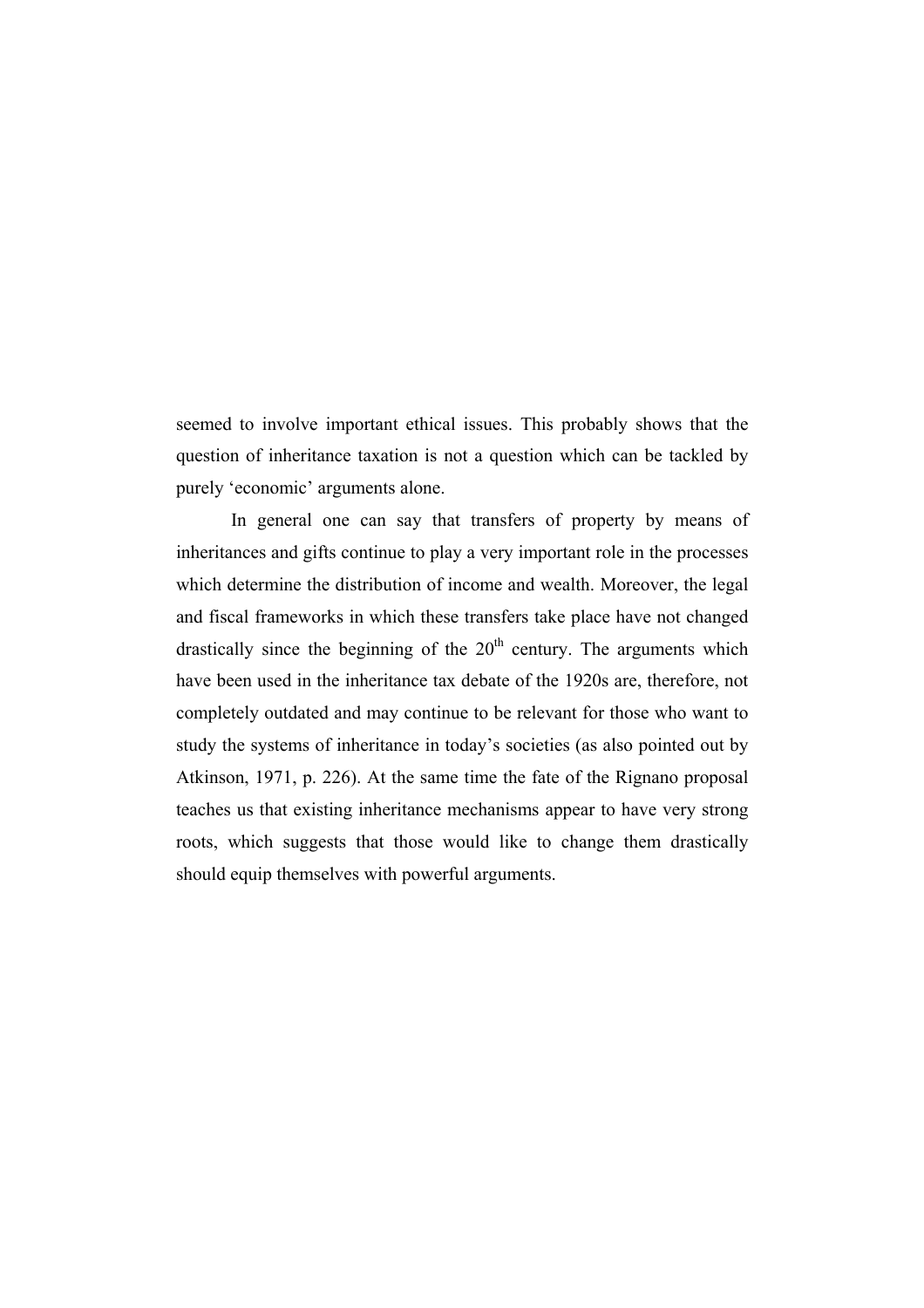#### **References**

AFTALION, Albert (1923), *Les Fondements du Socialisme. Etude Critique*, Paris, Marcel Rivière.

*Annales Parlementaires de Belgique – Sénat* (1894), Session Législative Ordinaire de 1893-1894, Bruxelles, Imprimerie de la Régie du Moniteur Belge.

ANTWEILER, Bruno (1933), *Erbschaftsteuer und Soziale Reform. Kritische Betrachtungen anläßlich des Rignano-Plans* [Inaugural-Dissertation zur Erlangung der Doktorwürde der Wirtschafts- und Sozialwissenschaftlichen Fakultät der Universität Köln], Würzburg, Dissertationsdruckerei und Verlag Konrad Triltsch.

ATKINSON, Anthony B. (1971), "Capital taxes, the redistribution of wealth and individual savings", *Review of Economic Studies*, vol. 38(2), pp. 209- 227.

BALL, Sidney (1904), "Review of 'Un Socialisme en Harmonie avec la Doctrine Économique Libérale'", *Economic Journal*, vol. 14(53), pp. 88-93.

BATTIATO, Salvatore Enrico (1974), *La Tassazione dei Trasferimenti della Richezza a Titolo Gratuito*, Milano, Dott. A. Giuffrè.

BERNARDINO, Anselmo (1921), *Socialismo e Finanza. Critica di una Teoria di Eugenio Rignano intorno alla Trasformazione dell'Imposta Successoria*, Palermo, Ant. Trimarchi Editore.

BICKERDIKE, C.F. (1906), "Review of 'Los von der Erbschaft'", *Economic Journal*, vol. 16(61), pp. 115-116.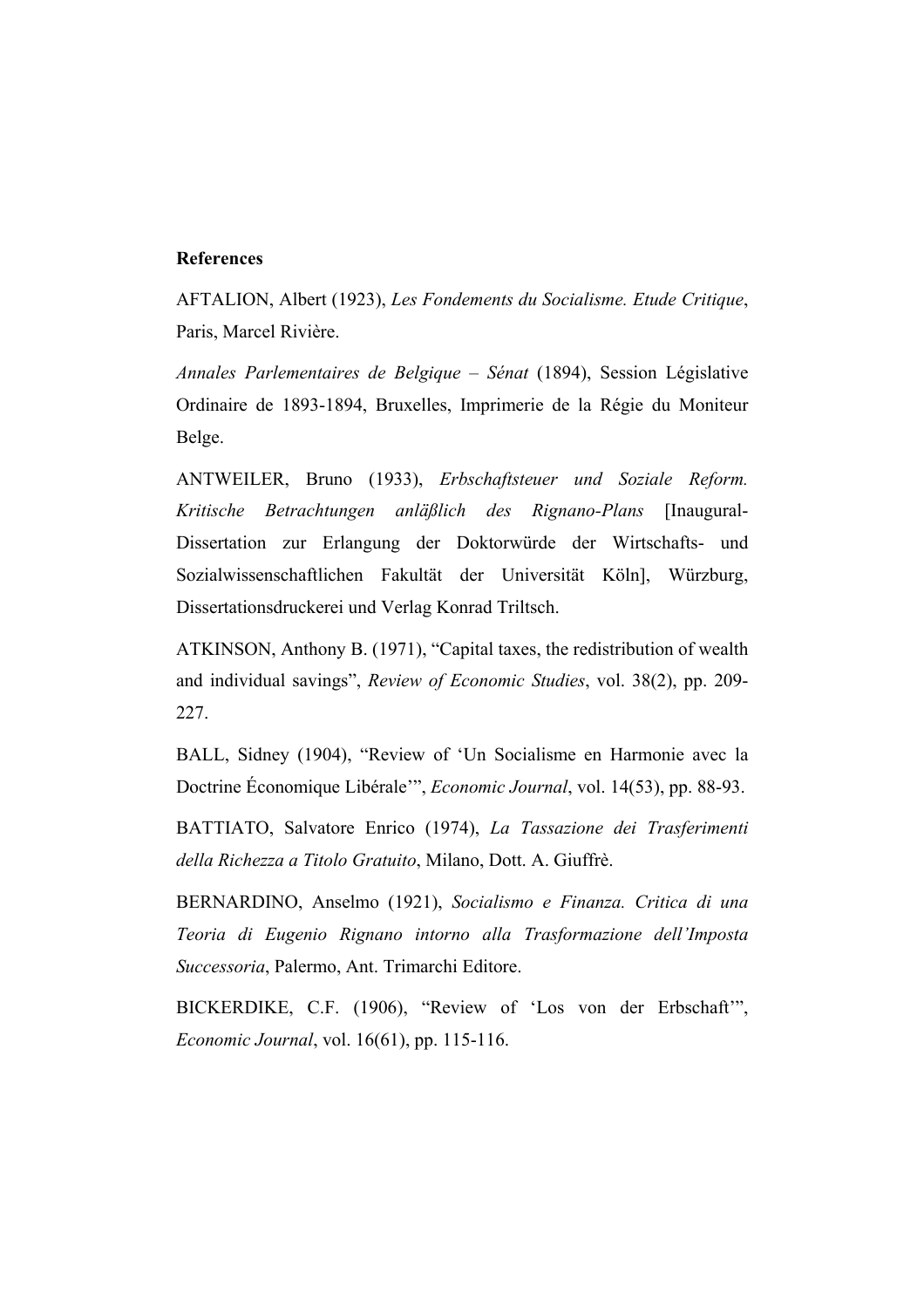BOIANOVSKY, Mauro & Guido ERREYGERS (2005), "Social comptabilism and pure credit systems: Solvay and Wicksell on monetary reform", in: Philippe Fontaine & Robert J. Leonard (Eds.), *The Experiment in the History of Economics*, London, Taylor & Francis, pp. 98-134.

BRASCA, Cesare (1952), "La proposta di Rignano di riforma dell'imposta successoria. Vantaggi, difficolatà e problemi tecnico amministrativi", *Rivista Internazionale di Scienze Sociali*, vol. 23(3), pp. 220-248.

BRASCA, Cesare (1953), "Ancora sulla proposta Rignano di riforma dell'imposta successoria", *Rivista Internazionale di Scienze Sociali*, vol. 24(3), pp. 214-239.

BROGGI, Ugo (1904), "Recensione su Eugenio Rignano, Un Socialisme en Harmonie avec la Doctrine Economique Libérale", *Giornale degli Economisti*, Marzo, pp. 282-283.

BUCHANAN, James M. (1967), *Public Finance in a Democratic Process*, Chapel Hill, University of North Carolina Press.

CANNAN, Edwin (1926), "Review of 'The social significance of death duties' by Eugenio Rignano", *Economic Journal*, June, vol. 36(142), pp. 235-238.

CROSLAND, Charles Anthony Raven (1956), *The Future of Socialism*, London, Jonathan Cape.

CUNLIFFE, John (1997), "The liberal case for a socialist property regime: the contribution of François Huet", *History of Political Thought*, vol. 18(4), pp. 707-729.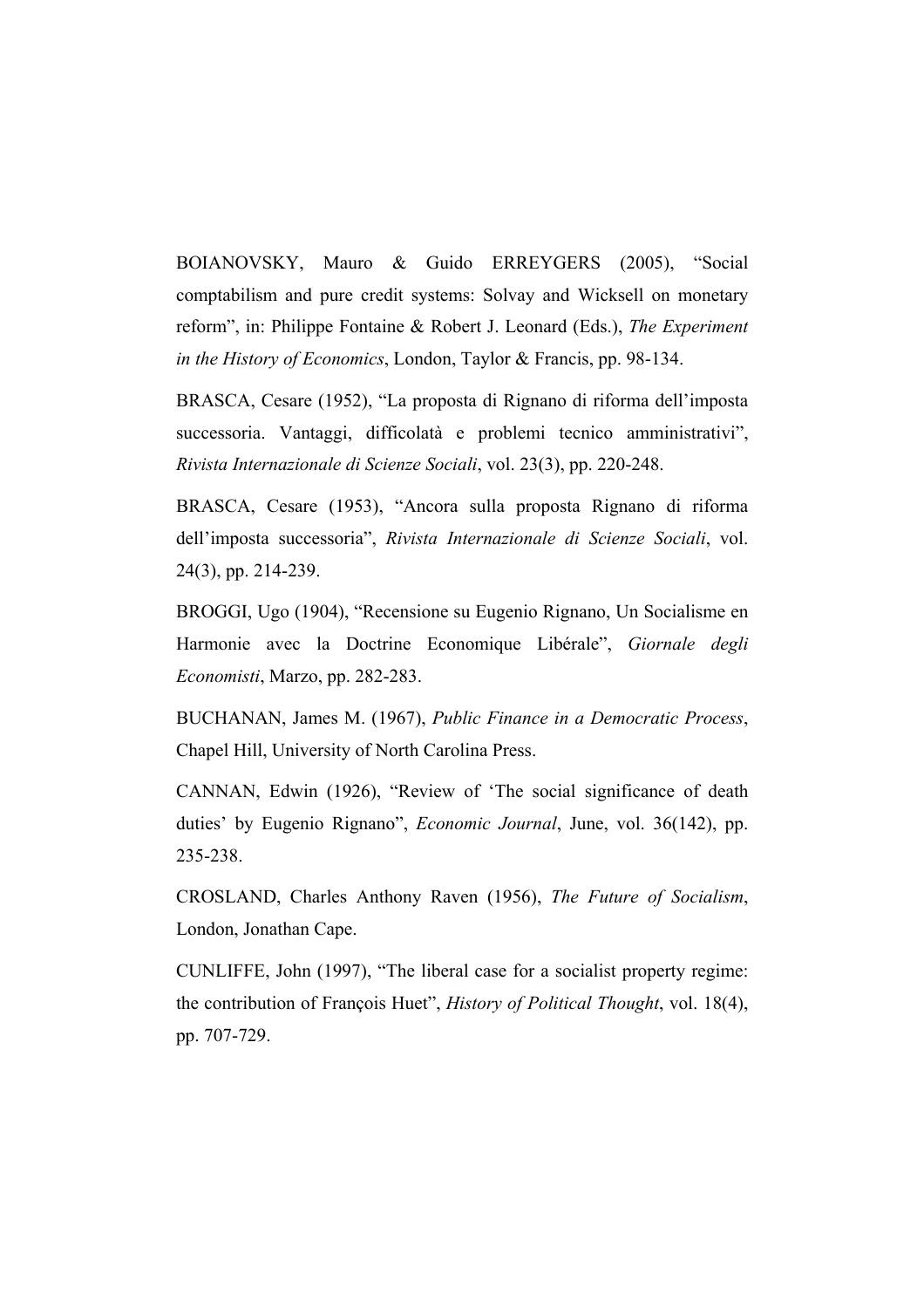CUNLIFFE, John & Guido ERREYGERS (1999), "Moral philosophy and economics: the formation of François Huet's doctrine of property rights", *European Journal of the History of Economic Thought*, vol. 6(4), pp. 581- 605.

CUNLIFFE, John & Guido ERREYGERS (2003), "'Basic income? Basic capital!' Origins and issues of a debate", *Journal of Political Philosophy*, March, vol. 11(1), pp. 89-110.

DALTON, Hugh (1920), *Some Aspects of the Inequality of Incomes in Modern Communities*, London; New York, George Routledge and Sons; E.P. Dutton (1935 reprint).

DALTON, Hugh (1923), *Principles of Public Finance*, London, G. Routledge,  $1<sup>st</sup>$  edition.

DALTON, Hugh (1925), "Taxation of income and inherited wealth", in: Herbert Tracey (Ed.), *The Book of the Labour Party: Its History, Growth, Policy and Leaders*, London, Caxton, vol. II, pp. 285-301.

DALTON, Hugh (1953), *Call Back Yesterday. Memoirs 1887-1931*, London, Frederick Muller.

DALTON, Hugh (1957), *Principles of Public Finance*, London, Routledge & Kegan Paul,  $4^{th}$  edition,  $22^{nd}$  impression.

DE MURTAS, Angelo (1988), "Un progetto di rinnovamento della cultura italiana. Perché ottant'anni fa nasceva 'Scientia'", in: *Scientia. L'Immagine e il Mondo*, Milano, Comune di Milano.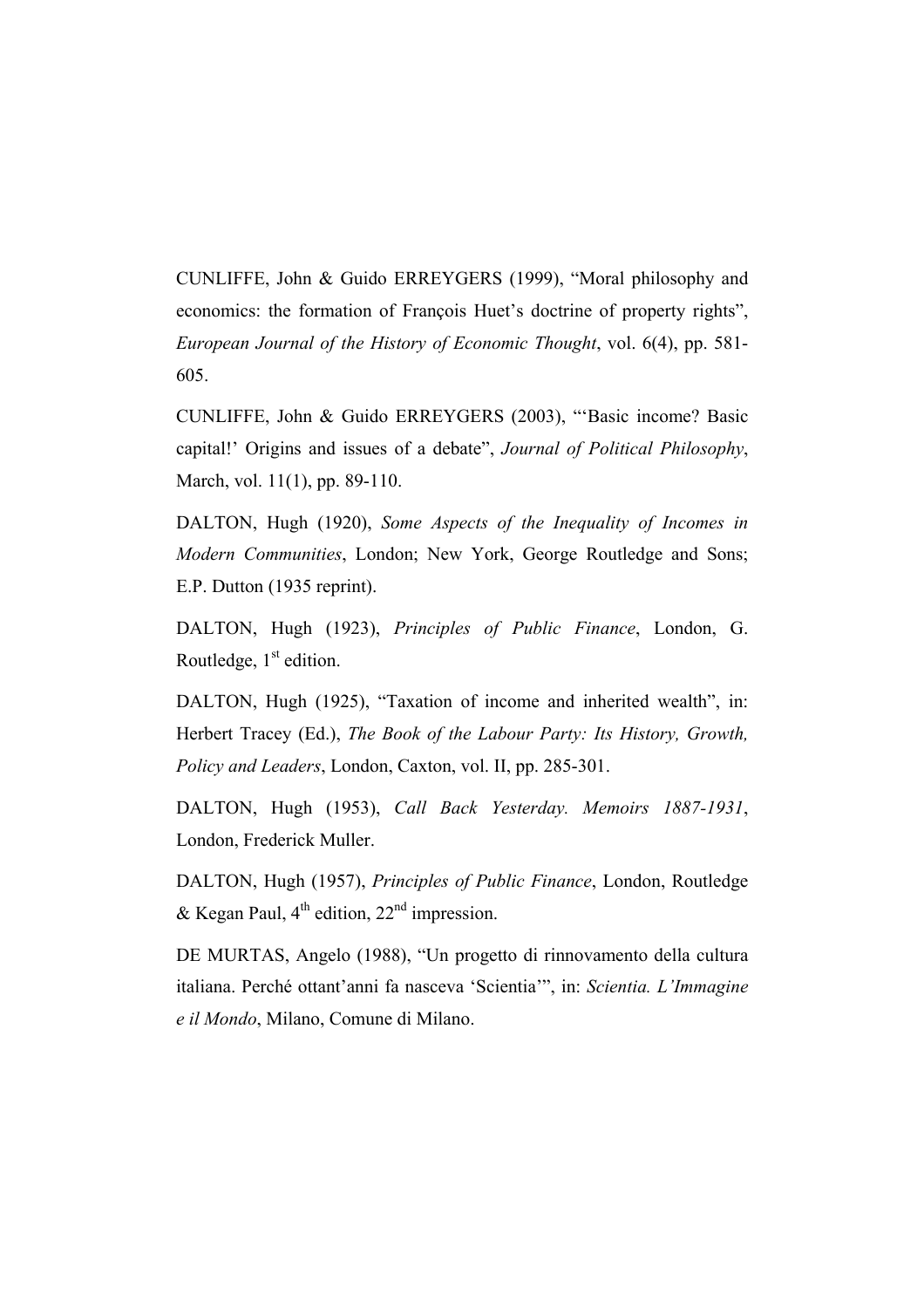DE SEYN, Eugène (1936), *Dictionnaire Biographique des Sciences, des Lettres et des Arts en Belgique*, Bruxelles, L'Avenir, Tome Second.

DURBIN, Elizabeth (1985), *New Jerusalems. The Labour Party and the Economics of Democratic Socialism*, London, Routledge and Kegan Paul.

EINAUDI, Luigi (1916), *Corso di Scienza della Finanza*, Torino, Edizione della Rivista "La Riforma Sociale", 3<sup>rd</sup> edition.

EINAUDI, Luigi (1920), *Il Problema della FinanzaPost-Bellica*, Milano, Fratelli Treves.

ENRIQUES, Federigo (1930), "I motivi della filosofia di Eugenio Rignano", *Scientia*, juin, vol. 47(218), pp. 377-384.

ERREYGERS (1997), "Views on inheritance in the history of economic thought", in: Guido Erreygers & Toon Vandevelde (Eds.), *Is Inheritance Legitimate? Ethical and Economic Aspects of Wealth Transfers*, Berlin, Springer, pp. 16-53.

ERREYGERS, Guido (1998), "The economic theories and social reform proposals of Ernest Solvay (1838-1922)", in: Warren SAMUELS (Ed.), *European Economists of the Early 20th Century. Volume One: Studies of Neglected Thinkers of Belgium, France, The Netherlands and Scandinavia*, Cheltenham, Edward Elgar, 1998, pp. 220-262.

FERRERO, Mario (1989), *Un Modello di Socialismo Intergenerazionale* (Comunicazione presentata al Convegno annuale A.I.S.S.E.C., Urbino, 12- 14 Ottobre), Torino, Dipartimento di Economia, Università di Torino, 14 p.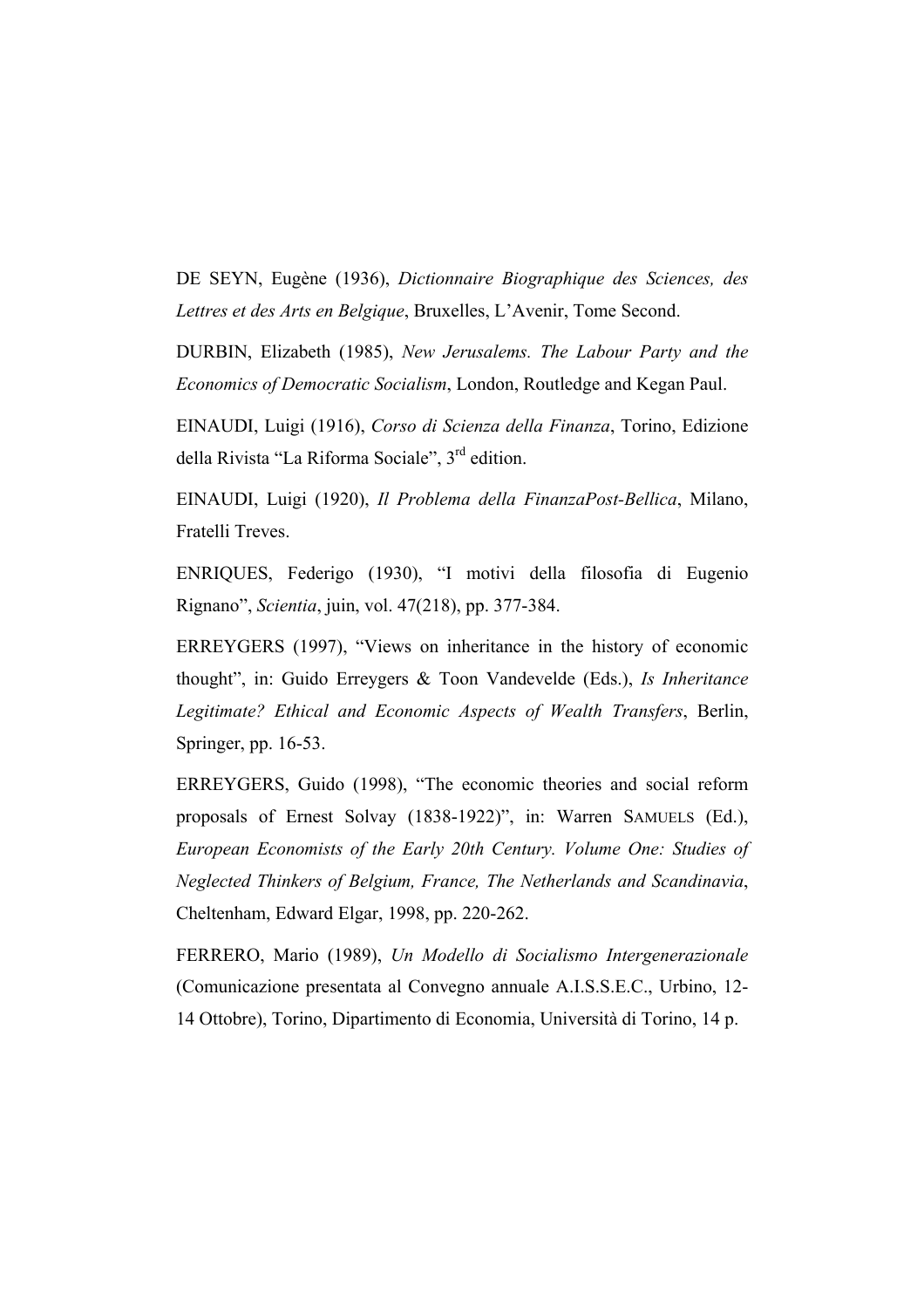FERRERO, Mario (1990), *A Blueprint for Intergenerational Socialism* (Paper presented at the Third International Conference of B.I.E.N. "Economic Democracy and Citizenship Income", Firenze, European University Institute, September 19-21), Torino, Dipartimento di Economia, Università di Torino, 18 p.

FIJALKOWSKI-BEREDAY, George Z. "The equalizing effects of the Death Duties", *Oxford Economic Papers*, vol. 2(2), pp. 176-196.

GERBINO, Giovanni De Francisci (1923a), "Un nouveau principe d'impôt successoral pour amortir les dettes de guerre dans les pays ex-belligérants", *Scientia*, juillet, vol. 34(135), pp. 33-46.

GERBINO, Giovanni De Francisci (1923b), "Sulle applicazioni finanziarie di una proposta di riforma del diritto successorio", *Giornale degli Economisti e Rivista di Statistica*, agosto, vol. 64, pp. 385-396.

GERBINO, Giovanni De Francisci (1924), "La situation financière de la France et un nouveau projet d'amortissement des dettes publiques", *Revue d'Economie Politique*, juillet-août, vol. 38(4), pp. 674-684.

GERBINO, Giovanni De Francisci (1925), "New means for the more rapid extinction of the British national debt", *Economic Journal*, June, vol. 35(138), pp. 233-244.

GINI, Corrado (1921), "Problèmes financiers d'après guerre. Troisième partie: D'un nouveau principe de progressivité pour les impôts de succession et de ses développements possibles", *Scientia*, août, vol. 30(112), pp. 127-144.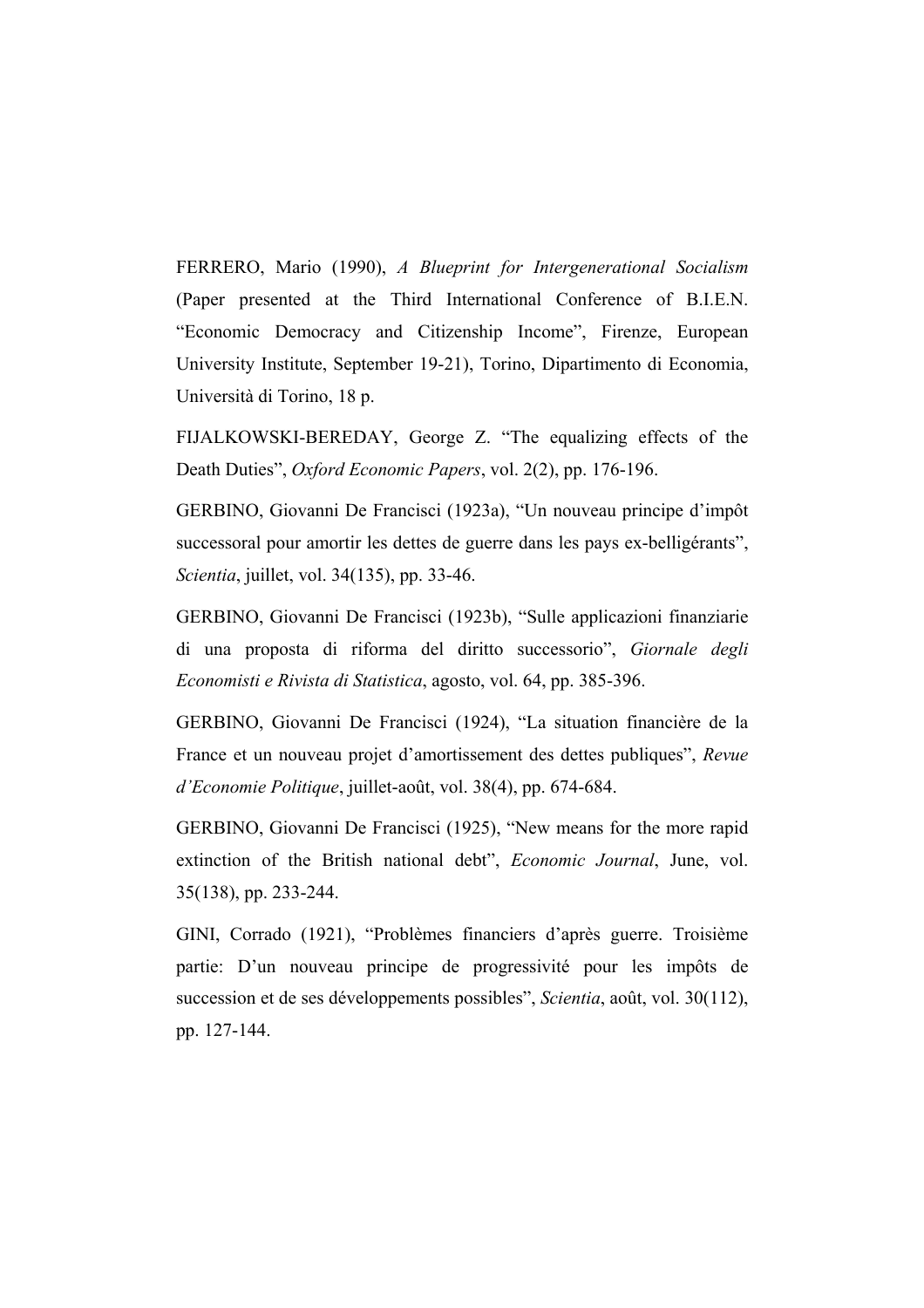GRAZIANI, Augusto (1919), "Una proposta di riforma del diritto succesorio", *Il Tempo (supplemento economico)*, 5 September.

GRIZIOTTI, Benvenuto (1920), "Per una riforma dell'imposta di successione (A proposito des disegno Rignano)", *Critica Sociale*, 1-15 aprile, vol. 30(7), pp. 104-106.

GRIZIOTTI, Benvenuto (1953), *Saggi sul Rinnovamento dello Studio della Scienza delle Finanze e del Diritto Successorio*, Milano, Giuffrè.

HARBURY, C. D. & D. M. W. N. HITCHENS (1979), *Inheritance and Wealth Inequality in Britain*, London, George Allen & Unwin.

HENDERSON, Hubert D. (1926), *Inheritance and Inequality. A Practical Proposal* ("The New Way" Series, no. 15), London, Daily News, 28 p.

HOSTELET, Georges (1922), "L'action et la conception productivistes de M. E. Solvay", *Revue de l'Institut de Sociologie*, janvier, vol. 2(1), pp. 37- 64.

HUET, François (1853), *Le Règne Social du Christianisme*, Paris; Bruxelles, Firmin Didot Frères; Librairie Polytechnique Decq.

JAY, Douglas (1937), *The Socialist Case*, London, Faber & Faber.

KIESLING, Herbert J. (1992), *Taxation and Public Goods. A Welfare-Economic Critique of Tax Policy Analysis*, Ann Arbor, University of Michigan Press.

[LA RIVISTA] (1930). "In Memoriam Eugenio Rignano", *Scientia*, mars, vol. 47(215), pp. ix-xi.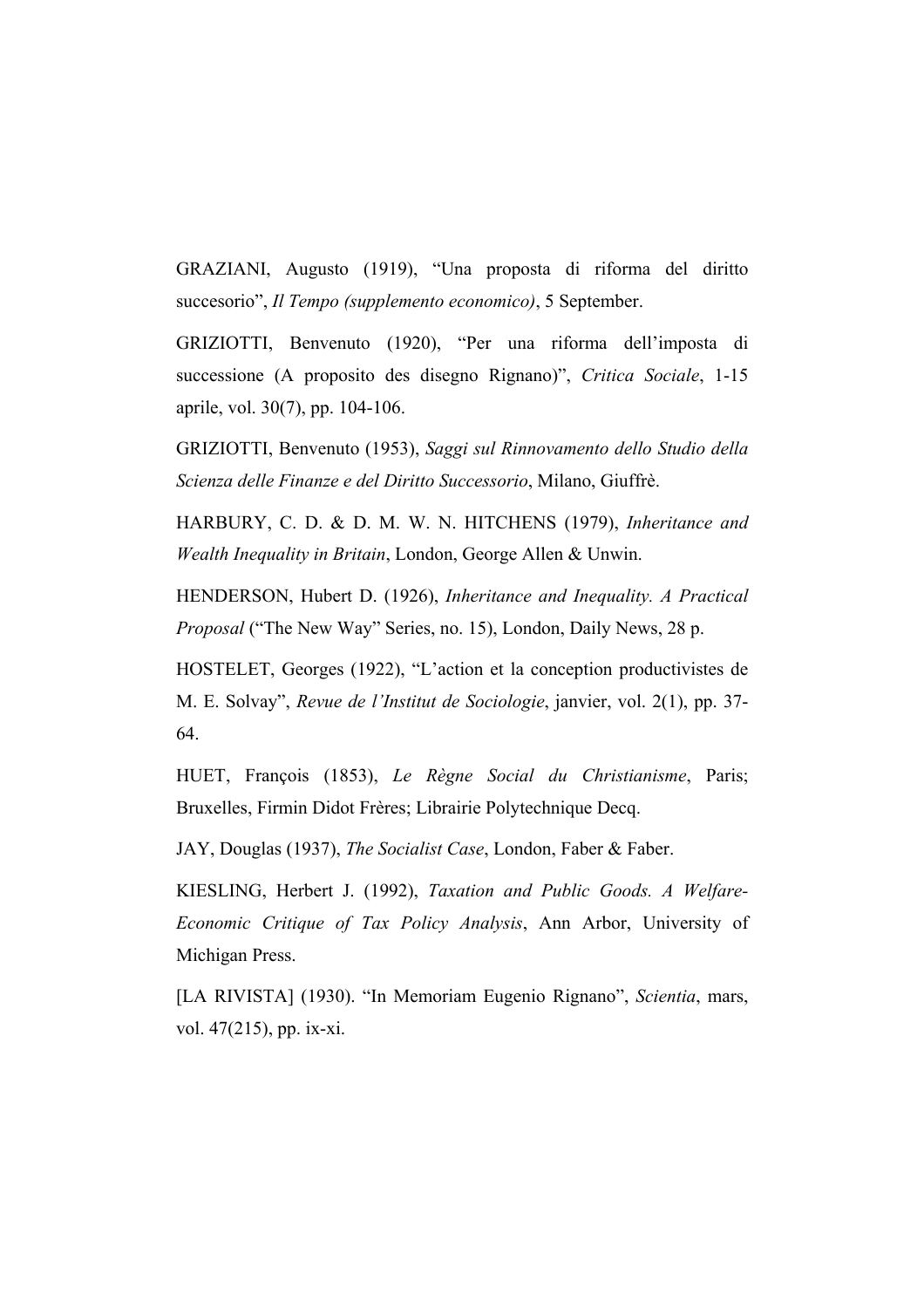LEVI, Alessandro (1930), "Eugenio Rignano", *Rivista di Filosofia*, vol. 21(2), pp. 154-164.

LORIA, Achille (1919), "Per la democrazia economica", *Il Secolo*, 20 April.

LORIA, Achille (1930), "Obituary of Eugenio Rignano", *Economic Journal*, March, vol. 40(157), pp. 155-156.

MARIOTTI, Angelo (1919), "Patrimoni e rivoluzioni", *Rivista Italiana di Sociologia*, gennaio-giugno.

McCAFFERY, Edward J. & Richard E. WAGNER (2000), *A Declaration of Independence from Death Taxation: A Bipartisan Appeal*, Public Interest Institute, Mt. Pleasant, Iowa.

MEADE, James (1988[1935]), "Outline of economic policy for a labour government", in : Susan Howson (Ed.), *The Collected Papers of James Meade*, London, Unwin Hyman, 1988, Volume 1, pp. 33-79.

MERTEN, O. (1887), "Huet (François)", in: L'Académie Royale des Sciences, des Lettres et des Beaux-Arts de Belgique, *Biographie Nationale*, Bruxelles, Tome Neuvième, pp. 626-632.

MILL, John Stuart (1965[1871]), *Principles of Political Economy*, Toronto; London, University of Toronto; Routledge and Kegan Paul.

MOMIGLIANO, Arnaldo (1985), "Les Juifs d'Italie", in: Arnaldo Momigliano, *Contributions à l'Histoire du Judaïsme*, Texte établi et présenté par Silvia Berti, Paris, Editions de l'Eclat, 2002.

MONDOLFO, Rodolfo (1920), "Intorno al progetto Rignano", *Critica Sociale*, 1-15 luglio, vol. 30(13), pp. 230-233.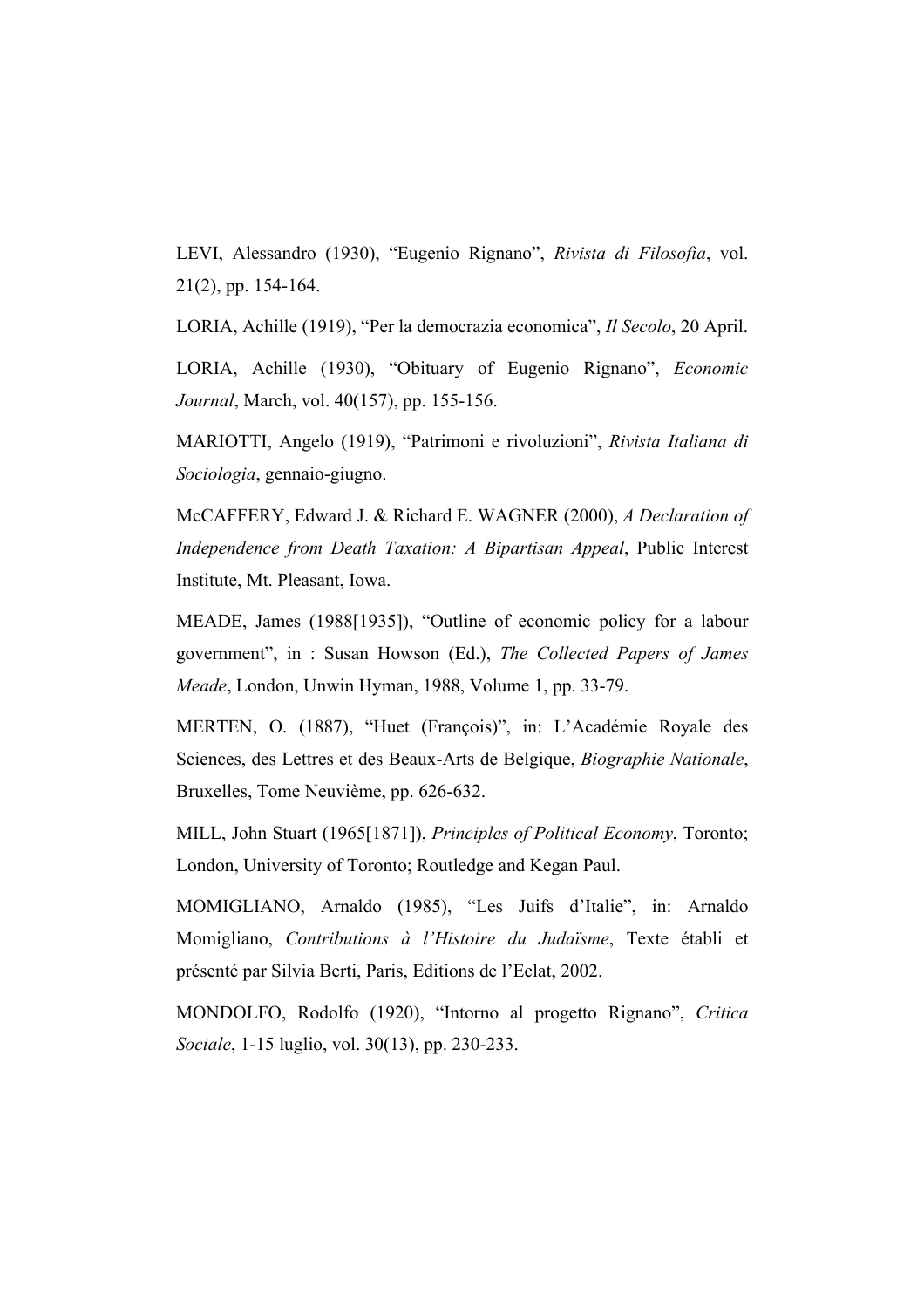NOZICK, Robert (1989), *The Examined Life. Philosophical Meditations*, New York, Simon & Schuster.

PANTALEONI, Maffeo (1921), "Falsa primavera italica", *Politica*, anno III.

PALADINI, Ruggero (1993), "Cooperative firms, worker remuneration and the role of the state", *Journal of Income Distribution*, summer, vol. 3(1), pp. 84-100.

PEACOCK, Alan & Ilde RIZZO (2002), "The diffusion of economic ideas. The Rignano example", *Rivista di Diritto Finanziario e Scienza delle Finanze*, vol. 61(4), pp. 547-574.

PENIER, Antoine (1920), "Una postilla alla lettera di Rignano", *Critica Sociale*, 16-31 marzo, vol. 30(6), pp. 89-90.

PIGOU, Arthur C. (1912), *Wealth and Welfare*, London, Macmillan & Co.

PIGOU, Arthur C. (1928), *A Study in Public Finance*, London, Macmillan.

*Report of the Committee on National Debt and Taxation* (1927), London, Her Majesty's Stationary Office.

RIGNANO, Eugenio (1901), *Di un Socialismo in Accordo colla Dottrina Economica Liberale*, Torino, Fratelli Bocca Editori.

RIGNANO, Eugenio (1904), *Un Socialisme en Harmonie avec la Doctrine Economique Libérale* [Bibliothèque Sociologique Internationale, Vol. 30], Paris, V. Giard & E. Brière.

RIGNANO, Eugenio (1905), *La Question de l'Héritage*, Paris, Société nouvelle de librairie et d'édition.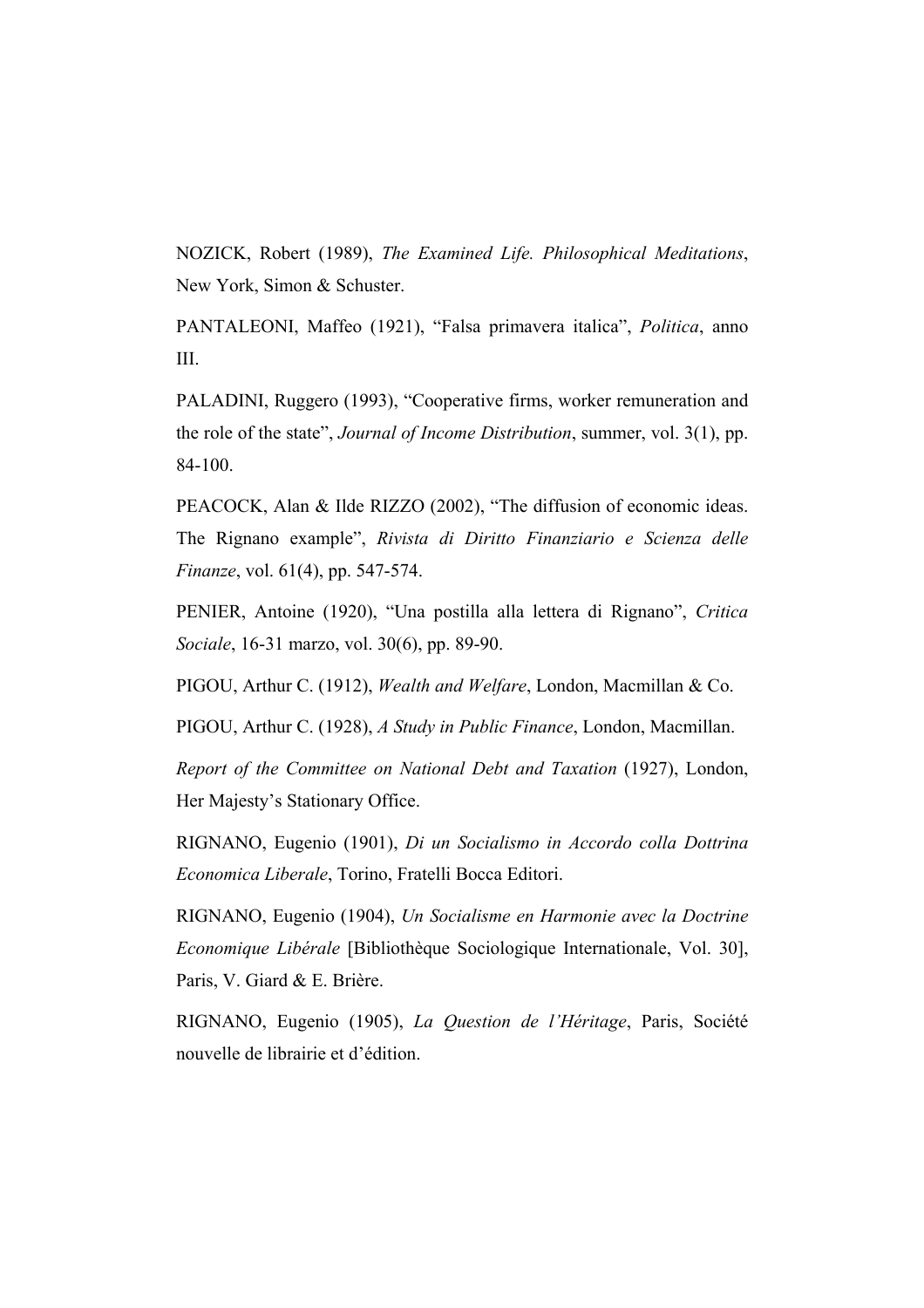RIGNANO, Eugenio (1907), *Los von der Erbschaft!* [Mit einem Vorwort von Eduard Bernstein. Nach der französischen Ausgabe des Dr. Adolphe Landry. Übersetzt von Otto Südekum] Berlin-Leipzig, Modernes Verlagsbureau Curt Wigand.

RIGNANO, Eugenio (1919), "A plea for a greater economic democratisation", *Economic Journal*, September, vol. 29(115), pp. 302-308.

RIGNANO, Eugenio (1920a), "Bisogna decidersi!", *Critica Sociale*, 1-15 gennaio, vol. 30(1), pp. 9-12.

RIGNANO, Eugenio (1920b), "Argomentazioni borghesi di un critico socialista (Risposta al prof. Griziotti)", *Critica Sociale*, 16-31 maggio, vol. 30(10), pp. 154-157.

RIGNANO, Eugenio (1920c), "[Risposta al prof. Mondolfo]", *Critica Sociale*, 1-15 luglio, vol. 30(13), pp. 233-234.

RIGNANO, Eugenio (1920d), *Per una Riforma del Diritto Successorio*, Bologna, Zanichelli.

RIGNANO, Eugenio (1921a), "Un programme socialiste libéral", *Revue d'Economie Politique*, janvier-février, vol. 35(1), pp. 1-10.

RIGNANO, Eugenio (1921b), "Une lacune comblée dans la science économique", *Revue de l'Institut de Sociologie*, septembre, vol. 1(2), pp. 223-232.

RIGNANO, Eugenio (1923), *Pour une Réforme Socialiste du Droit Successoral*, Paris, F. Rieder & Co.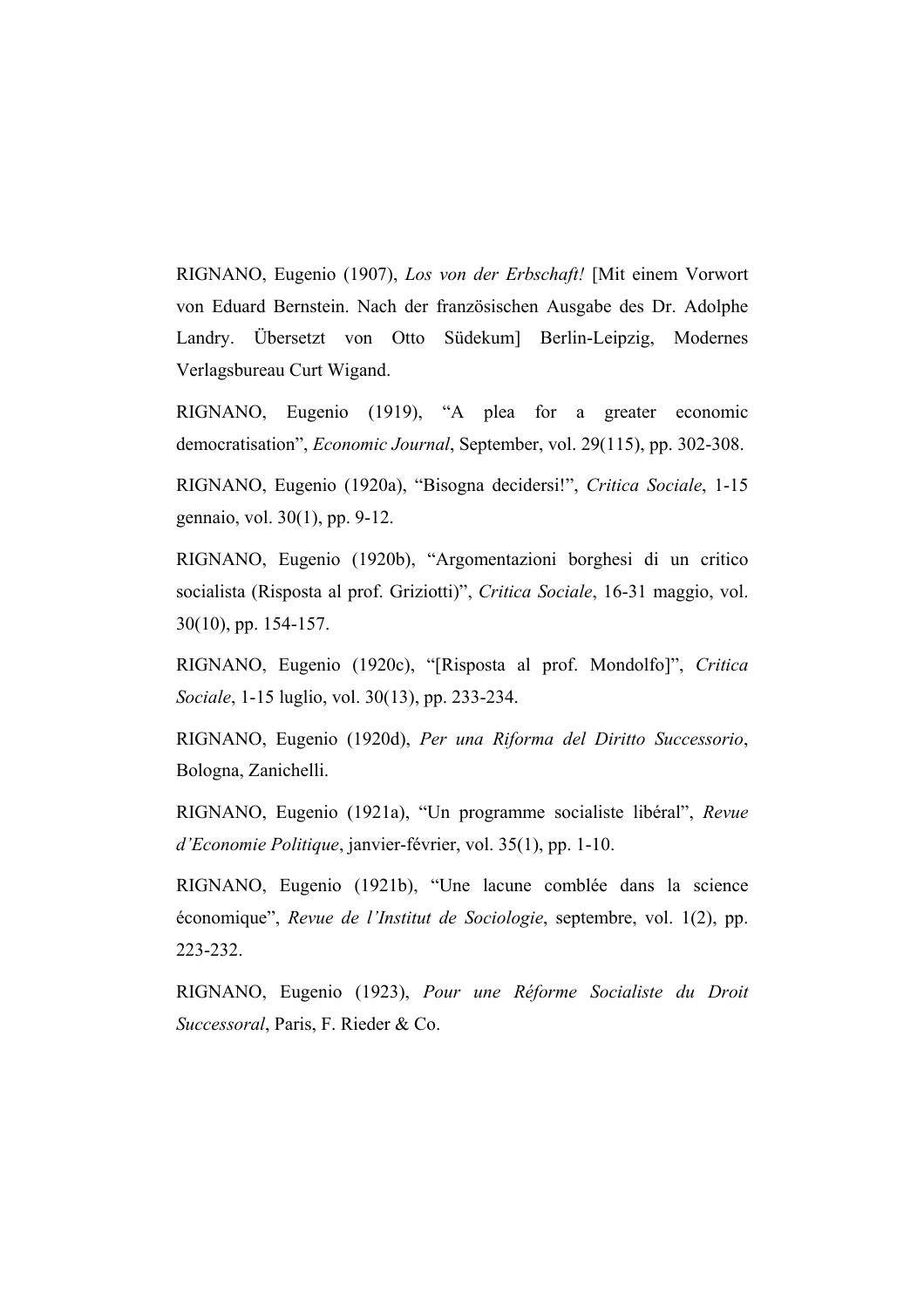RIGNANO, Eugenio (1924), *The Social Significance of the Inheritance Tax* [Translated and adpated by William J. Shultz, Ph. D. with an introduction by Edwin R. A. Seligman], New York, Alfred A. Knopf.

RIGNANO, Eugenio (1925), *The Social Significance of Death Duties* [Adapted from Dr. Shultz's translation from the Italian of Eugenio Rignano by Sir Josiah Stamp], London, Noel Douglas.

RIGOLA, Rinaldo (1920), "Critiche al progetto Rignano", *Problemi del Lavoro*, 16-31 gennaio.

ROTONDI, M. (1920), "Di una proposta del Rignano per la riforma del diritto ereditario e dell'imposta successoria", *Riforma Sociale*, settembreottobre.

SCHUMPETER, Joseph A. (1954), *History of Economic Analysis*, London, George Allen & Unwin.

SCOTT, H.C. (1926), "Some administrative aspects of the Rignano scheme of inheritance taxation [+discussion]", *Journal of the Royal Statistical Society, Series A*, March, vol. 89, pp. 256-282.

SHOUP, Carl S. (1968), "Taxation: Death and gift taxes", in: David L. Sills (Ed.), *International Encyclopedia of the Social Sciences*, New York, Macmillan, vol. 15, pp. 555-560.

SHOUP, Carl S. (1969), *Public Finance*, Chicago, Aldine.

SHULTZ, William J. (1932), "Inheritance taxation", in: Edwin R. A. Seligman & Alvin Johnson (Eds.), *Encyclopaedia of the Social Sciences*, New York, Macmillan (re-issue of 1948), vol. VIII, pp. 43-49.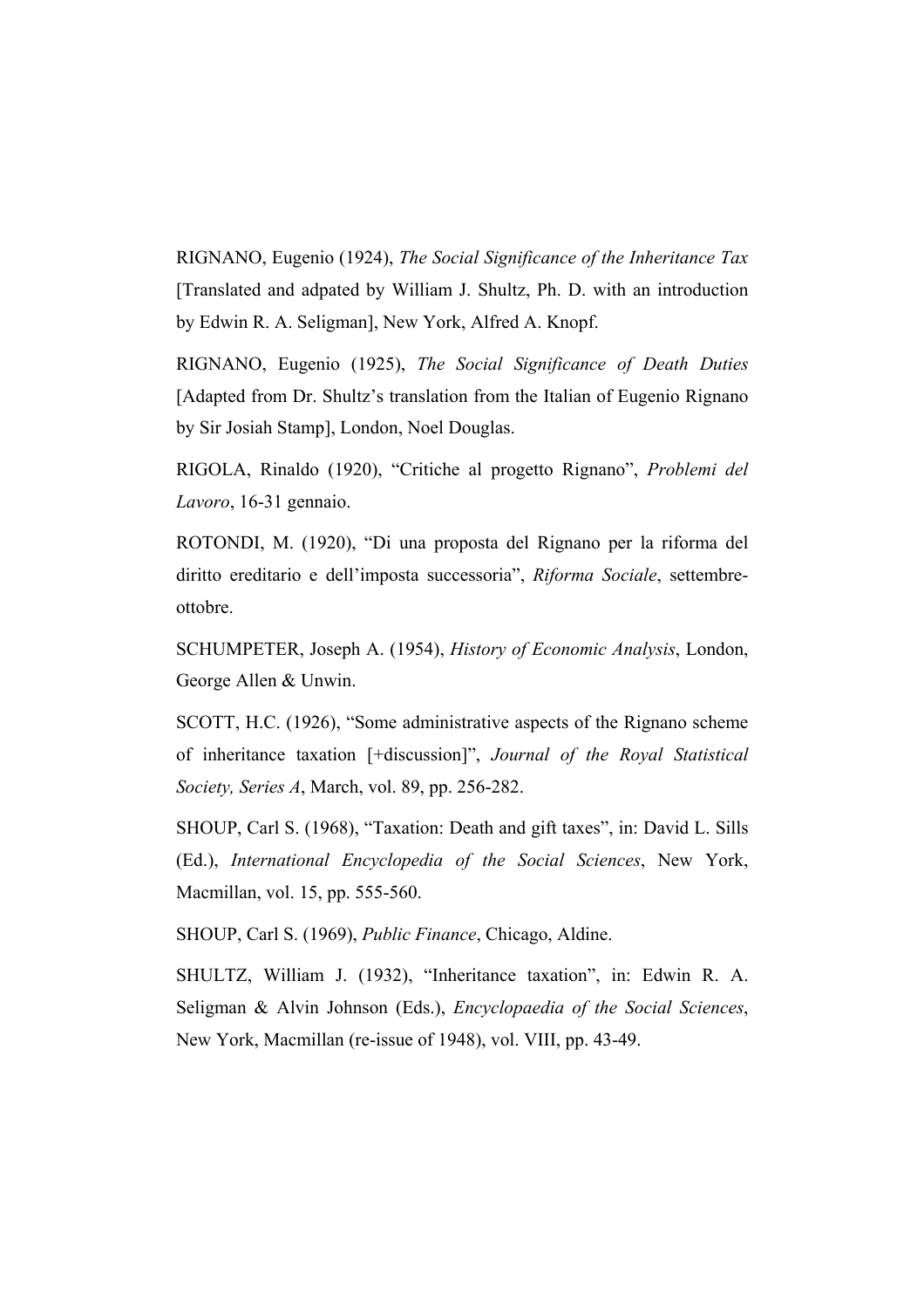SOLVAY, Ernest (1898), "L'avenir libéral", *L'Indépendance Belge*, 27 novembre, pp. 3-4.

SOLVAY, Ernest (1900), *Notes sur le Productivisme et le Comptabilisme*, Bruxelles, Lamertin.

SOLVAY, Ernest (1929), *Notes, Lettres et Discours d'Ernest Solvay*, Bruxelles, Lamertin.

STAMP, Josiah C. (1922), *Wealth and Taxable Capacity*, London, P.S. King & Sons.

STAMP, Josiah C. (1925), "The influence of death duties on the socialisation of wealth", *Scientia*, juillet, vol. 38(159), pp. 29-40.

STAMP, Josiah C. (1926), "Inheritance as an economic factor", *Economic Journal*, September, vol. 36(143), pp. 339-374.

STAMP, Josiah C. (1929), *Some Economic Factors in Modern Life*, London, P.S. King and Sons.

STEPHAN, Paul A. (2000), "Inheritance and gift taxation", in: Boudewijn Bouckaert & Gerrit De Geest (Eds.), *Encyclopedia of Law and Economics*, Cheltenham, Edward Elgar, Vol. IV: The Economics of Public and Tax Law, pp. 239-255.

STEVE, Sergio (1947), *Il Sistema Tributario e le sue Prospettive*, Milano-Roma, Rizzoli.

TURATI, Filippo (1920), "Un programma di azione socialista. Discorso di F. Turati alla Camera dei Deputati nella tornata del 26 giugno 1920", *Critica Sociale*, *Critica Sociale*, 1-15 luglio, vol. 30(13), pp. 195-206.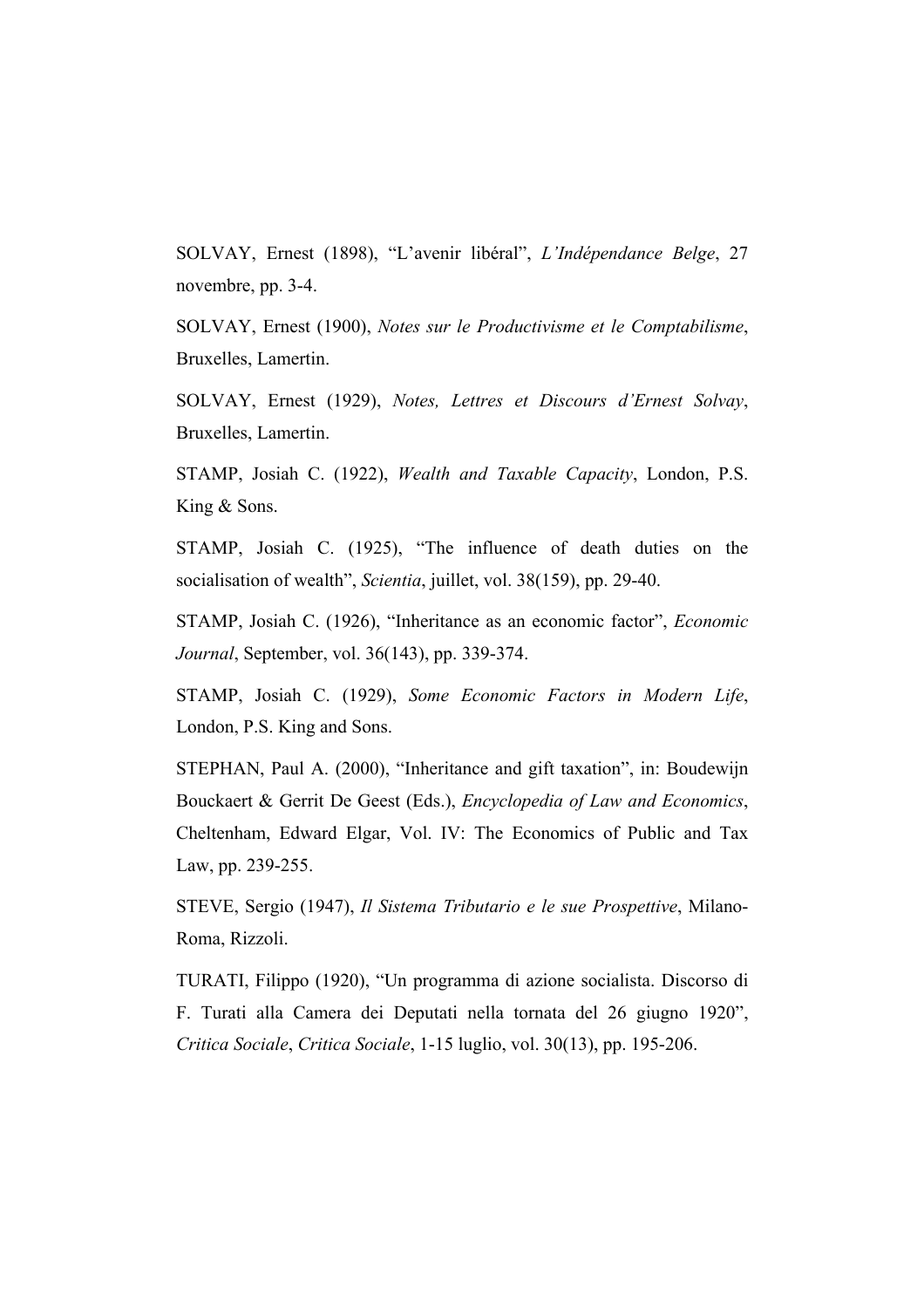VAILATI, Giovanni (1905), "Recensione su Eugenio Rignano, La Question de l'Héritage", *Rivista Italiana di Sociologia*, Vol. 9(5-6).

VALLENTYNE, Peter & Hillel STEINER (Eds.) (2000), *The Origins of Left-Libertarianism. An Anthology of Historical Writings*, Basingstoke, Palgrave.

VAN PARIJS, Philippe (1992), "Competing justifications of basic income", in: Philippe Van Parijs (Ed.), *Arguing for Basic Income. Ethical Foundations for a Radical Reform*, London, Verso, pp. 3-43.

WARNOTTE, Daniel (1946), *Ernest Solvay et l'Institut de Sociologie. Contribution à l'Histoire de l'Energétique Sociale*, Bruxelles, Emile Bruylant.

WEDGWOOD, Josiah (1939), *The Economics of Inheritance*, Harmondsworth, Penguin Books.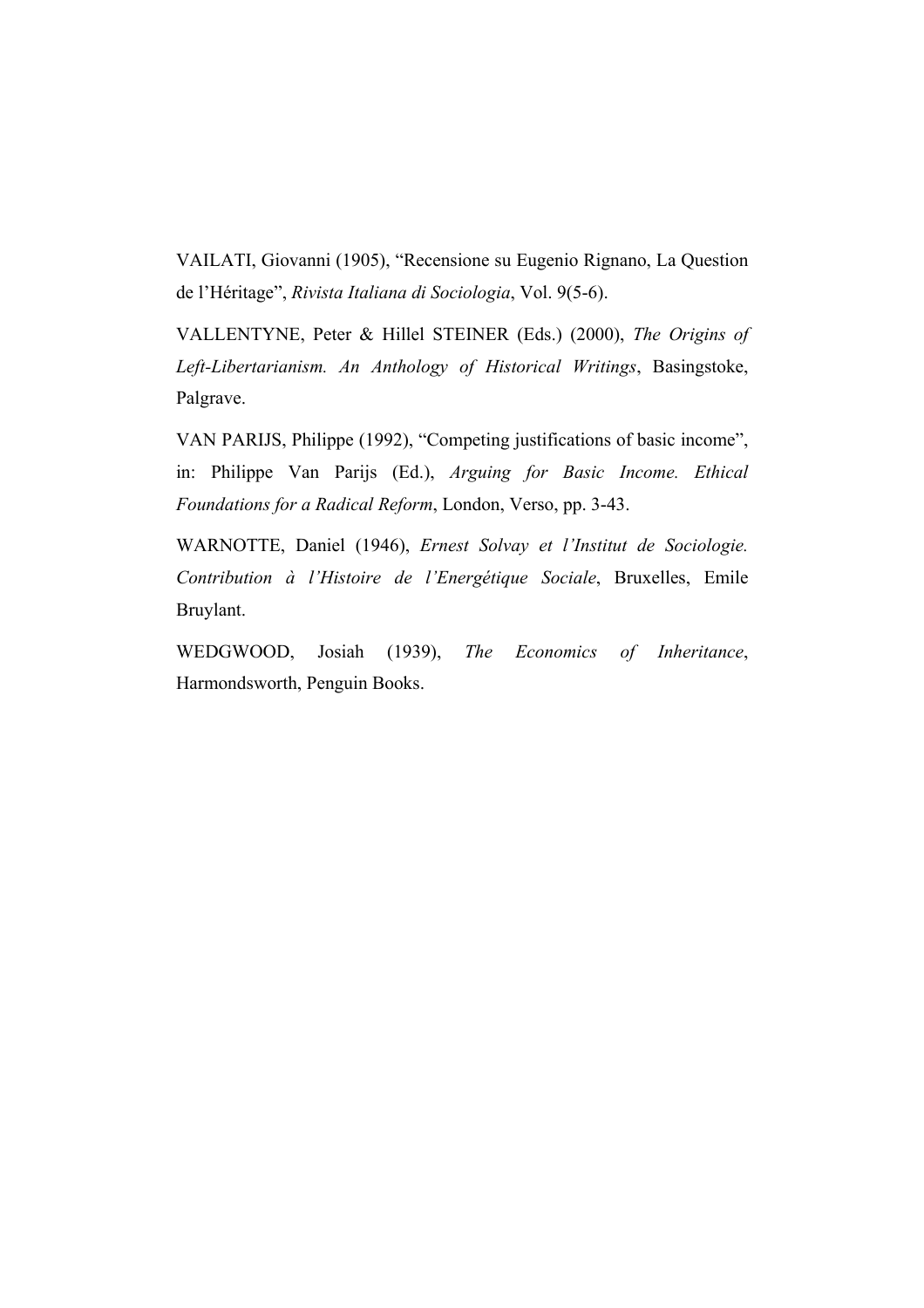Pubblicato in proprio Dipartimento di Economia Pubblica Facoltà di Economia Università degli Studi di Roma "La Sapienza" Via del Castro Laurenziano 9 – 00161 Roma